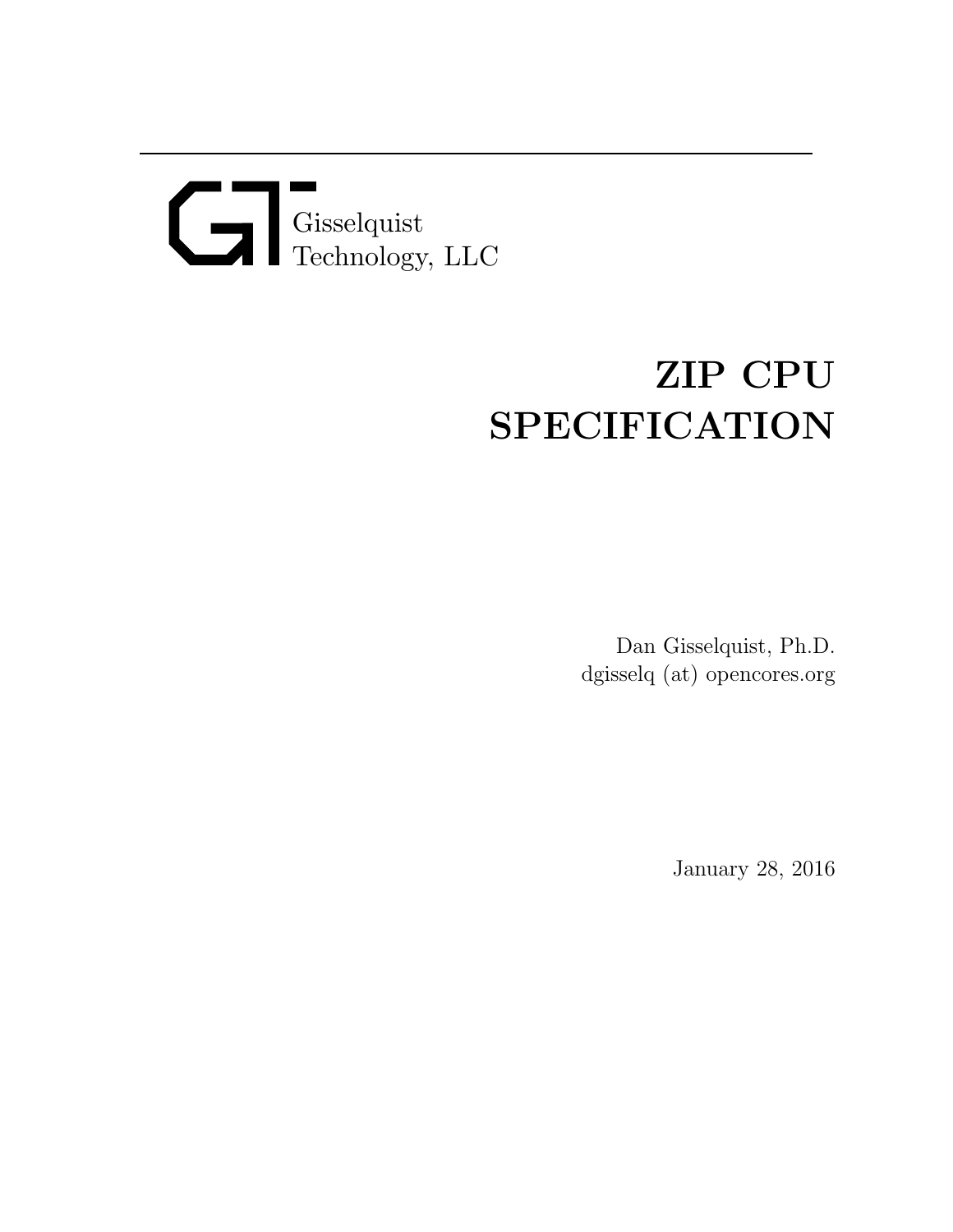Copyright (C) 2016, Gisselquist Technology, LLC

This project is free software (firmware): you can redistribute it and/or modify it under the terms of the GNU General Public License as published by the Free Software Foundation, either version 3 of the License, or (at your option) any later version.

This program is distributed in the hope that it will be useful, but WITHOUT ANY WAR-RANTY; without even the implied warranty of MERCHANTIBILITY or FITNESS FOR A PAR-TICULAR PURPOSE. See the GNU General Public License for more details.

You should have received a copy of the GNU General Public License along with this program. If not, see  $\frac{\text{http://www.gnu.org/} \cdot \text{circes}}{\text{...}}$  for a copy.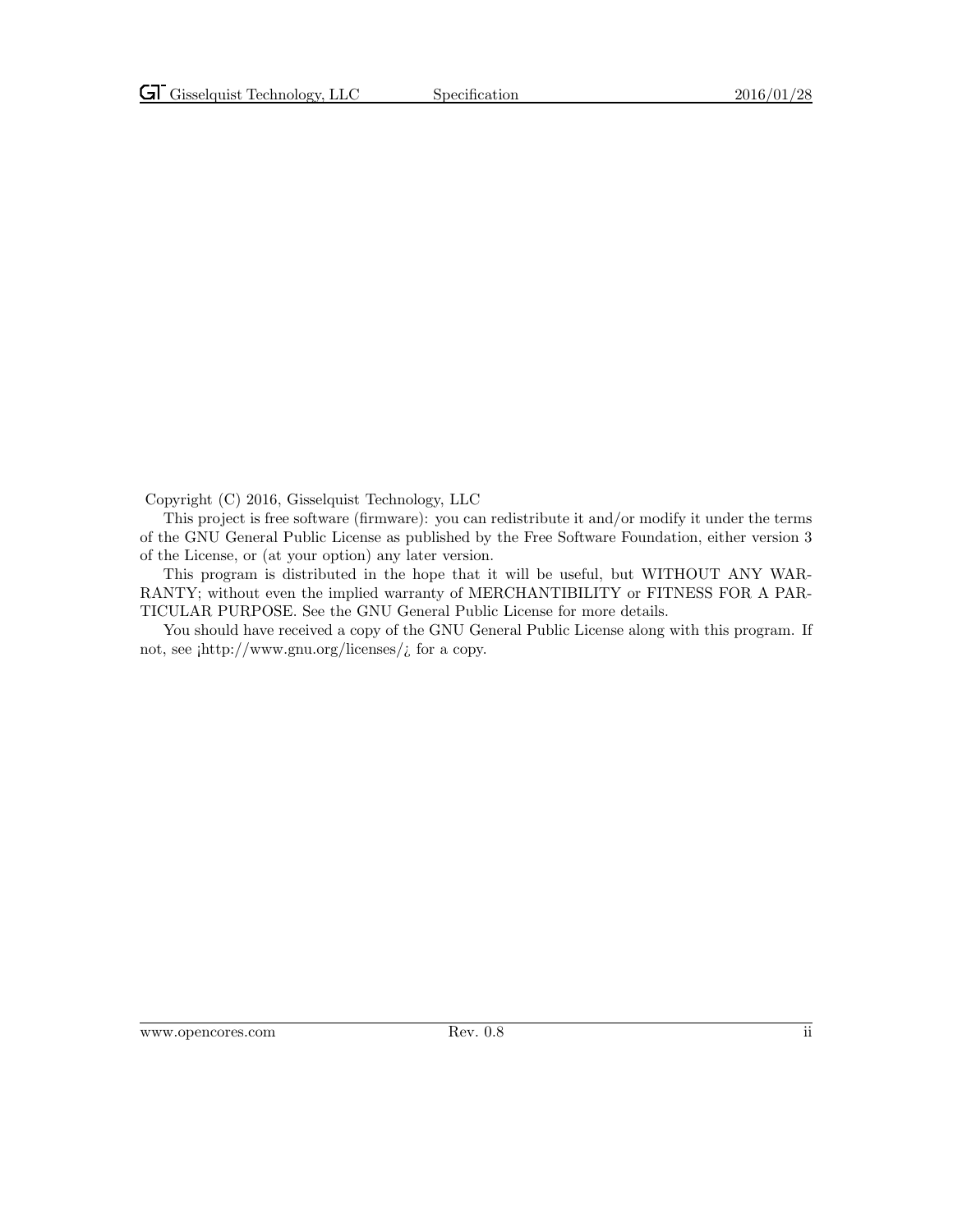## Revision History

| Rev. | Date       | Author      | Description                                       |
|------|------------|-------------|---------------------------------------------------|
| 0.8  | 1/28/2016  | Gisselquist | Reduced complexity early branching                |
| 0.7  | 12/22/2015 | Gisselquist | New Instruction Set Architecture                  |
| 0.6  | 11/17/2015 | Gisselquist | Added graphics to illustrate pipeline discussion. |
| 0.5  | 9/29/2015  | Gisselquist | Added pipelined memory access discussion.         |
| 0.4  | 9/19/2015  | Gisselquist | Added DMA controller, improved stall informa-     |
|      |            |             | tion, and self-assessment info.                   |
| 0.3  | 8/22/2015  | Gisselquist | First completed draft                             |
| 0.2  | 8/19/2015  | Gisselquist | Still Draft, more complete                        |
| 0.1  | 8/17/2015  | Gisselquist | Incomplete First Draft                            |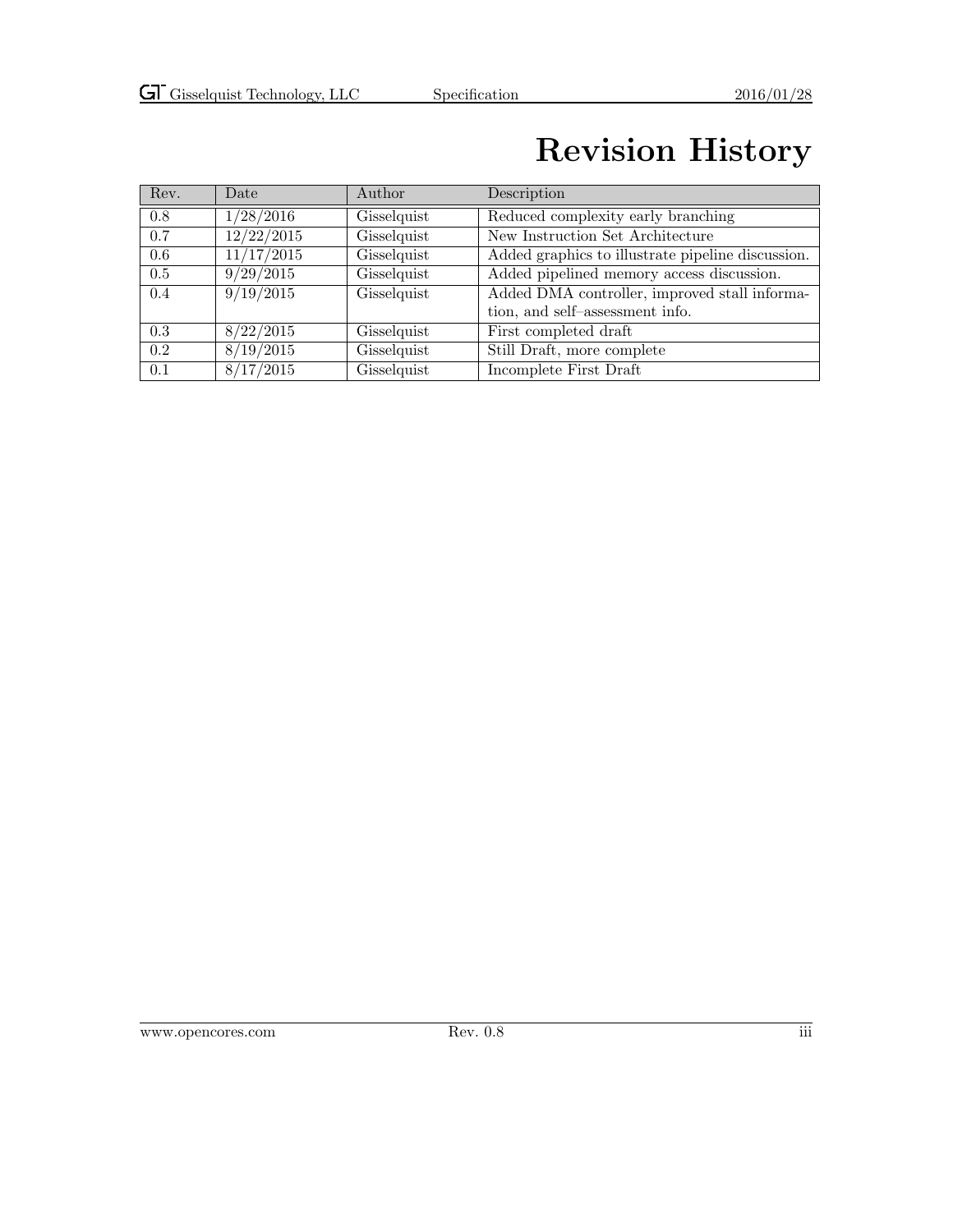## **Contents**

#### Page

| $\mathbf{1}$   | 1.1<br>1.2                                                  | $\mathbf{1}$<br>$\mathbf{1}$<br>3<br>Lessons Learned                                                                                                                                                                                                              |
|----------------|-------------------------------------------------------------|-------------------------------------------------------------------------------------------------------------------------------------------------------------------------------------------------------------------------------------------------------------------|
| $\overline{2}$ | 2.1<br>2.2<br>2.3<br>2.4<br>2.5<br>2.6<br>2.7<br>2.8<br>2.9 | 8<br>8<br>8<br>10<br>11<br>13<br>14<br>14<br>15<br>15<br>15<br>15<br>16<br>16<br>21<br>21<br>22                                                                                                                                                                   |
| 3              | 3.1<br>3.2<br>3.3<br>3.4<br>3.5<br>3.6<br>3.7               | 28<br>28<br>29<br>29<br>29<br>30<br>30<br>30                                                                                                                                                                                                                      |
| $\overline{4}$ | 4.1<br>4.2<br>4.3<br>4.4<br>4.5                             | 32<br>33<br>System High received and the set of the system of the system of the system of the system of the system of the system of the system of the system of the system of the system of the system of the system of the system of the<br>33<br>34<br>37<br>37 |
| $\overline{5}$ | 5.1<br>5.2                                                  | 43<br>44<br>44<br>5.1.1<br>5.1.2<br>45<br>5.1.3<br>45<br>45<br>5.1.4<br>5.1.5<br>46<br>46                                                                                                                                                                         |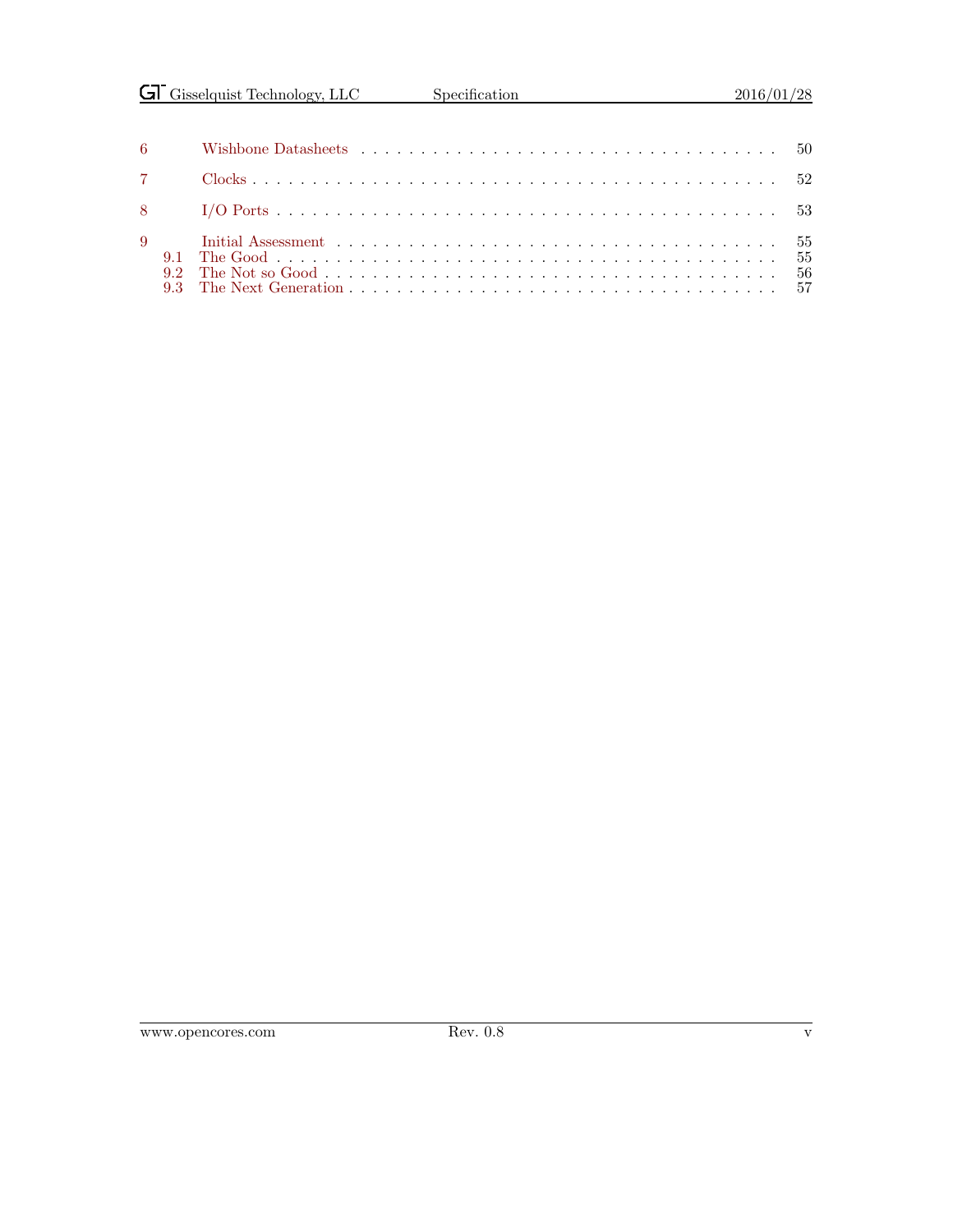## Figures

#### Figure Page **Page 2018** [1.1 Zip CPU internal pipeline architecture](#page-9-0) . . . . . . . . . . . . . . . . . . . . . . . . 2 [1.2 An Ideal Pipeline: One instruction per clock cycle](#page-12-0) . . . . . . . . . . . . . . . . . . 5 [1.3 Instructions wait for each other](#page-12-1) . . . . . . . . . . . . . . . . . . . . . . . . . . . . 5 [1.4 Instructions proceed independently](#page-12-2) . . . . . . . . . . . . . . . . . . . . . . . . . . 5 [1.5 A typical branch delay slot approach](#page-13-0)  $\ldots \ldots \ldots \ldots \ldots \ldots \ldots \ldots \ldots$ [1.6 The branch delay slot breaks with a slow memory](#page-13-1) . . . . . . . . . . . . . . . . . . 6 [1.7 How the CPU halts when sleeping](#page-14-0) . . . . . . . . . . . . . . . . . . . . . . . . . . . 7 Instructions can stack up behind a stalled instruction  $\dots \dots \dots \dots \dots$ [2.1 Zip CPU Register File](#page-16-0) . . . . . . . . . . . . . . . . . . . . . . . . . . . . . . . . . 9 [2.2 Zip Instruction Set Format](#page-18-1) . . . . . . . . . . . . . . . . . . . . . . . . . . . . . . . 11 [2.3 NOOP/Break/LOCK Instruction Format](#page-23-2) . . . . . . . . . . . . . . . . . . . . . . . 16 [2.4 A conditional branch generates 4 stall cycles](#page-29-1) . . . . . . . . . . . . . . . . . . . . . 22 [2.5 An expedited branch costs a single stall cycle](#page-30-0)  $\dots \dots \dots \dots \dots \dots \dots \dots$  23<br>2.6 Pipeline handling of a load instruction [2.6 Pipeline handling of a load instruction](#page-32-0)  $\ldots \ldots \ldots \ldots \ldots \ldots \ldots \ldots$  . 25 [2.7 Pipeline handling of a store instruction](#page-33-0) . . . . . . . . . . . . . . . . . . . . . . . . 26 [2.8 Pipeline handling of a store followed by a load instruction](#page-34-0)  $\dots \dots \dots \dots$  27 [3.1 Zip System Peripherals](#page-36-3) . . . . . . . . . . . . . . . . . . . . . . . . . . . . . . . . . 29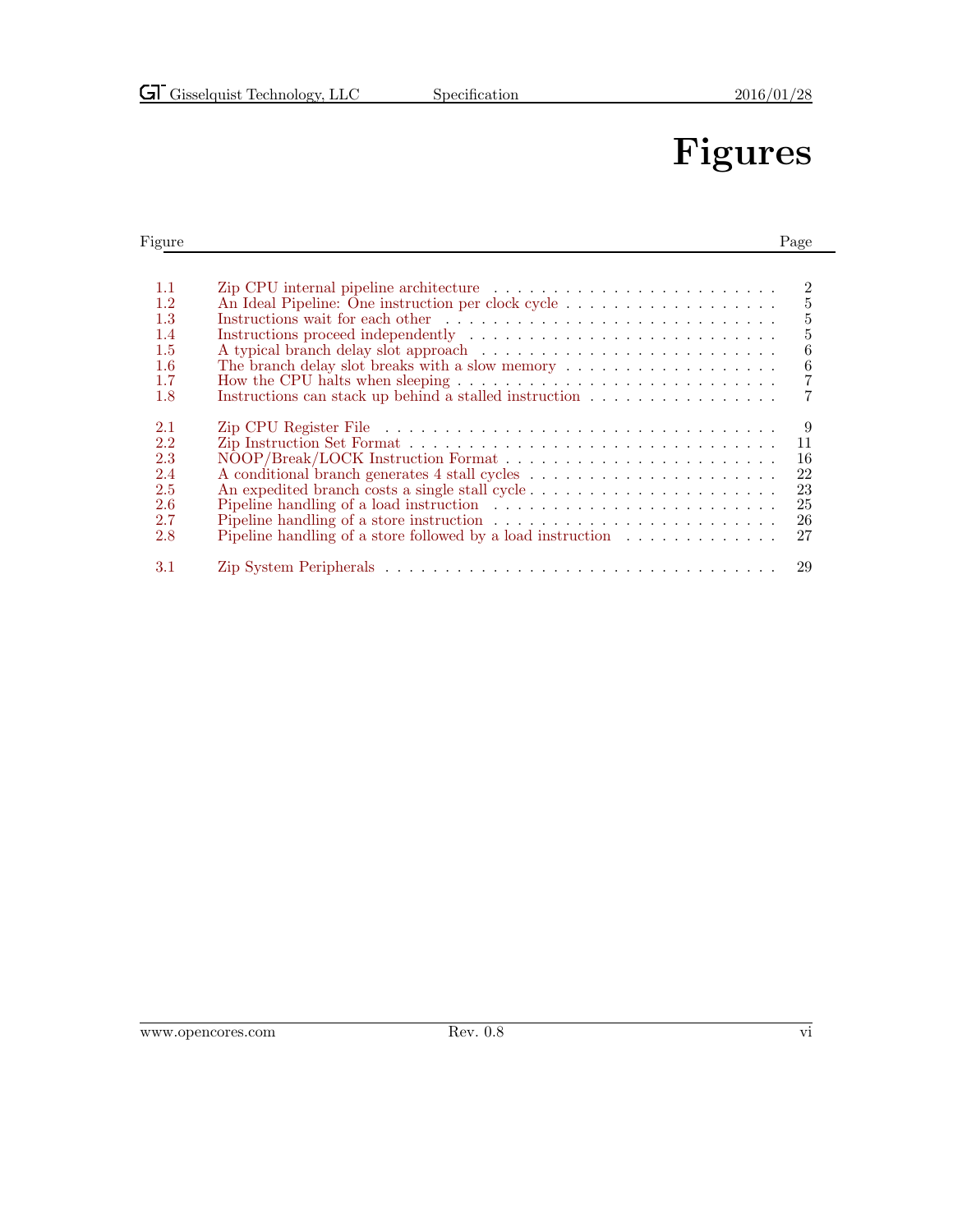# Tables

#### Table Page **Page 2018**

| 2.1<br>2.2<br>2.3<br>2.4<br>2.5<br>2.6<br>2.7<br>2.8<br>2.9<br>2.10                 | 9<br>12<br>Conditions for conditional operand execution $\ldots \ldots \ldots \ldots \ldots \ldots \ldots$<br>13<br>13<br>14<br>14<br>17<br>Derived Instructions, continued<br>18<br>19<br>20 |
|-------------------------------------------------------------------------------------|-----------------------------------------------------------------------------------------------------------------------------------------------------------------------------------------------|
| 4.1<br>4.2<br>4.3<br>4.4<br>4.5<br>4.6<br>4.7<br>4.8<br>4.9<br>4.10<br>4.11<br>4.12 | 33<br>35<br>36<br>36<br>36<br>37<br>38<br>Checking for whether the user task needs our attention<br>38<br>39<br>40<br>41<br>42                                                                |
| 5.1<br>5.2<br>5.3<br>5.4<br>5.5<br>5.6<br>5.7<br>5.8<br>5.9                         | Zip System Internal/Peripheral Registers $\dots \dots \dots \dots \dots \dots \dots \dots \dots$<br>43<br>43<br>44<br>45<br>45<br>46<br>47<br>47<br>49                                        |
| 6.1<br>6.2                                                                          | Wishbone Datasheet for the Debug Interface $\ldots \ldots \ldots \ldots \ldots \ldots \ldots \ldots$<br>$50\,$<br>Wishbone Datasheet for the CPU as Master<br>51                              |
| 7.1                                                                                 | 52                                                                                                                                                                                            |
| 8.1<br>8.2<br>8.3                                                                   | 53<br>54<br>54                                                                                                                                                                                |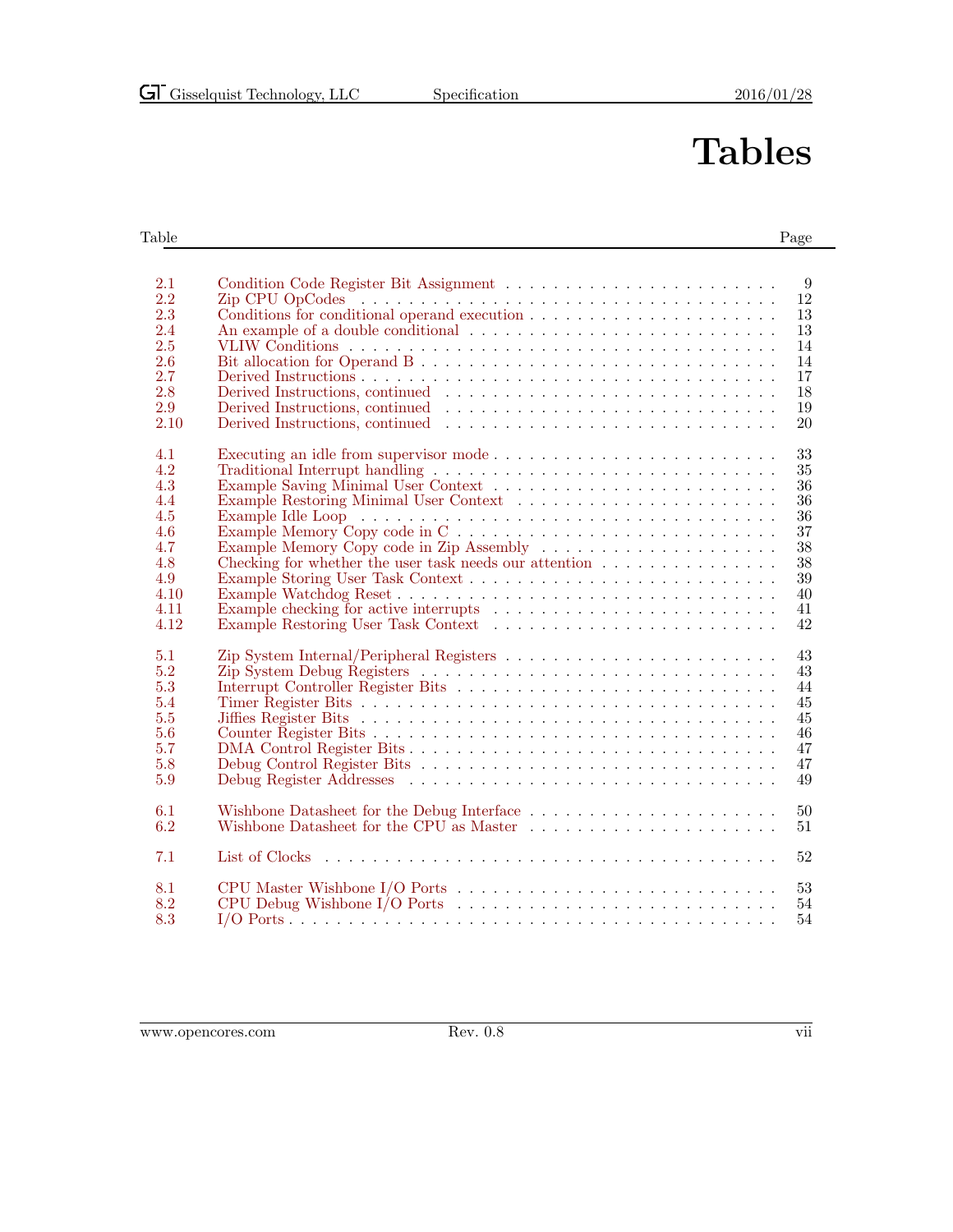## Preface

Many people have asked me why I am building the Zip CPU. ARM processors are good and effective. Xilinx makes and markets Microblaze, Altera Nios, and both have better toolsets than the Zip CPU will ever have. OpenRISC is also available, RISC–V may be replacing it. Why build a new processor?

The easiest, most obvious answer is the simple one: Because I can.

There's more to it, though. There's a lot that I would like to do with a processor, and I want to be able to do it in a vendor independent fashion. First, I would like to be able to place this processor inside an FPGA. Without paying royalties, ARM is out of the question. I would then like to be able to generate Verilog code, both for the processor and the system it sits within, that can run equivalently on both Xilinx and Altera chips, and that can be easily ported from one manufacturer's chipsets to another. Even more, before purchasing a chip or a board, I would like to know that my soft core works. I would like to build a test bench to test components with, and Verilator is my chosen test bench. This forces me to use all Verilog, and it prevents me from using any proprietary cores. For this reason, Microblaze and Nios are out of the question.

Why not OpenRISC? That's a hard question. The OpenRISC team has done some wonderful work on an amazing processor, and I'll have to admit that I am envious of what they've accomplished. I would like to port binutils to the Zip CPU, as I would like to port GCC and GDB. They are way ahead of me. The OpenRISC processor, however, is complex and hefty at about 4,500 LUTs. It has a lot of features of modern CPUs within it that ... well, let's just say it's not the little guy on the block. The Zip CPU is lighter weight, costing only about 2,300 LUTs with no peripherals, and 3,200 LUTs with some very basic peripherals.

My final reason is that I'm building the Zip CPU as a learning experience. The Zip CPU has allowed me to learn a lot about how CPUs work on a very micro level. For the first time, I am beginning to understand many of the Computer Architecture lessons from years ago.

To summarize: Because I can, because it is open source, because it is light weight, and as an exercise in learning.

Dan Gisselquist, Ph.D.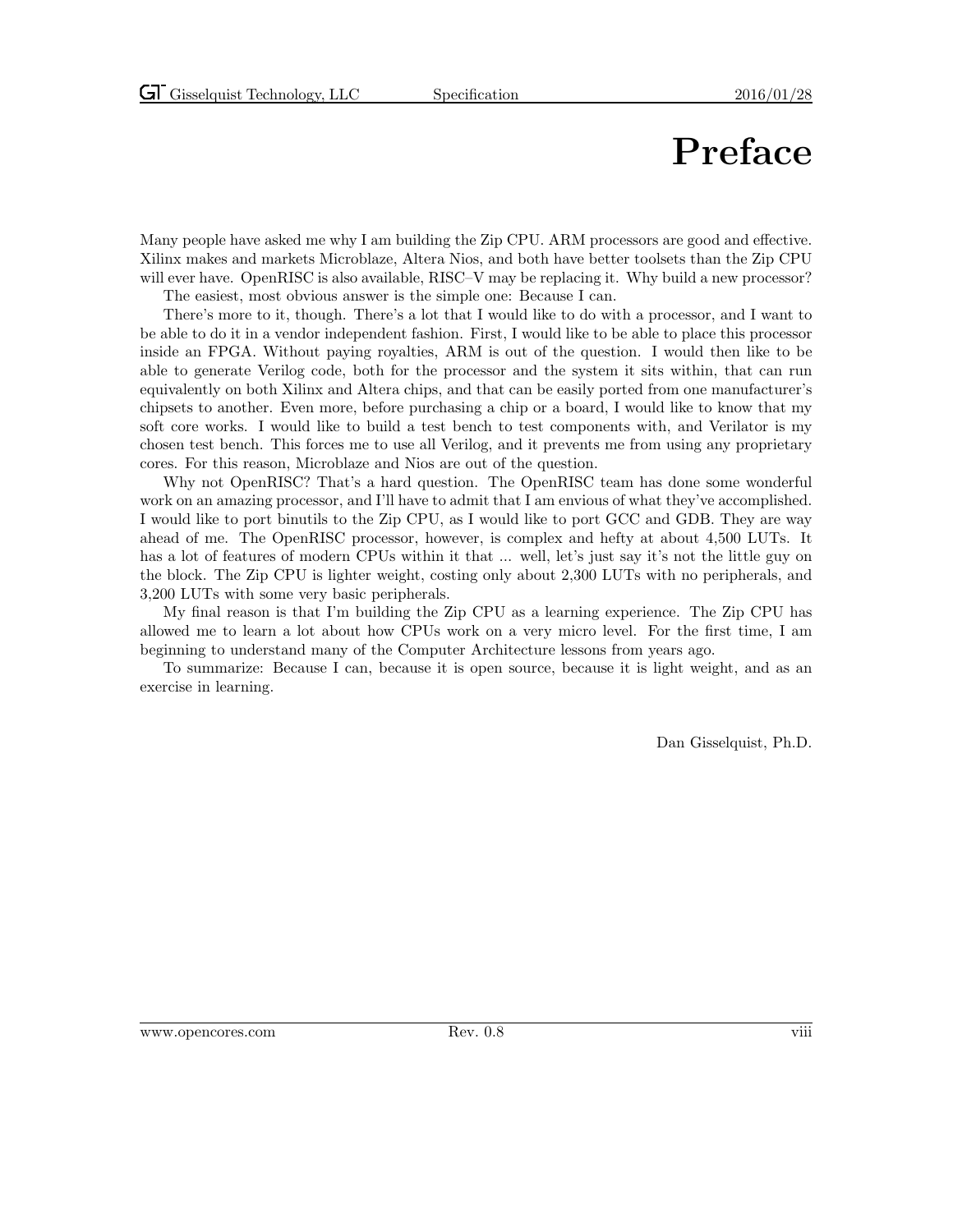# Introduction

<span id="page-8-0"></span>The original goal of the Zip CPU was to be a very simple CPU. You might think of it as a poor man's alternative to the OpenRISC architecture. For this reason, all instructions have been designed to be as simple as possible, and the base instructions are all designed to be executed in one instruction cycle per instruction, barring pipeline stalls. Indeed, even the bus has been simplified to a constant 32-bit width, with no option for more or less. This has resulted in the choice to drop push and pop instructions, pre-increment and post-decrement addressing modes, and more.

For those who like buzz words, the Zip CPU is:

- A 32-bit CPU: All registers are 32-bits, addresses are 32-bits, instructions are 32-bits wide, etc.
- A RISC CPU. There is no microcode for executing instructions. All instructions are designed to be completed in one clock cycle.
- A Load/Store architecture. (Only load and store instructions can access memory.)
- Wishbone compliant. All peripherals are accessed just like memory across this bus.
- A Von-Neumann architecture. (The instructions and data share a common bus.)
- A pipelined architecture, having stages for Prefetch, Decode, Read-Operand, a combined stage containing the ALU, Memory, Divide, and Floating Point units, and then the final Write-back stage. See Fig. [1.1](#page-9-0) for a diagram of this structure.
- Completely open source, licensed under the GPL.<sup>[1](#page-8-2)</sup>

The Zip CPU also has one very unique feature: the ability to do pipelined loads and stores. This allows the CPU to access on-chip memory at one access per clock, minus a stall for the initial access.

### <span id="page-8-1"></span>1.1 Characteristics of a SwiC

Here, we shall define a soft core internal to an FPGA as a "System within a Chip," or a SwiC. SwiCs have some very unique properties internal to them that have influenced the design of the Zip CPU. Among these are the bus, memory, and available peripherals.

Most other approaches to soft core CPU's employ a Harvard architecture. This allows these other CPU's to have two separate bus structures: one for the program fetch, and the other for the memory.

<span id="page-8-2"></span><sup>&</sup>lt;sup>1</sup>Should you need a copy of the Zip CPU licensed under other terms, please contact me.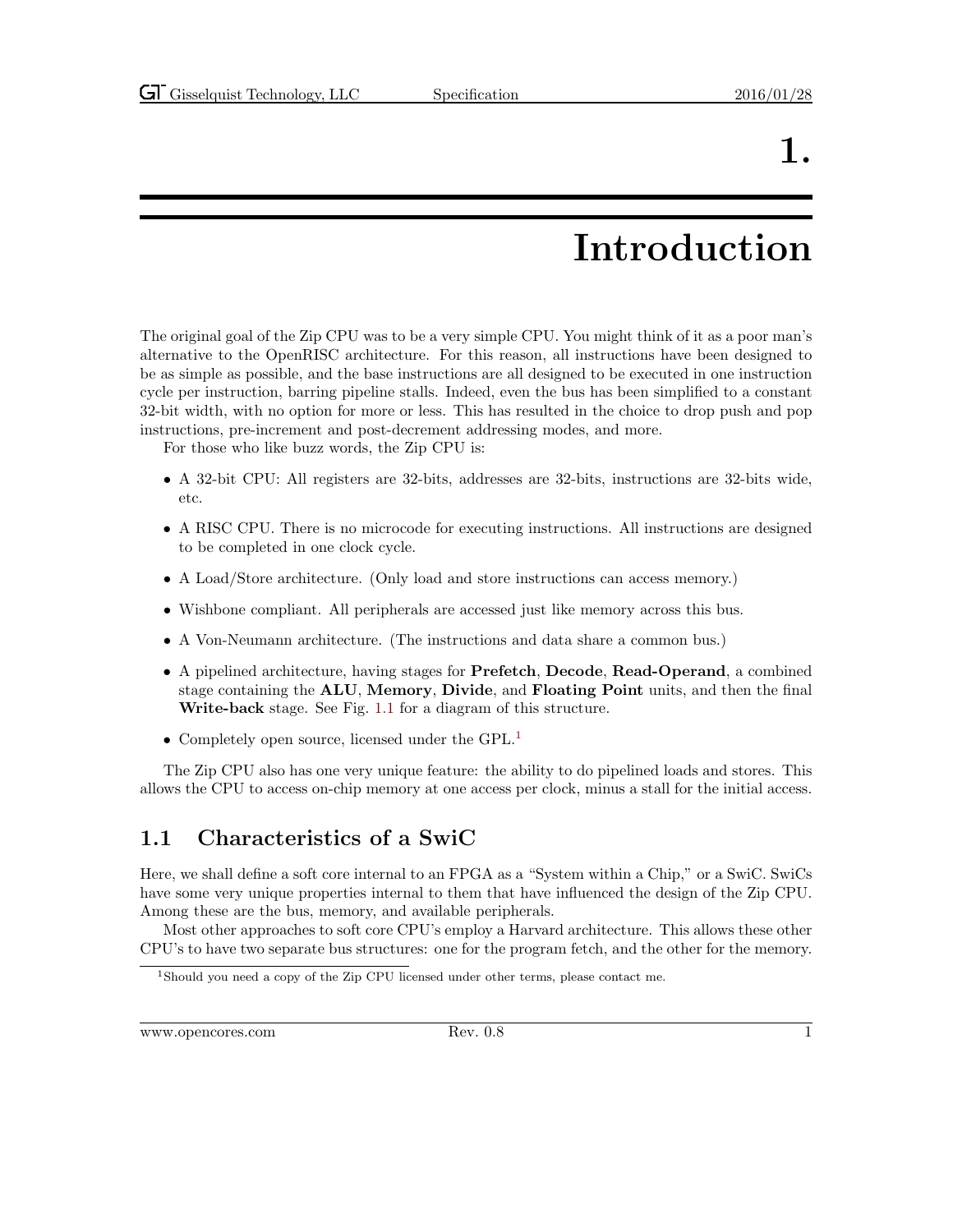

<span id="page-9-0"></span>Figure 1.1: Zip CPU internal pipeline architecture

The Zip CPU is fairly unique in its approach because it uses a von Neumann architecture. This was done for simplicity. By using a von Neumann architecture, only one bus needs to be implemented within any FPGA. This helps to minimize real-estate, while maintaining a high clock speed. The disadvantage is that it can severely degrade the overall instructions per clock count.

Soft core's within an FPGA have an additional characteristic regarding memory access: it is slow. While memory on chip may be accessed at a single cycle per access, small FPGA's often have only a limited amount of memory on chip. Going off chip, however, is expensive. Two examples will prove this point. On the XuLA2 board, Flash can be accessed at 128 cycles per 32-bit word, or 64 cycles per subsequent word in a pipelined architecture. Likewise, the SDRAM chip on the XuLA2 board allows a 6 cycle access for a write, 10 cycles per read, and 2 cycles for any subsequent pipelined access read or write. Either way you look at it, this memory access will be slow and this doesn't account for any logic delays should the bus implementation logic get complicated.

As may be noticed from the above discussion about memory speed, a second characteristic of memory is that all memory accesses may be pipelined, and that pipelined memory access is faster than non–pipelined access. Therefore, a SwiC soft core should support pipelined operations, but it should also allow a higher priority subsystem to get access to the bus (no starvation).

As a further characteristic of SwiC memory options, on-chip cache's are expensive. If you want to have a minimum of logic, cache logic may not be the highest on the priority list.

In sum, memory is slow. While one processor on one FPGA may be able to fill its pipeline, the same processor on another FPGA may struggle to get more than one instruction at a time into the pipeline. Any SwiC must be able to deal with both cases: fast and slow memories.

A final characteristic of SwiC's within FPGA's is the peripherals. Specifically, FPGA's are highly reconfigurable. Soft peripherals can easily be created on chip to support the SwiC if necessary. As an example, a simple 30-bit peripheral could easily support reversing 30-bit numbers: a read from the peripheral returns it's bit–reversed address. This is cheap within an FPGA, but expensive in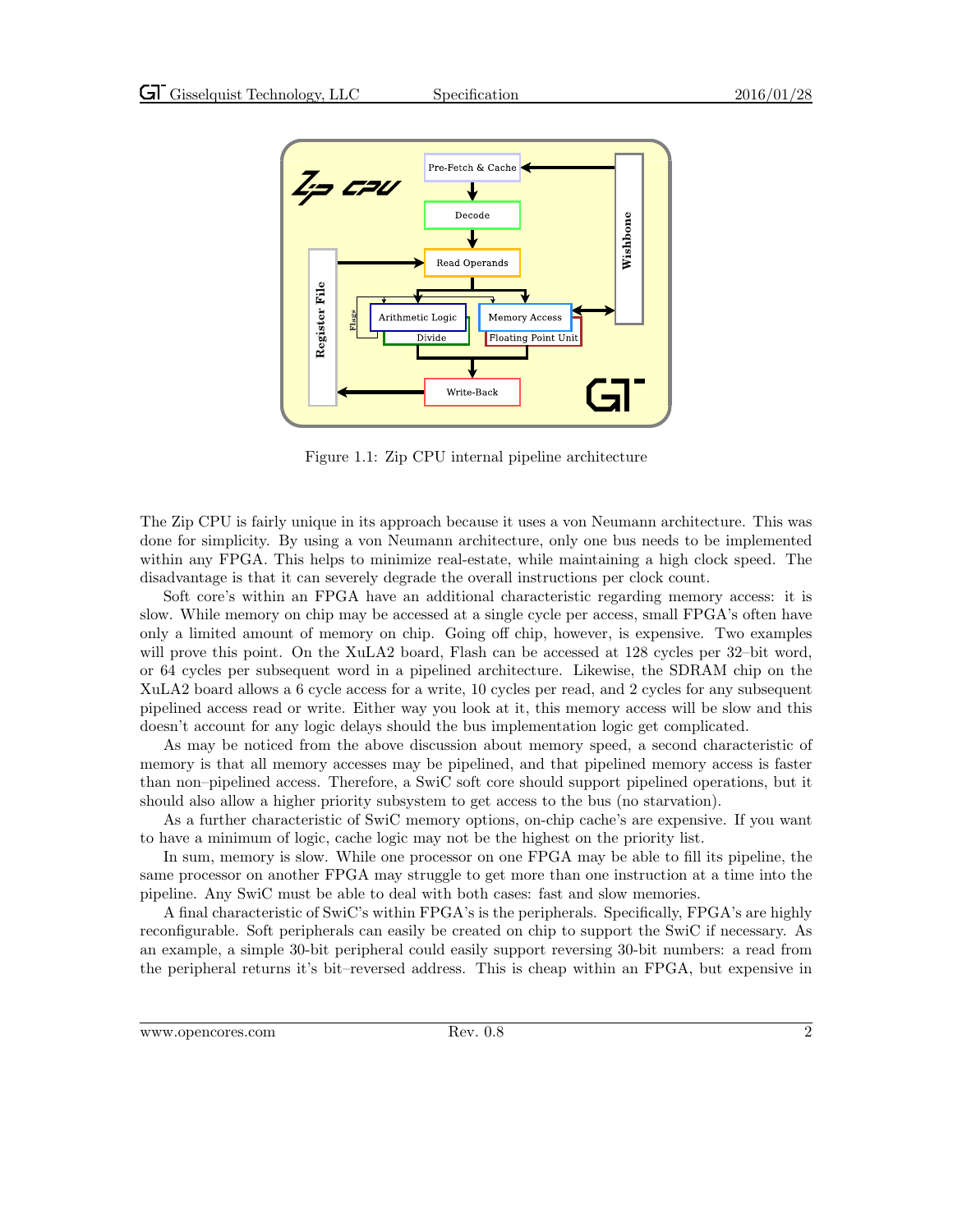instructions. Reading from another 16–bit peripheral might calculate a sine function, where the 16–bit address internal to the peripheral was the angle of the sine wave.

Indeed, anything that must be done fast within an FPGA is likely to already be done–elsewhere in the fabric. This leaves the CPU with the simple role of solely handling sequential tasks that need a lot of state.

This means that the SwiC needs to live within a very unique environment, separate and different from the traditional SoC. That isn't to say that a SwiC cannot be turned into a SoC, just that this SwiC has not been designed for that purpose.

#### <span id="page-10-0"></span>1.2 Lessons Learned

Now, however, that I've worked on the Zip CPU for a while, it is not nearly as simple as I originally hoped. Worse, I've had to adjust to create capabilities that I was never expecting to need. These include:

- External Debug: Once placed upon an FPGA, some external means is still necessary to debug this CPU. That means that there needs to be an external register that can control the CPU: reset it, halt it, step it, and tell whether it is running or not. My chosen interface includes a second register similar to this control register. This second register allows the external controller or debugger to examine registers internal to the CPU.
- Internal Debug: Being able to run a debugger from within a user process requires an ability to step a user process from within a debugger. It also requires a break instruction that can be substituted for any other instruction, and substituted back. The break is actually difficult: the break instruction cannot be allowed to execute. That way, upon a break, the debugger should be able to jump back into the user process to step the instruction that would've been at the break point initially, and then to replace the break after passing it.

Incidentally, this break messes with the prefetch cache and the pipeline: if you change an instruction partially through the pipeline, the whole pipeline needs to be cleansed. Likewise if you change an instruction in memory, you need to make sure the cache is reloaded with the new instruction.

• Prefetch Cache: My original implementation, prefetch, had a very simple prefetch stage. Any time the PC changed the prefetch would go and fetch the new instruction. While this was perhaps this simplest approach, it cost roughly five clocks for every instruction. This was deemed unacceptable, as I wanted a CPU that could execute instructions in one cycle.

My second implementation, pipefetch, attempted to make the most use of pipelined memory. When a new CPU address was issued, it would start reading memory in a pipelined fashion, and issuing instructions as soon as they were ready. This cache was a sliding window in memory. This suffered from some difficult performance problems, though. If the CPU was alternating between two diverse sections of code, both could never be in the cache at the same time–causing lots of cache misses. Further, the extra logic to implement this window cost an extra clock cycle in the cache implementation, slowing down branches.

The Zip CPU now has a third cache implementation, pfcache. This new implementation takes only a single cycle per access, but costs a full cache line miss on any miss. While configurable,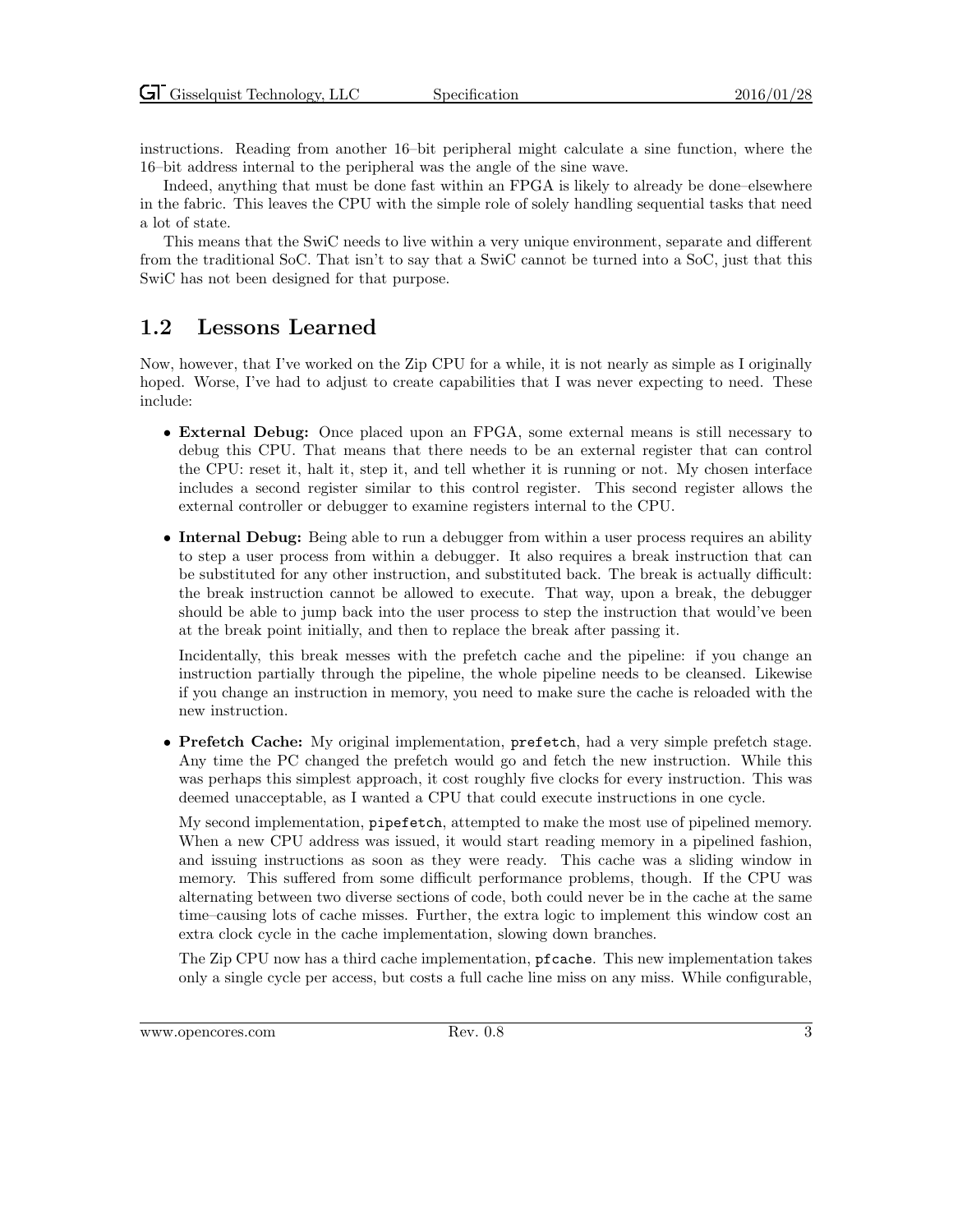a full cache line miss might mean that the CPU needs to read 256 instructions from memory before it can execute the first one of them.

• Operating System: In order to support an operating system, interrupts and so forth, the CPU needs to support supervisor and user modes, as well as a means of switching between them. For example, the user needs a means of executing a system call. This is the purpose of the 'trap' instruction. This instruction needs to place the CPU into supervisor mode (here equivalent to disabling interrupts), as well as handing it a parameter such as identifying which O/S function was called.

My initial approach to building a trap instruction was to create an external peripheral which, when written to, would generate an interrupt and could return the last value written to it. In practice, this approach didn't work at all: the CPU executed two instructions while waiting for the trap interrupt to take place. Since then, I've decided to keep the rest of the CC register for that purpose so that a write to the CC register, with the GIE bit cleared, could be used to execute a trap. This has other problems, though, primarily in the limitation of the uses of the CC register. In particular, the CC register is the best place to put CPU state information and to "announce" special CPU features (floating point, etc). So the trap instruction still switches to interrupt mode, but the CC register is not nearly as useful for telling the supervisor mode processor what trap is being executed.

Modern timesharing systems also depend upon a Timer interrupt to handle task swapping. For the Zip CPU, this interrupt is handled external to the CPU as part of the CPU System, found in zipsystem.v. The timer module itself is found in ziptimer.v.

• Bus Errors: My original implementation had no logic to handle what would happen if the CPU attempted to read or write a non-existent memory address. This changed after I needed to troubleshoot a failure caused by a subroutine return to a non-existent address.

My next problem bus problem was caused by a misbehaving peripheral. Whenever the CPU attempted to read from or write to this peripheral, the peripheral would take control of the wishbone bus and not return it. For example, it might never return an ACK to signal the end of the bus transaction. This led to the implementation of a wishbone bus watchdog that would create a bus error if any particular bus action didn't complete in a timely fashion.

• Pipeline Stalls: My original plan was to not support pipeline stalls at all, but rather to require the compiler to properly schedule all instructions so that stalls would never be necessary. After trying to build such an architecture, I gave up, having learned some things:

First, and ideal pipeline might look something like Fig. [1.2.](#page-12-0) Notice that, in this figure, all the pipeline stages are complete and full. Every instruction takes one clock and there are no delays. However, as the discussion above pointed out, the memory associated with a SwiC may not allow single clock access. It may be instead that you can only read every two clocks. In that case, what shall the pipeline look like? Should it look like Fig. [1.3,](#page-12-1) where instructions are held back until the pipeline is full, or should it look like Fig. [1.4,](#page-12-2) where each instruction is allowed to move through the pipeline independently? For better or worse, the Zip CPU allows instructions to move through the pipeline independently.

One approach to avoiding stalls is to use a branch delay slot, such as is shown in Fig. [1.5.](#page-13-0) In this figure, instructions BR (a branch), BD (a branch delay instruction), are followed by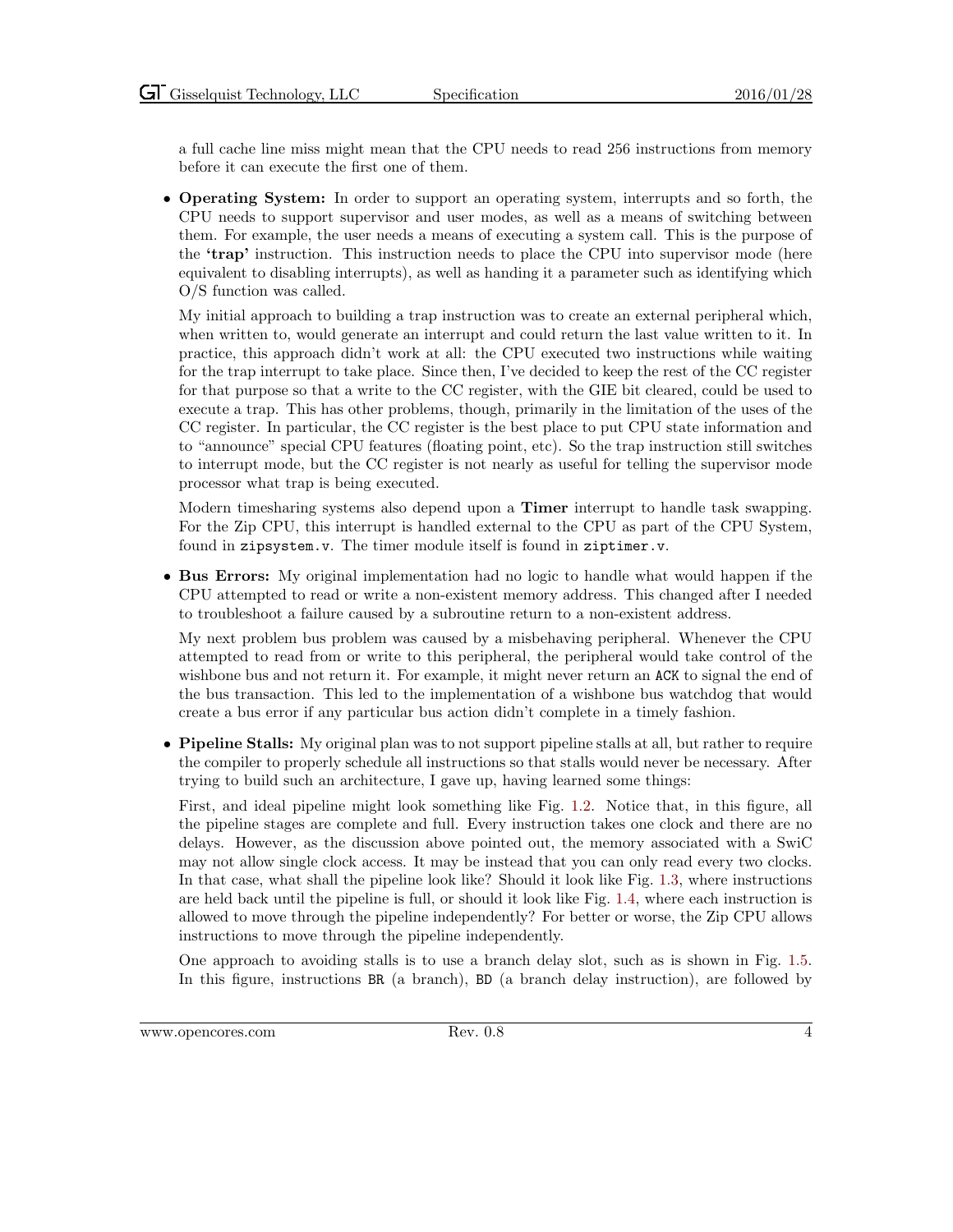

<span id="page-12-0"></span>Figure 1.2: An Ideal Pipeline: One instruction per clock cycle



<span id="page-12-1"></span>Figure 1.3: Instructions wait for each other



<span id="page-12-2"></span>Figure 1.4: Instructions proceed independently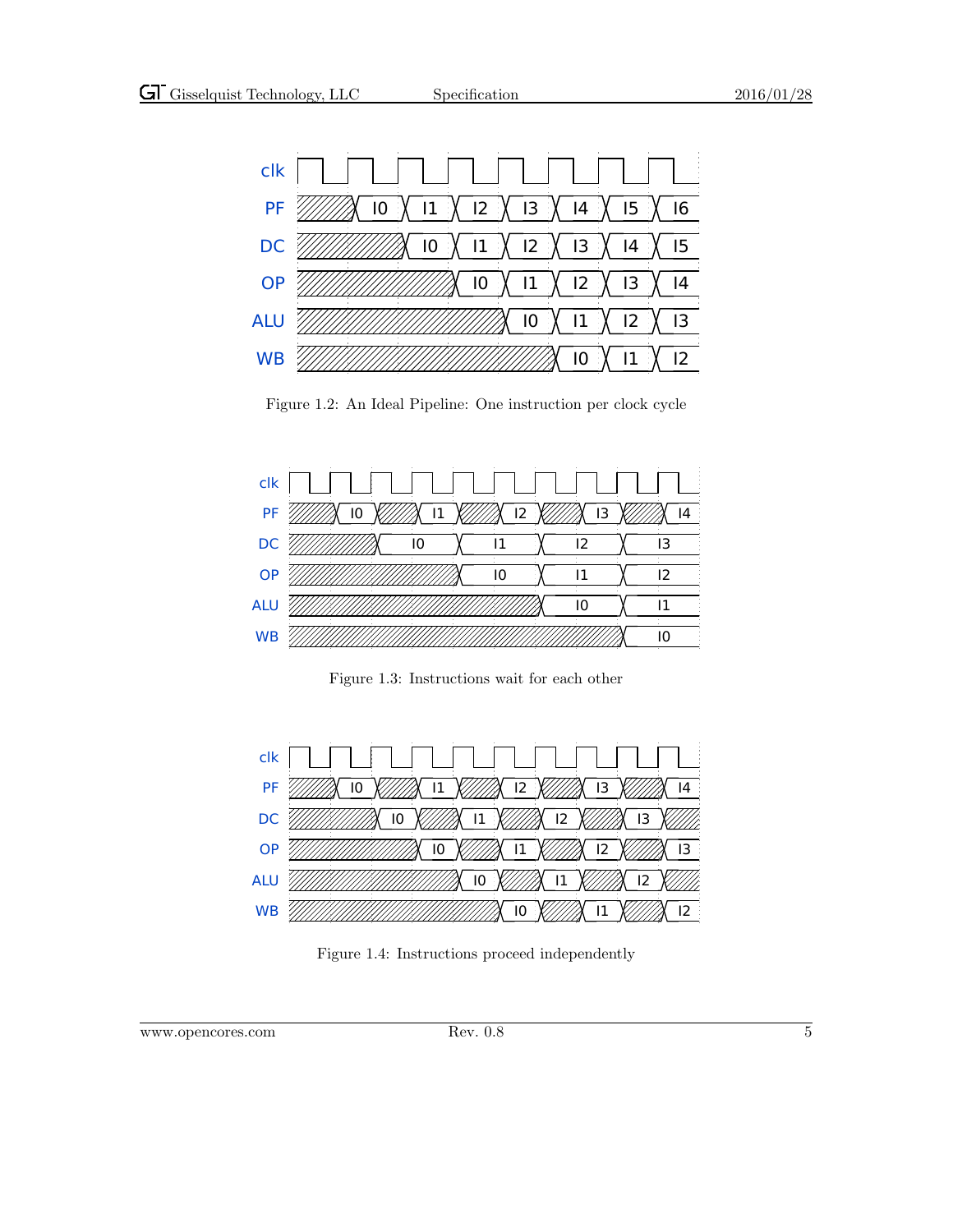

<span id="page-13-0"></span>Figure 1.5: A typical branch delay slot approach



<span id="page-13-1"></span>Figure 1.6: The branch delay slot breaks with a slow memory

instructions after the branch: IA, IB, etc. Since it takes a processor a clock cycle to execute a branch, the delay slot allows the processor to do something useful in that branch. The problem the Zip CPU has with this approach is, what happens when the pipeline looks like Fig. [1.6?](#page-13-1) In this case, the branch delay slot never gets filled in the first place, and so the pipeline squashes it before it gets executed. If not that, then what happens when handling interrupts or debug stepping: when has the CPU finished an instruction? When the BR instruction has finished, or must BD follow every BR? and, again, what if the pipeline isn't full? These thoughts killed any hopes of doing delayed branching.

So I switched to a model of discrete execution: Once an instruction enters into either the ALU or memory unit, the instruction is guaranteed to complete. If the logic recognizes a branch or a condition that would render the instruction entering into this stage possibly inappropriate (i.e. a conditional branch preceding a store instruction for example), then the pipeline stalls for one cycle until the conditional branch completes. Then, if it generates a new PC address, the stages preceding are all wiped clean.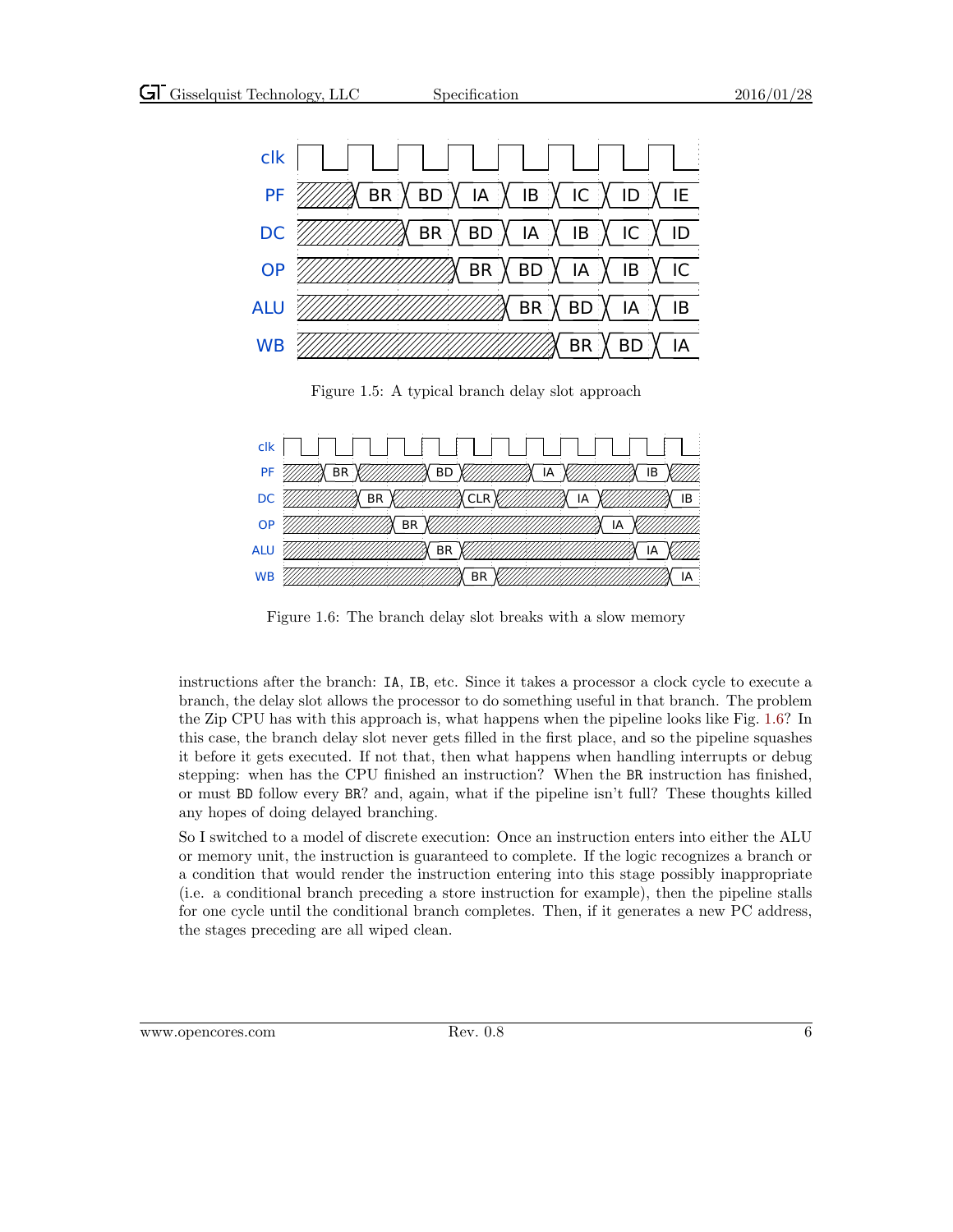

<span id="page-14-0"></span>Figure 1.7: How the CPU halts when sleeping

| clk        |    | .         |  |
|------------|----|-----------|--|
| PF         | RD |           |  |
| DC         | PГ | 12        |  |
| <b>OP</b>  |    |           |  |
| Mem        |    | <b>RD</b> |  |
| <b>ALU</b> |    |           |  |
| <b>WB</b>  |    |           |  |

<span id="page-14-1"></span>Figure 1.8: Instructions can stack up behind a stalled instruction

This model, however, generated too many pipeline stalls, so the discrete execution model was modified to allow instructions to go through the ALU unit and be canceled before writeback. This removed the stall associated with ALU instructions before untaken branches.

The discrete execution model allows such things as sleeping, as outlined in Fig. [1.7.](#page-14-0) If the CPU is put to "sleep," the ALU and memory stages stall and back up everything before them. Likewise, anything that has entered the ALU or memory stage when the CPU is placed to sleep continues to completion. To handle this logic, each pipeline stage has three control signals: a valid signal, a stall signal, and a clock enable signal. In general, a stage stalls if it's contents are valid and the next step is stalled. This allows the pipeline to fill any time a later stage stalls, as illustrated in Fig. [1.8.](#page-14-1) However, if a pipeline hazard is detected, a stage can stall in order to prevent the previous from moving forward.

This approach is also different from other pipeline approaches. Instead of keeping the entire pipeline filled, each stage is treated independently. Therefore, individual stages may move forward as long as the subsequent stage is available, regardless of whether the stage behind it is filled.

With that introduction out of the way, let's move on to the instruction set.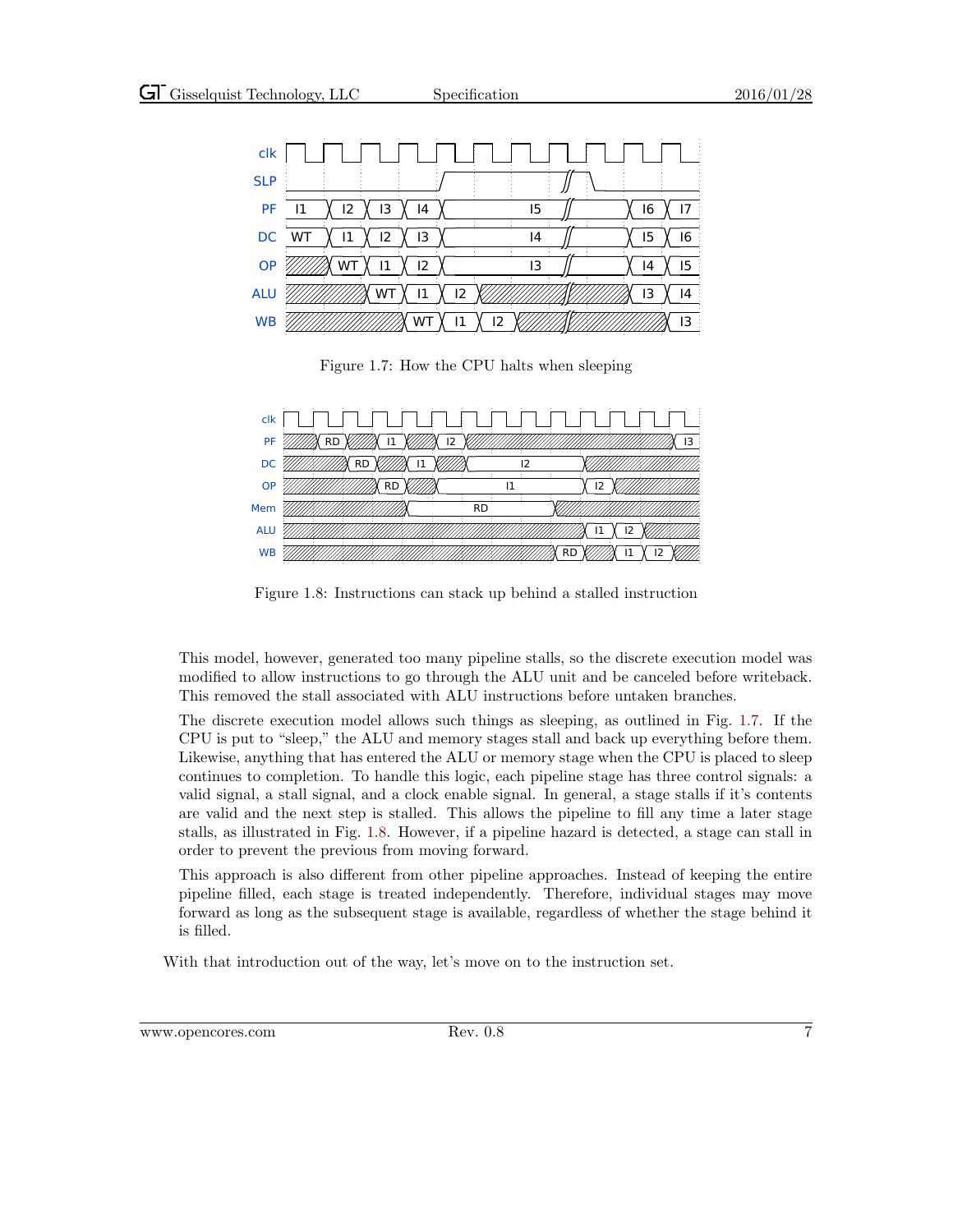## CPU Architecture

<span id="page-15-0"></span>The Zip CPU supports a set of two operand instructions, where the second operand (always a register) is the result. The only exception is the store instruction, where the first operand (always a register) is the source of the data to be stored.

### <span id="page-15-1"></span>2.1 Simplified Bus

The bus architecture of the Zip CPU is that of a simplified WISHBONE bus. It has been simplified in this fashion: all operations are 32–bit operations. The bus is neither little endian nor big endian. For this reason, all words are 32–bits. All instructions are also 32–bits wide. Everything has been built around the 32–bit word.

### <span id="page-15-2"></span>2.2 Register Set

The Zip CPU supports two sets of sixteen 32-bit registers, a supervisor and a user set as shown in Fig. [2.1.](#page-16-0) The supervisor set is used in interrupt mode when interrupts are disabled, whereas the user set is used otherwise. Of this register set, the Program Counter (PC) is register 15, whereas the status register (SR) or condition code register (CC) is register 14. By convention, the stack pointer will be register 13 and noted as  $(SP)$ –although there is nothing special about this register other than this convention. Also by convention register 12 will point to a global offset table, and may be abbreviated as the (GBL) register. The CPU can access both register sets via move instructions from the supervisor state, whereas the user state can only access the user registers.

The status register is special, and bears further mention. As shown in Fig. [2.1,](#page-16-1) the lower 11 bits of the status register form a set of CPU state and condition codes. Writes to other bits of this register are preserved.

Of the condition codes, the bottom four bits are the current flags: Zero  $(Z)$ , Carry  $(C)$ , Negative (N), and Overflow (V). On those instructions that set the flags, these flags will be set based upon the output of the instruction. If the result is zero, the Z flag will be set. If the high order bit is set, the N flag will be set. If the instruction caused a bit to fall off the end, the carry bit will be set. Finally, if the instruction causes a signed integer overflow, the V flag will be set afterwards.

The next bit is a sleep bit. Set this bit to one to disable instruction execution and place the CPU to sleep, or to zero to keep the pipeline running. Setting this bit will cause the CPU to wait for an interrupt (if interrupts are enabled), or to completely halt (if interrupts are disabled). In order to prevent users from halting the CPU, only the supervisor is allowed to both put the CPU to sleep and disable interrupts. Any user attempt to do so will simply result in a switch to supervisor mode.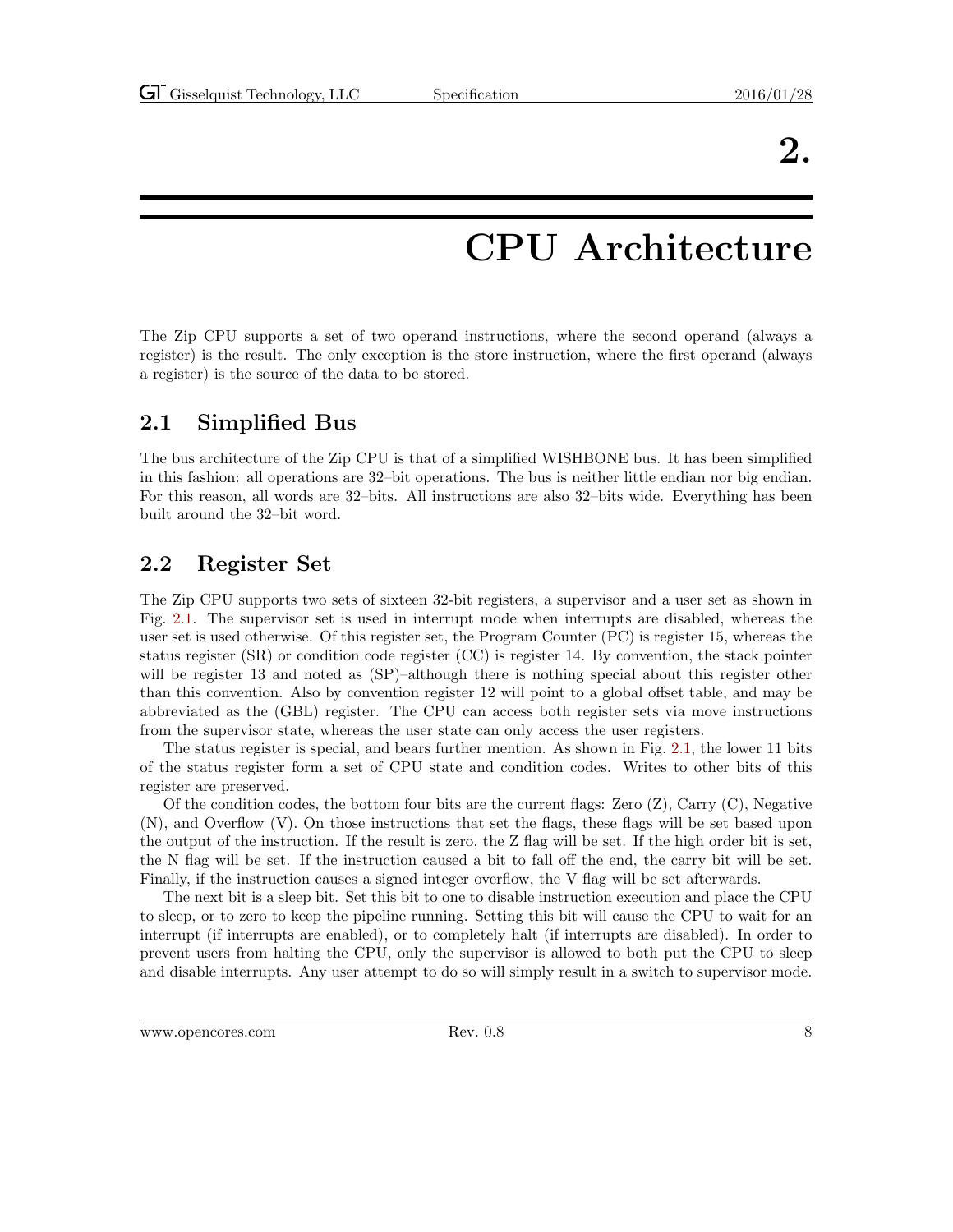| Zip CPU Register Set                         |      |  |     |                |  |  |  |
|----------------------------------------------|------|--|-----|----------------|--|--|--|
| Supervisor Register Set<br>User Register Set |      |  |     |                |  |  |  |
| sR0                                          | sR8  |  | uR0 | uR8            |  |  |  |
| sR1                                          | sR9  |  | uR1 | uR9            |  |  |  |
| sR2                                          | sR10 |  | uR2 | uR10           |  |  |  |
| sR3                                          | sR11 |  | uR3 | uR11           |  |  |  |
| sR4                                          | sR12 |  | uR4 | uR12           |  |  |  |
| sR5                                          | sSP  |  | uR5 | $\mathbf{uSP}$ |  |  |  |
| sR6                                          | SCC  |  | uR6 | ucC            |  |  |  |
| sR7                                          | SPC  |  | uR7 | uPC            |  |  |  |

<span id="page-16-0"></span>Figure 2.1: Zip CPU Register File

| Bit $#$        | Access | Description                                                    |
|----------------|--------|----------------------------------------------------------------|
| $31\ldots 13$  | R/W    | Reserved for future uses                                       |
| 12             | R      | (Reserved for) Floating Point Exception                        |
| 11             | R      | Division by Zero Exception                                     |
| 10             | R      | Bus-Error Flag                                                 |
| 9              | R      | Trap, or user interrupt, Flag. Cleared on return to userspace. |
| 8              | R.     | Illegal Instruction Flag                                       |
| 7              | R/W    | Break-Enable                                                   |
| 6              | R/W    | <b>Step</b>                                                    |
| 5              | R/W    | Global Interrupt Enable (GIE)                                  |
| 4              | R/W    | Sleep. When GIE is also set, the CPU waits for an interrupt.   |
| 3              | R/W    | Overflow                                                       |
| $\mathfrak{D}$ | R/W    | Negative. The sign bit was set as a result of the last ALU in- |
|                |        | struction.                                                     |
| $\mathbf{1}$   | R/W    | Carry                                                          |
| $\theta$       | R/W    | Zero. The last ALU operation produced a zero.                  |

<span id="page-16-1"></span>Table 2.1: Condition Code Register Bit Assignment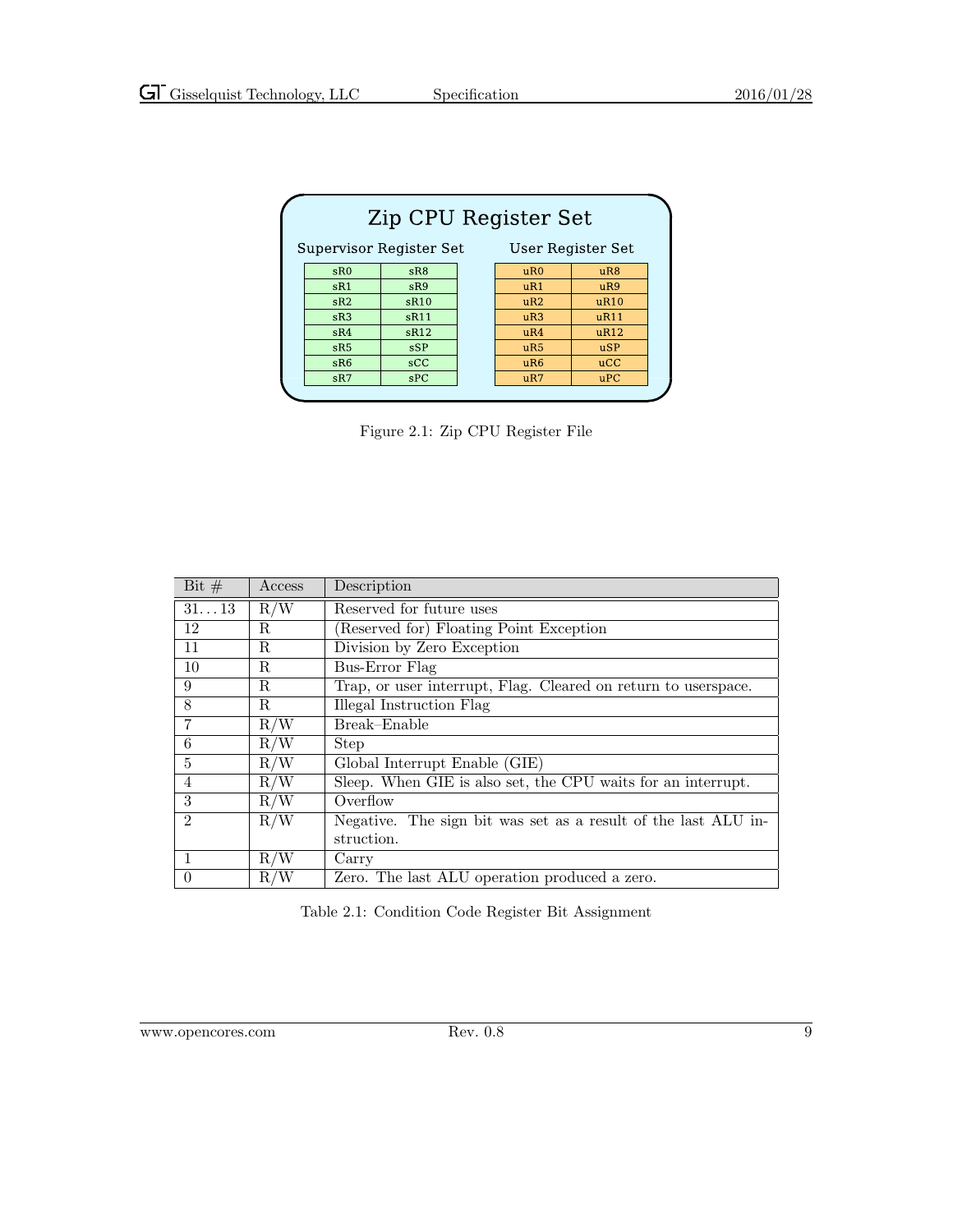The sixth bit is a global interrupt enable bit (GIE). When this sixth bit is a '1' interrupts will be enabled, else disabled. When interrupts are disabled, the CPU will be in supervisor mode, otherwise it is in user mode. Thus, to execute a context switch, one only need enable or disable interrupts. (When an interrupt line goes high, interrupts will automatically be disabled, as the CPU goes and deals with its context switch.) Special logic has been added to keep the user mode from setting the sleep register and clearing the GIE register at the same time, with clearing the GIE register taking precedence.

The seventh bit is a step bit. This bit can be set from supervisor mode only. After setting this bit, should the supervisor mode process switch to user mode, it would then accomplish one instruction in user mode before returning to supervisor mode. Then, upon return to supervisor mode, this bit will be automatically cleared. This bit has no effect on the CPU while in supervisor mode.

This functionality was added to enable a userspace debugger functionality on a user process, working through supervisor mode of course.

The eighth bit is a break enable bit. This controls whether a break instruction in user mode will halt the processor for an external debugger (break enabled), or whether the break instruction will simply send send the CPU into interrupt mode. Encountering a break in supervisor mode will halt the CPU independent of the break enable bit. This bit can only be set within supervisor mode.

This functionality was added to enable an external debugger to set and manage breakpoints.

The ninth bit is an illegal instruction bit. When the CPU tries to execute either a non-existant instruction, or an instruction from an address that produces a bus error, the CPU will (if implemented) switch to supervisor mode while setting this bit. The bit will automatically be cleared upon any return to user mode.

The tenth bit is a trap bit. It is set whenever the user requests a soft interrupt, and cleared on any return to userspace command. This allows the supervisor, in supervisor mode, to determine whether it got to supervisor mode from a trap or from an external interrupt or both.

#### <span id="page-17-0"></span>2.3 Instruction Format

All Zip CPU instructions fit in one of the formats shown in Fig. [2.2.](#page-18-1) The basic format is that some operation, defined by the OpCode, is applied if a condition, Cnd, is true in order to produce a result which is placed in the destination register, or DR. The Load 23–bit signed immediate instruction is different in that it requires no conditions, and uses only a 4-bit opcode.

This is actually a second version of instruction set definition, given certain lessons learned. For example, the original instruction set had the following problems:

- 1. No opcodes were available for divide or floating point extensions to be made available. Although there was space in the instruction set to add these types of instructions, this instruction space was going to require extra logic to use.
- 2. The carveouts for instructions such as NOOP and LDIHI/LDILO required extra logic to process.
- 3. The instruction set wasn't very compact. One bus operation was required for every instruction.

This second version was designed with two criteria. The first was that the new instruction set needed to be compatible, at the assembly language level, with the previous instruction set. Thus, it must be able to support all of the previous menumonics and more. This was achieved with the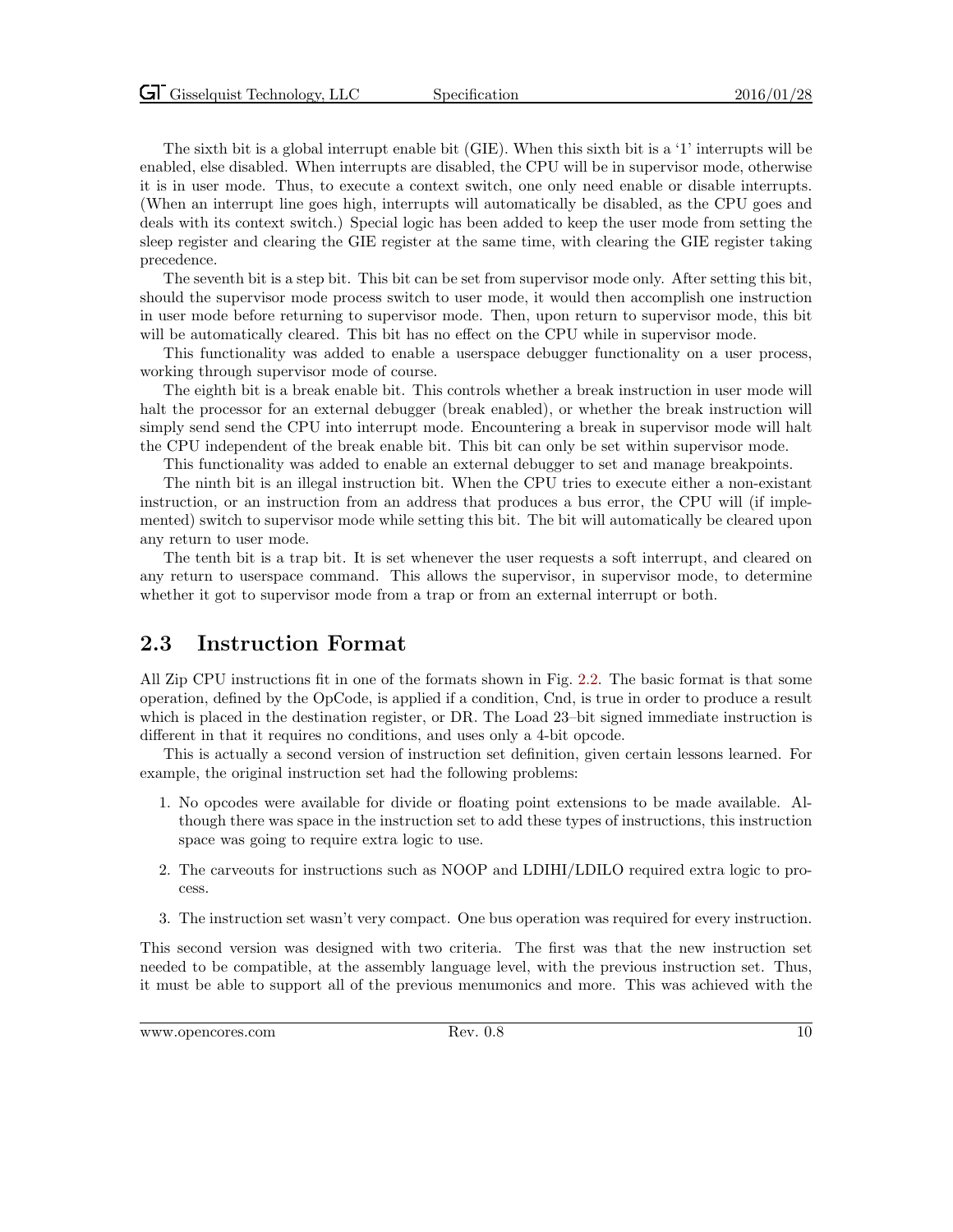|          | 31 30 29 28 27 26 25 24 23 22 21 20 19 18 17 16 15 14 13 12 11 10 9 8 7 6 5 4 3 2 1 0 |      |    |                 |                 |                                                   |                   |     |                         |  |          |            |
|----------|---------------------------------------------------------------------------------------|------|----|-----------------|-----------------|---------------------------------------------------|-------------------|-----|-------------------------|--|----------|------------|
| Standard | $\theta$                                                                              | DR   |    | OpCode          |                 | 18-bit Signed Immediate<br>Cnd<br>$\overline{10}$ |                   |     |                         |  |          |            |
|          | $\overline{0}$                                                                        | DR   |    |                 |                 | 1                                                 | <b>BR</b>         |     | 14-bit Signed Immediate |  |          |            |
| $MOV$ {  | $\theta$                                                                              | DR.  |    | $5'$ hf         |                 | C <sub>nd</sub><br>IA                             | BR.               | B   | 13-bit Signed Immediate |  |          |            |
| $LDI\{$  | 0                                                                                     | DR.  |    | $4'$ hb         |                 | 23-bit Signed Immediate                           |                   |     |                         |  |          |            |
| $NOOP$ { | 0                                                                                     | 3'h7 | 11 | <b>XXX</b>      |                 | Ignored                                           |                   |     |                         |  |          |            |
|          |                                                                                       | DR   |    | OpCode          | Cnd             | 10                                                | Imm.              |     |                         |  |          |            |
|          | 1                                                                                     |      |    |                 |                 |                                                   | BR.               |     |                         |  |          |            |
| VLIW     | 1                                                                                     |      |    | $4^{\prime}$ hb |                 |                                                   | $5^{\prime}b$ Imm |     |                         |  |          |            |
|          |                                                                                       |      |    |                 | C <sub>nd</sub> |                                                   |                   | DR. | OpCode                  |  | $\Omega$ | Imm        |
|          | 1                                                                                     |      |    |                 |                 |                                                   |                   |     |                         |  |          | Reg        |
|          |                                                                                       |      |    |                 |                 |                                                   |                   |     | $4^{\prime}$ hb         |  |          | $5$ 'b Imm |

031 02 29 28 27 26 25 24 23 22 21 20 19 18 17 16 15 14 13 12 11 10 9 8 7 6 5 4 3 2 1 0

<span id="page-18-1"></span>Figure 2.2: Zip Instruction Set Format

sole exception that instruction immediates are generally two bits shorter than before. (One bit was lost to the VLIW bit in front, another from changing from 4–bit to 5–bit opcodes.) Second, the new instruction set needed to be a drop–in replacement for the decoder, modifying nothing else. This was almost achieved, save for two issues: the ALU unit needed to be replaced since the OpCodes were reordered, and some condition code logic needed to be adjusted since the condition codes were renumbered as well. In the end, maximum reuse of the existing RTL (Verilog) code was achieved in this upgrade.

As of this second version of the Zip CPU instruction set, the Zip CPU also supports a very long instruction word (VLIW) set of instructions. These instruction formats pack two instructions into a single instuction word, trading immediate instruction space to do this, but in just about all other respects these are identical to two standard instructions. Other than instruction format, the only basic difference is that the CPU will not switch to interrupt mode in between the two instructions. Likewise a new job given to the assembler is that of automatically packing as many instructions as possible into the VLIW format. Where necessary to place both VLIW instructions on the same line, they will be separated by a vertical bar.

## <span id="page-18-0"></span>2.4 Instruction OpCodes

With a 5–bit opcode field, there are 32–possible instructions as shown in Tbl. [2.2.](#page-19-0) Of these opcodes, the BREV and POPC are experimental, and may be replaced later, and two floating point instruction opcodes are reserved for future use.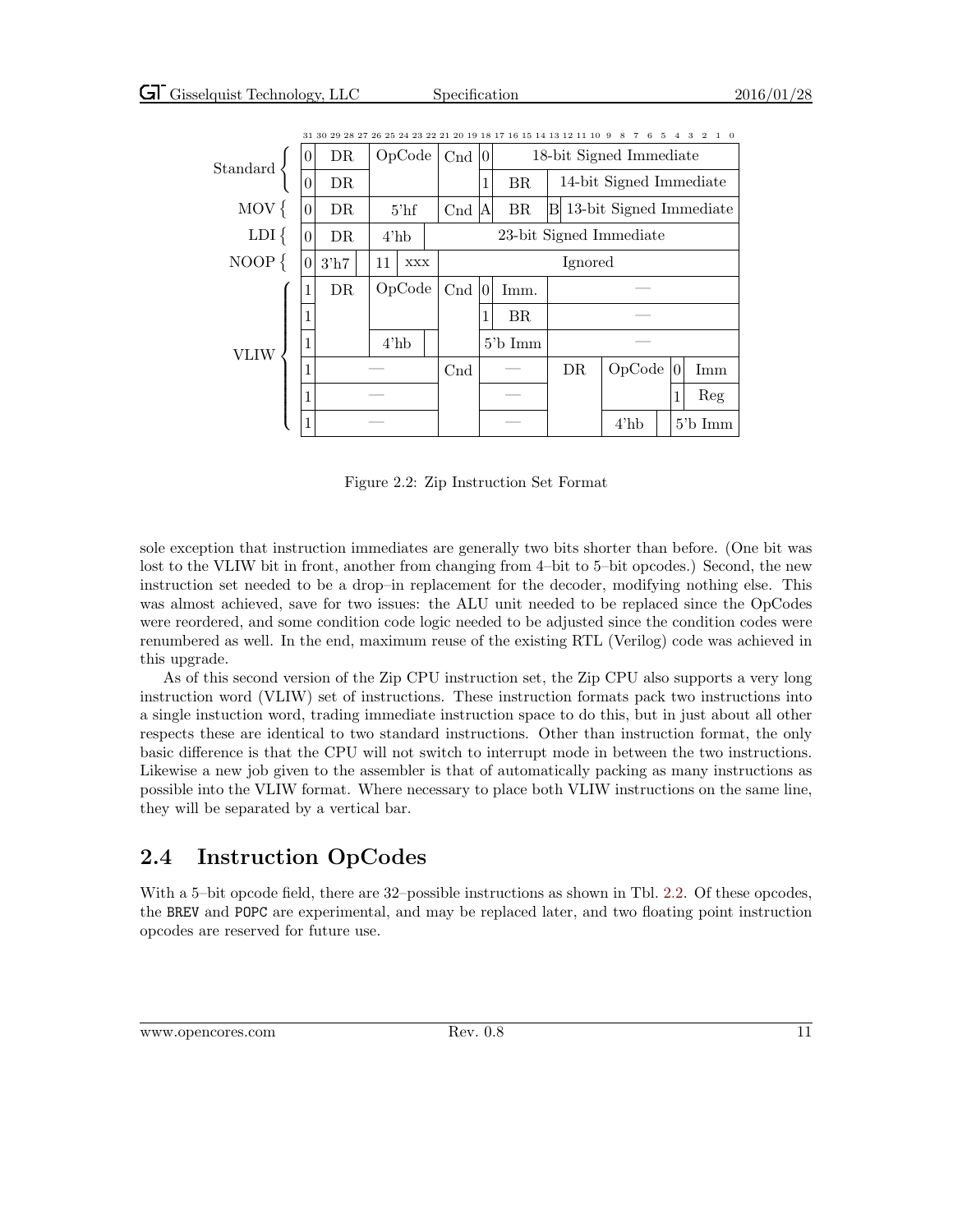| OpCode                        |                            | Instruction                       | Sets CC                 |
|-------------------------------|----------------------------|-----------------------------------|-------------------------|
| $5'$ h00                      | <b>SUB</b>                 | Subtract                          |                         |
| $5\overline{h01}$             | $\overline{\mathrm{AND}}$  | <b>Bitwise And</b>                |                         |
| $5^{\prime}$ h02              | ADD                        | Add two numbers                   |                         |
| $5'$ h $03$                   | <b>OR</b>                  | Bitwise Or                        | Υ                       |
| 5 <sup>h</sup> 04             | <b>XOR</b>                 | <b>Bitwise Exclusive Or</b>       |                         |
| $5^{\prime}$ h05              | $\overline{\text{LSR}}$    | Logical Shift Right               |                         |
| $5^{\prime}$ h06              | $\overline{\text{LSL}}$    | Logical Shift Left                |                         |
| $5^\prime h07$                | $_{\rm ASR}$               | Arithmetic Shift Right            |                         |
| $5^\prime h08$                | <b>LDIHI</b>               | Load Immediate High               | N                       |
| $5^{\prime}h09$               | <b>LDILO</b>               | Load Immediate Low                |                         |
| $5'$ h0a                      | <b>MPYU</b>                | Unsigned 16-bit Multiply          |                         |
| $5'$ h $0b$                   | <b>MPYS</b>                | Signed 16-bit Multiply            | Y                       |
| $5^{\prime}$ h0c              | <b>BREV</b>                | <b>Bit Reverse</b>                |                         |
| 5 <sup>h</sup> 0d             | <b>POPC</b>                | Population Count                  |                         |
| $5^{\prime}$ h0e              | <b>ROL</b>                 | Rotate left                       |                         |
| $5^{\prime}$ h $0$ f          | <b>MOV</b>                 | Move register                     | N                       |
| $5^{\prime}$ h <sub>10</sub>  | $\overline{\text{CMP}}$    | Compare                           | Y                       |
| $\overline{5\text{h}11}$      | <b>TST</b>                 | Test $(AND w/o$ setting result)   |                         |
| $5^{\prime}$ h12              | $\overline{\text{LOD}}$    | Load from memory                  | $\overline{\text{N}}$   |
| $5^{\prime}$ h13              | $\overline{\text{STO}}$    | Store a register into memory      |                         |
| $5^{\prime}$ h14              | <b>DIVU</b>                | Divide, unsigned                  | $\overline{\mathrm{Y}}$ |
| $5^{\prime}$ h15              | $\overline{\mathrm{DIVS}}$ | Divide, signed                    |                         |
| $5\frac{\ln 16}{7}$           | LDI                        | Load 23-bit signed immediate      | N                       |
| $5'$ h $18$                   | <b>FPADD</b>               | Floating point add                |                         |
| $5^{\prime}$ h <sub>19</sub>  | <b>FPSUB</b>               | Floating point subtract           |                         |
| $5'$ h <sub>1a</sub>          | <b>FPMPY</b>               | Floating point multiply           | Υ                       |
| $5^{\prime}$ h <sub>1</sub> b | <b>FPDIV</b>               | Floating point divide             |                         |
| $5'$ h <sub>1c</sub>          | <b>FPCVT</b>               | Convert integer to floating point |                         |
| $5^{\prime}$ h1d              | <b>FPINT</b>               | Convert to integer                |                         |
| $5\overline{h1}$ e            |                            | Reserved for future use           |                         |
| $5^{\prime}$ h <sub>1f</sub>  |                            | Reserved for future use           |                         |

<span id="page-19-0"></span>Table 2.2: Zip CPU OpCodes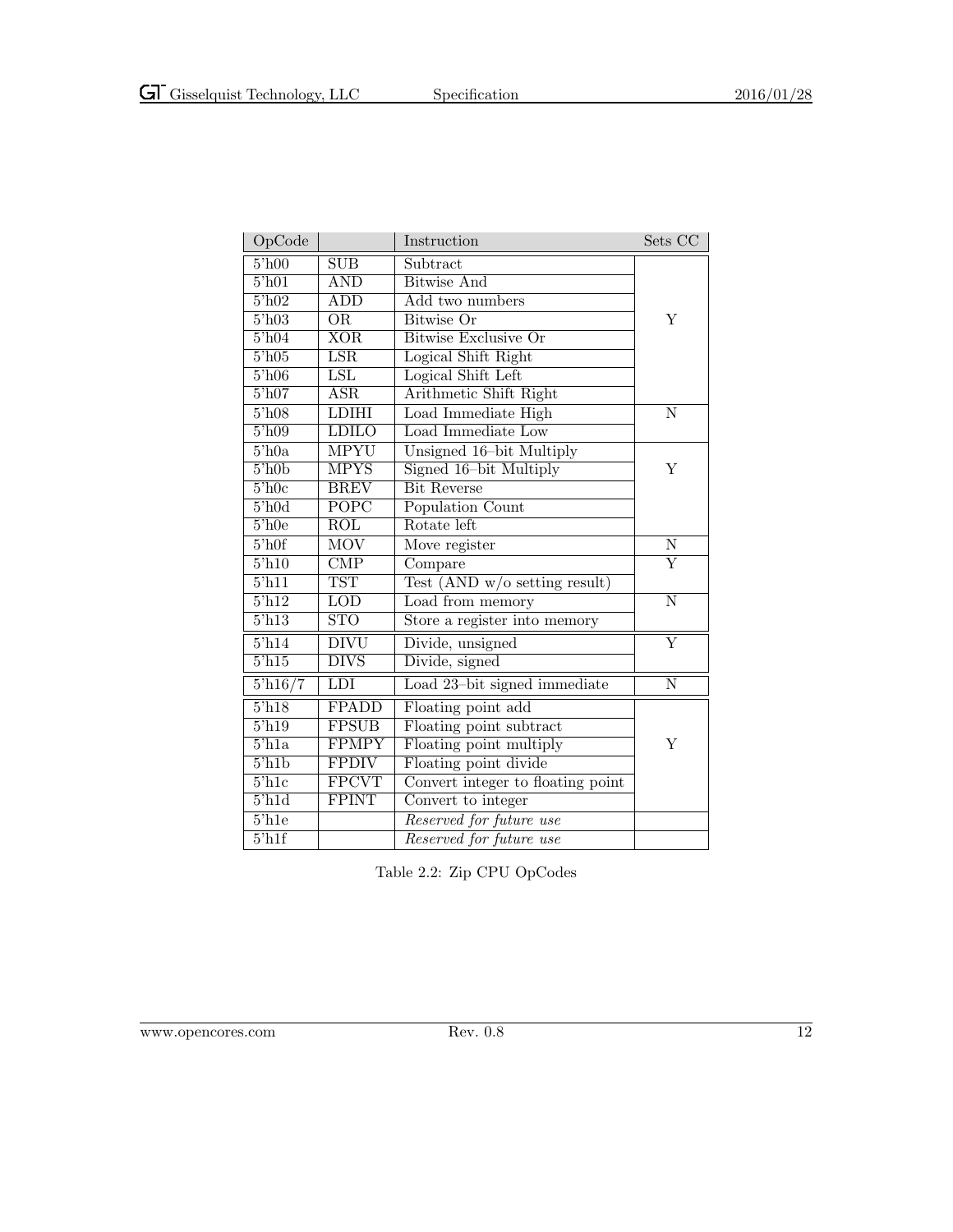| ooue.            | мпечношс  | \ /\ <i>)</i>   \  \  \ \ <i>)</i>                                   |
|------------------|-----------|----------------------------------------------------------------------|
| 3 <sup>h</sup> 0 | None      | Always execute the instruction                                       |
| $3'$ h1          | .LT       | Less than $(N \text{ set})$                                          |
| 3 <sup>h2</sup>  | . Z       | Only execute when $Z'$ is set                                        |
| 3 <sup>h3</sup>  | .NZ       | Only execute when 'Z' is not set                                     |
| $3'$ h4          | .GT       | Greater than $('N' not set, 'Z' not set)$                            |
| $3^{\prime}$ h5  | .GE       | Greater than or equal $(N' \text{ not set}, 'Z' \text{ irrelevant})$ |
| $3'$ h6          | $\cdot$ C | Carry set                                                            |
| 3'h7             | . V       | Overflow set                                                         |
|                  |           |                                                                      |

Code | Mneumonic | Condition

<span id="page-20-1"></span>Table 2.3: Conditions for conditional operand execution

CMP 1,R0 ;Condition codes are now set based upon R0-1 CMP.Z 2,R1 ; If  $R0 \neq 1$ , conditions are unchanged. ; If  $R0 = 1$ , conditions are set based upon R1-2. ;Now do something based upon the conjunction of both conditions. ;While we use the example of a STO, it could be any instruction. STO.Z R0,(R2)

<span id="page-20-2"></span>Table 2.4: An example of a double conditional

#### <span id="page-20-0"></span>2.5 Conditional Instructions

Most, although not quite all, instructions may be conditionally executed. The 23–bit load immediate instruction, together with the NOOP, BREAK, and LOCK instructions are the only exception to this rule.

From the four condition code flags, eight conditions are defined for standard instructions. These are shown in Tbl. [2.3.](#page-20-1) There is no condition code for less than or equal, not C or not V—there just wasn't enough space in 3–bits. Conditioning on a non–supported condition is still possible, but it will take an extra instruction and a pipeline stall. (Ex:  $(Stall)$ ; TST \$4,CC; STO.NZ RO, (R1)) As an alternative, it is often possible to reverse the condition, and thus recovering those extra two clocks. Thus instead of CMP Rx,Ry; BNV label you can issue a CMP Ry,Rx; BV label.

Conditionally executed instructions will not further adjust the condition codes, with the exception of CMP and TST instructions. Conditional CMP or TST instructions will adjust conditions whenever they are executed. In this way, multiple conditions may be evaluated without branches. For example, to do something if R0 is one and R1 is two, one might try code such as Tbl. [2.4.](#page-20-2)

In the case of VLIW instructions, only four conditions are defined as shown in Tbl. [2.5.](#page-21-2) Further, the first bit is given a special meaning. If the first bit is set, the conditions apply to the second half of the instruction, otherwise the conditions will only apply to the first half of a conditional instruction.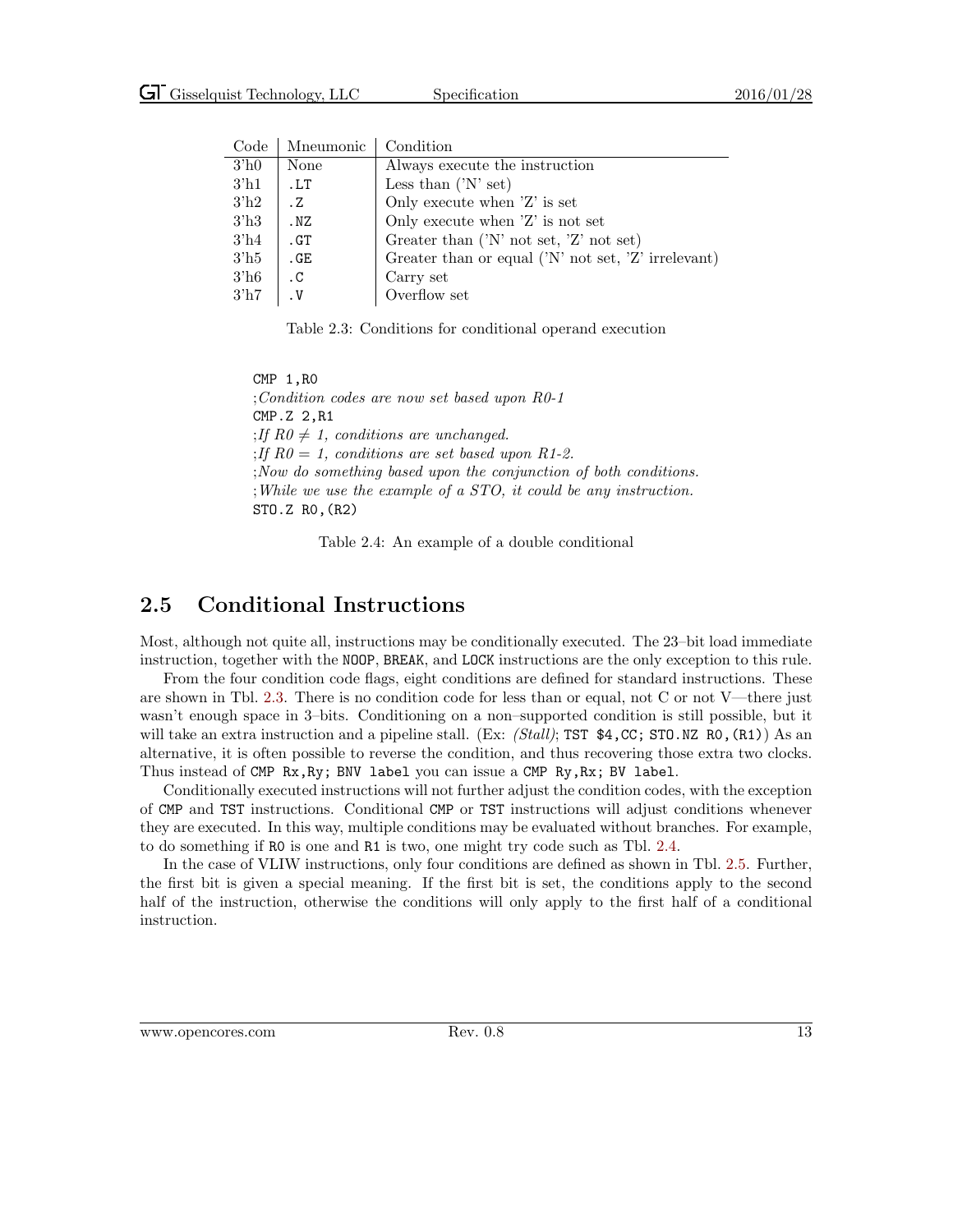| $\rm Code$         | Mneumonic   Condition |                                   |
|--------------------|-----------------------|-----------------------------------|
| $2^{\prime}$ h $0$ | None                  | Always execute the instruction    |
| 2 <sup>h1</sup>    | .1.T                  | Less than $('N' set)$             |
| $2^{\prime}$ h $2$ | .7.                   | Only execute when 'Z' is set      |
| $2^{\prime}$ h $3$ | . NZ                  | Only execute when $Z'$ is not set |

<span id="page-21-2"></span>Table 2.5: VLIW Conditions

 $18\ 17\ 16\ 15\ 14\ 13\ 12\ 11\ 10\ \ 9\quad 8\quad 7\quad 6\quad 5\quad 4\quad 3\quad 2\quad 1\quad 0$ 

| 0 | 18-bit Signed Immediate |                         |  |  |  |  |
|---|-------------------------|-------------------------|--|--|--|--|
| 1 | Reg                     | 14-bit Signed Immediate |  |  |  |  |

<span id="page-21-3"></span>Table 2.6: Bit allocation for Operand B

### <span id="page-21-0"></span>2.6 Operand B

Many instruction forms have a 19-bit source "Operand B" associated with them. This "Operand B" is shown in Fig. [2.2](#page-18-1) as part of the standard instructions. This Operand B is either equal to a register plus a 14–bit signed immediate offset, or an 18–bit signed immediate offset by itself. This value is encoded as shown in Tbl. [2.6.](#page-21-3)

Fourteen and eighteen bit immediate values don't make sense for all instructions. For example, what is the point of an 18–bit immediate when executing a 16–bit multiply? Or a 16–bit load– immediate? In these cases, the extra bits are simply ignored.

VLIW instructions still use the same operand B, only there was no room for any instruction plus immediate addressing. Therefore, VLIW instructions have either a register or a 4–bit signed immediate as their operand B. The only exception is the load immediate instruction, which permits a 5–bit signed operand B.[1](#page-21-4)

#### <span id="page-21-1"></span>2.7 Address Modes

The Zip CPU supports two addressing modes: register plus immediate, and immediate address. Addresses are therefore encoded in the same fashion as Operand B's, shown above. Practically, the VLIW instruction set only offers register addressing, necessitating a non–VLIW instruction for most memory operations.

A lot of long hard thought was put into whether to allow pre/post increment and decrement addressing modes. Finding no way to use these operators without taking two or more clocks per instruction,[2](#page-21-5) these addressing modes have been removed from the realm of possibilities. This means that the Zip CPU has no native way of executing push, pop, return, or jump to subroutine operations. Each of these instructions can be emulated with a set of instructions from the existing set.

<span id="page-21-4"></span><sup>&</sup>lt;sup>1</sup>Although the space exists to extend this VLIW load immediate instruction to six bits, the 5-bit limit was chosen to simplify the disassembler. This may change in the future.

<span id="page-21-5"></span><sup>&</sup>lt;sup>2</sup>The two clocks figure comes from the design of the register set, allowing only one write per clock. That write is either from the memory unit or the ALU, but never both.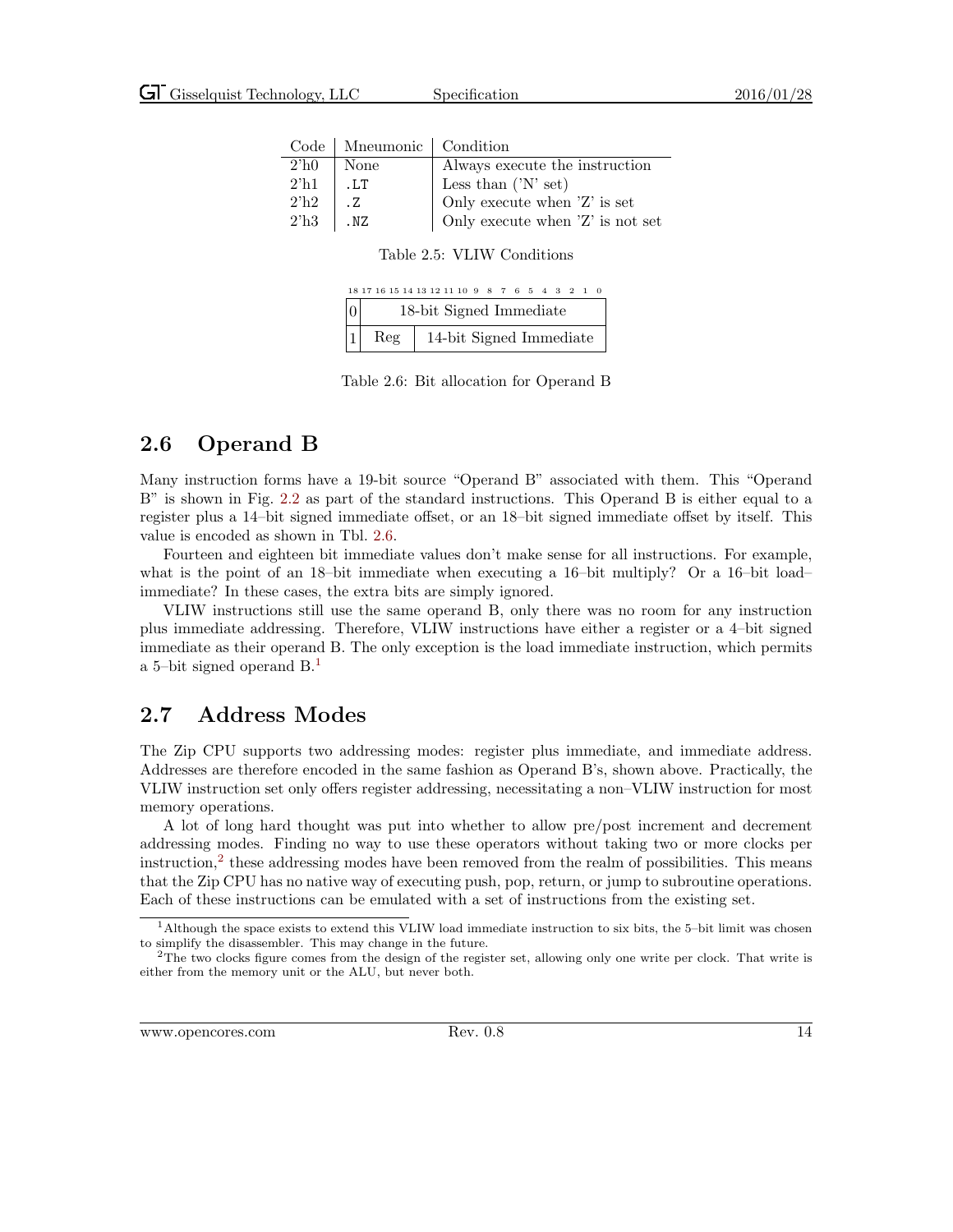### <span id="page-22-0"></span>2.8 Move Operands

The previous set of operands would be perfect and complete, save only that the CPU needs access to non–supervisory registers while in supervisory mode. Therefore, the MOV instruction is special and offers access to these registers . . . when in supervisory mode. To keep the compiler simple, the extra bits are ignored in non-supervisory mode (as though they didn't exist), rather than being mapped to new instructions or additional capabilities. The bits indicating which register set each register lies within are the A-User, marked 'A' in Fig. [2.2,](#page-18-1) and B-User bits, marked as 'B'. When set to a one, these refer to a user mode register. When set to a zero, these refer to a register in the current mode, whether user or supervisor. Further, because a load immediate instruction exists, there is no move capability between an immediate and a register: all moves come from either a register or a register plus an offset.

This actually leads to a bit of a problem: since the MOV instruction encodes which register set each register is coming from or moving to, how shall a compiler or assembler know how to compile a MOV instruction without knowing the mode of the CPU at the time? For this reason, the compiler will assume all MOV registers are supervisor registers, and display them as normal. Anything with the user bit set will be treated as a user register and displayed special. Since the CPU quietly ignores the supervisor bits while in user mode, anything marked as a user register will always be specific.

### <span id="page-22-1"></span>2.9 Multiply Operations

The Zip CPU supports two Multiply operations, a 16x16 bit signed multiply (MPYS) and a 16x16 bit unsigned multiply (MPYU). A 32–bit multiply, should it be desired, needs to be created via software from this 16x16 bit multiply.

### <span id="page-22-2"></span>2.10 Divide Unit

The Zip CPU also has a divide unit which can be built alongside the ALU. This divide unit provides the Zip CPU with its first two instructions that cannot be executed in a single cycle: DIVS, or signed divide, and DIVU, the unsigned divide. These are both 32–bit divide instructions, dividing one 32–bit number by another. In this case, the Operand B field, whether it be register or register plus immediate, constitutes the denominator, whereas the numerator is given by the other register.

The Divide is also a multi–clock instruction. While the divide is running, the ALU, memory unit, and floating point unit (if installed) will be idle. Once the divide completes, other units may continue.

Of course, divides can have errors: division by zero. In the case of division by zero, an exception will be caused that will send the CPU either from user mode to supervisor mode, or halt the CPU if it is already in supervisor mode.

### <span id="page-22-3"></span>2.11 NOOP, BREAK, and Bus Lock Instruction

Three instructions are not listed in the opcode list in Tbl. [2.2,](#page-19-0) yet fit in the NOOP type instruction format of Fig. [2.2.](#page-18-1) These are the NOOP, Break, and bus LOCK instructions. These are encoded according to Fig. [2.3,](#page-23-2) and have the following meanings: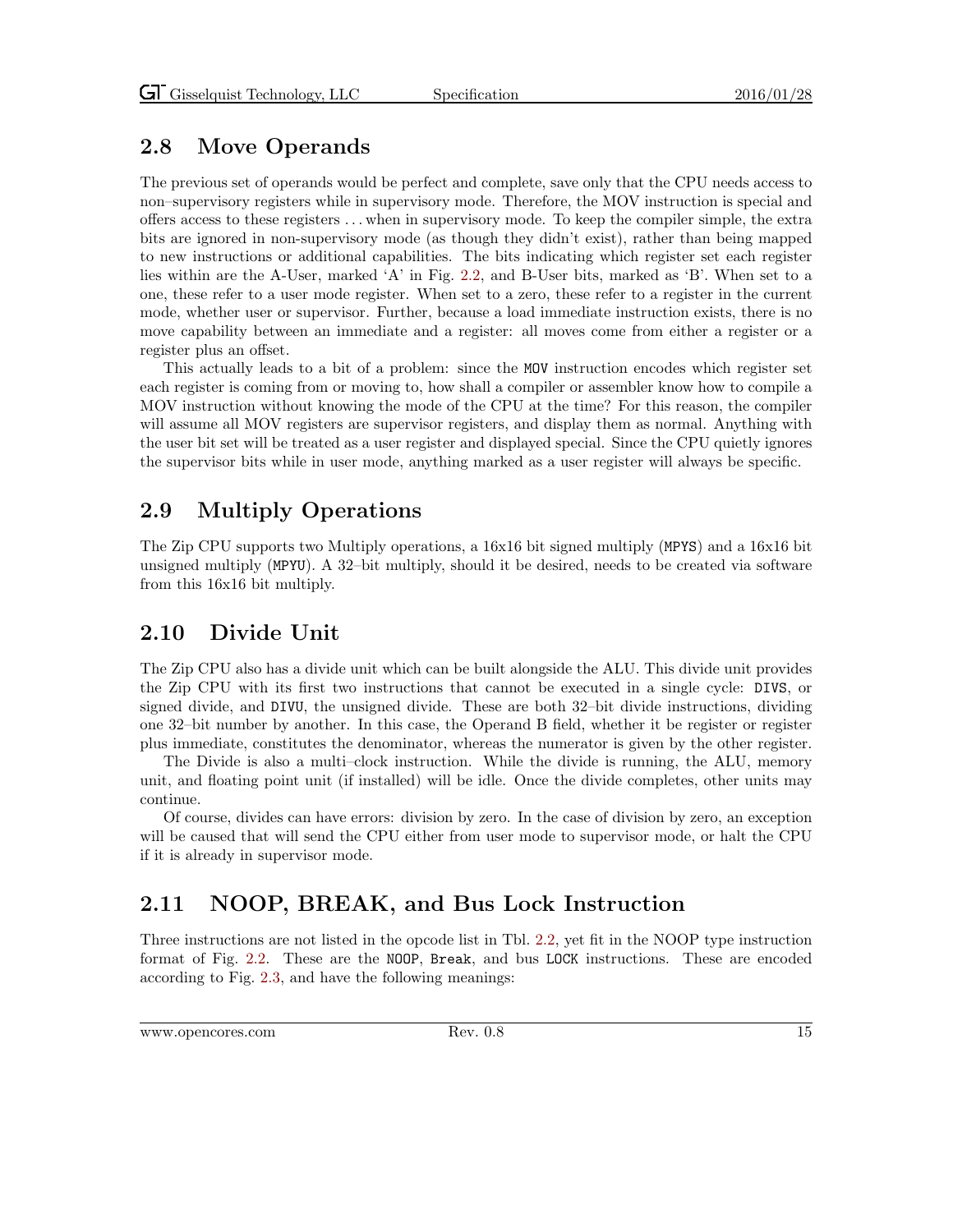|              |   |         |  |     |         | 31 30 29 28 27 26 25 24 23 22 21 20 19 18 17 16 15 14 13 12 11 10 9 8 7 6 5 4 3 2 1 0 |         |    |     |         |
|--------------|---|---------|--|-----|---------|---------------------------------------------------------------------------------------|---------|----|-----|---------|
|              |   | $3'$ h7 |  | 001 |         | Ignored                                                                               |         |    |     |         |
| <b>NOOP</b>  |   | $3'$ h7 |  | 001 |         |                                                                                       |         |    |     |         |
|              | T |         |  |     |         |                                                                                       | $3'$ h7 | 11 | 001 | Ignored |
| <b>BREAK</b> |   | $3'$ h7 |  | 010 |         |                                                                                       | Ignored |    |     |         |
| LOCK         |   | 3'h7    |  | 100 | Ignored |                                                                                       |         |    |     |         |

<span id="page-23-2"></span>Figure 2.3: NOOP/Break/LOCK Instruction Format

The NOOP instruction is just that: an instruction that does not perform any operation. While many other instructions, such as a move from a register to itself, could also fit these roles, only the NOOP instruction guarantees that it will not stall waiting for a register to be available. For this reason, it gets its own place in the instruction set.

The BREAK instruction is useful for creating a debug instruction that will halt the CPU without executing. If in user mode, depending upon the setting of the break enable bit, it will either switch to supervisor mode or halt the CPU–depending upon where the user wishes to do his debugging.

Finally, the LOCK instruction was added in order to make a test and set multi–CPU operation possible. Following a LOCK instruction, the next two instructions, if they are memory LOD/STO instructions, will execute without dropping the wishbone CYC line between the instructions. Thus a LOCK followed by LOD  $(Rx)$ , Ry and a STO  $Rz$ ,  $(Rx)$ , where Rz is initially set, can be used to set an address while guaranteeing that Ry was the value before setting the address to Rz. This is a useful instruction while trying to achieve concurrency among multiple CPU's.

## <span id="page-23-0"></span>2.12 Floating Point

Although the Zip CPU does not (yet) have a floating point unit, the current instruction set offers eight opcodes for floating point operations, and treats floating point exceptions like divide by zero errors. Once this unit is built and integrated together with the rest of the CPU, the Zip CPU will support 32–bit floating point instructions natively. Any 64–bit floating point instructions will still need to be emulated in software.

### <span id="page-23-1"></span>2.13 Derived Instructions

The Zip CPU supports many other common instructions, but not all of them are single cycle instructions. The derived instruction tables, Tbls. [2.7,](#page-24-0) [2.8,](#page-25-0) [2.9](#page-26-0) and [2.10,](#page-27-0) help to capture some of how these other instructions may be implemented on the Zip CPU. Many of these instructions will have assembly equivalents, such as the branch instructions, to facilitate working with the CPU.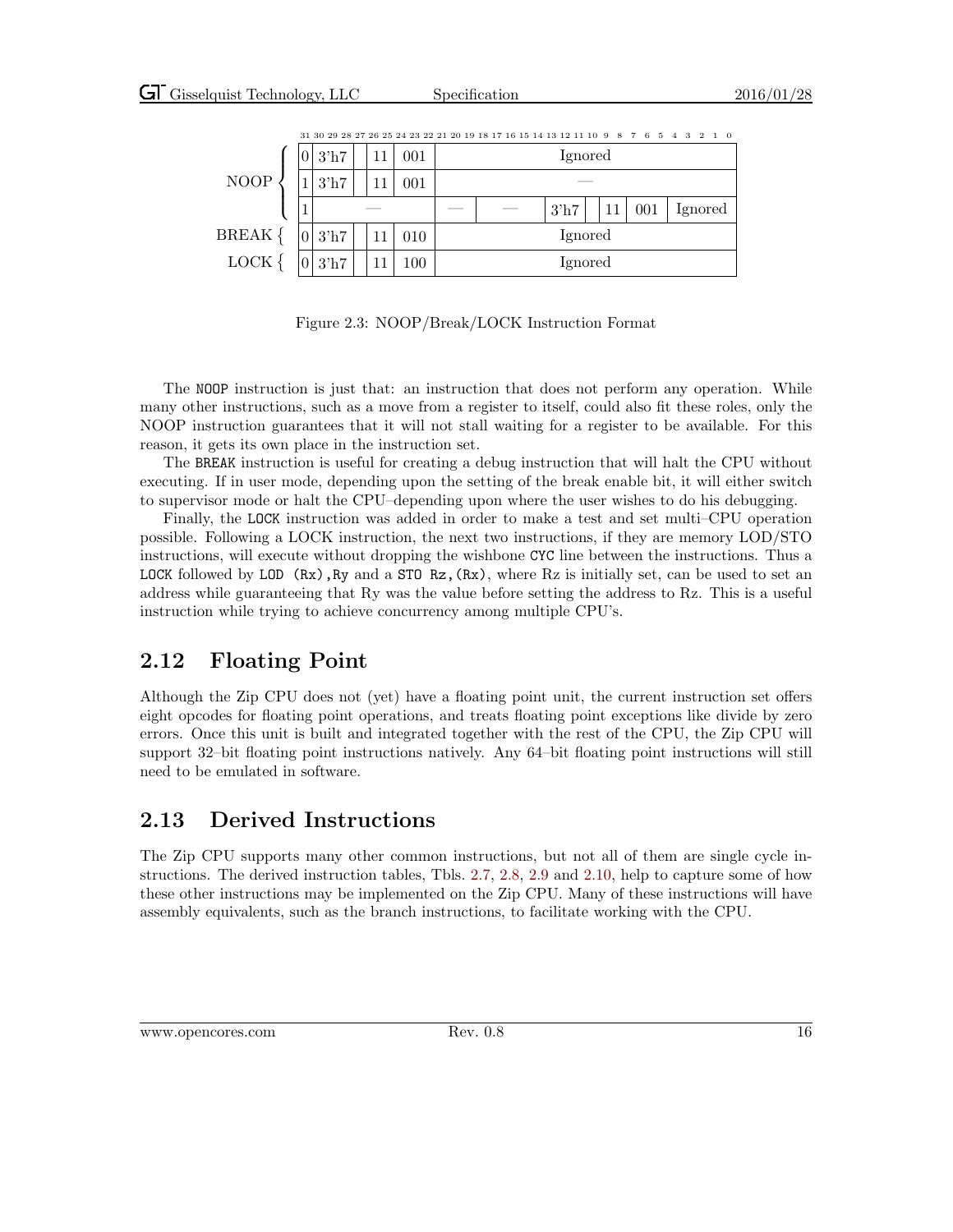| Mapped             | Actual                 | <b>Notes</b>                                                             |
|--------------------|------------------------|--------------------------------------------------------------------------|
| ABS Rx             | $TST -1, Rx$           | Absolute value, depends upon derived NEG.                                |
|                    | NEG.LT Rx              |                                                                          |
| ADD Ra, Rx         | Add Ra, Rx             | Add with carry                                                           |
| ADDC Rb, Ry        | ADD.C \$1, Ry          |                                                                          |
|                    | Add Rb, Ry             |                                                                          |
| BRA.Cond +/-\$Addr | ADD.cond \$Addr+PC, PC | Branch or jump on condition. Works for 18-bit<br>signed address offsets. |
| BRA.Cond +/-\$Addr | LDI \$Addr, Rx         | Branch/jump on condition. Works for 23 bit ad-                           |
|                    | ADD.cond Rx, PC        | dress offsets, but costs a register and an extra                         |
|                    |                        | instruction. With LDIHI and LDILO this can                               |
|                    |                        | be made to work anywhere in the 32-bit address                           |
|                    |                        | space, but yet cost an additional instruction still.                     |
| BNC PC+\$Addr      | Test \$Carry, CC       | Example of a branch on an unsupported condition,                         |
|                    | ADD.Z PC+\$Addr, PC    | in this case a branch on not carry                                       |
| <b>BUSY</b>        | ADD $$-1, PC$          | Execute an infinite loop                                                 |
| CLRF.NZ Rx         | XOR.NZ Rx, Rx          | Clear Rx, and flags, if the Z-bit is not set                             |
| CLR Rx             | LDI \$0, Rx            | Clears Rx, leaves flags untouched. This instruc-                         |
|                    |                        | tion cannot be conditional.                                              |
| EXCH.W Rx          | ROL \$16, Rx           | Exchanges the top and bottom 16'bit words of Rx                          |
| <b>HALT</b>        | Or \$SLEEP, CC         | works<br>when<br>issued<br>only<br>This<br>in<br>inter-                  |
|                    |                        | rupt/supervisor mode.<br>In user mode this is                            |
|                    |                        | simply a wait until interrupt instruction.                               |
| INT                | LDI \$0,CC             | This is also known as a trap instruction                                 |
| <b>IRET</b>        | OR \$GIE, CC           | Also known as an RTU instruction (Return to                              |
|                    |                        | Userspace)                                                               |
| JMP R6+\$Offset    | MOV \$0ffset(R6), PC   |                                                                          |
| LJMP \$Addr        | LOD (PC), PC           | Although this only works for an unconditional                            |
|                    | Address                | jump, and it only works in a Von Neumann archi-                          |
|                    |                        | tecture, this instruction combination makes for a                        |
|                    |                        | nice combination that can be adjusted by a linker                        |
|                    |                        | at a later time.                                                         |
| JSR PC+\$Offset    | MOV \$1+PC, RO         | This is similar to the jump and link instructions                        |
|                    | ADD \$0ffset, PC       | from other architectures, save only that it requires                     |
|                    |                        | a specific link instruction, also known as the MOV                       |
|                    |                        | instruction on the left.                                                 |

<span id="page-24-0"></span>Table 2.7: Derived Instructions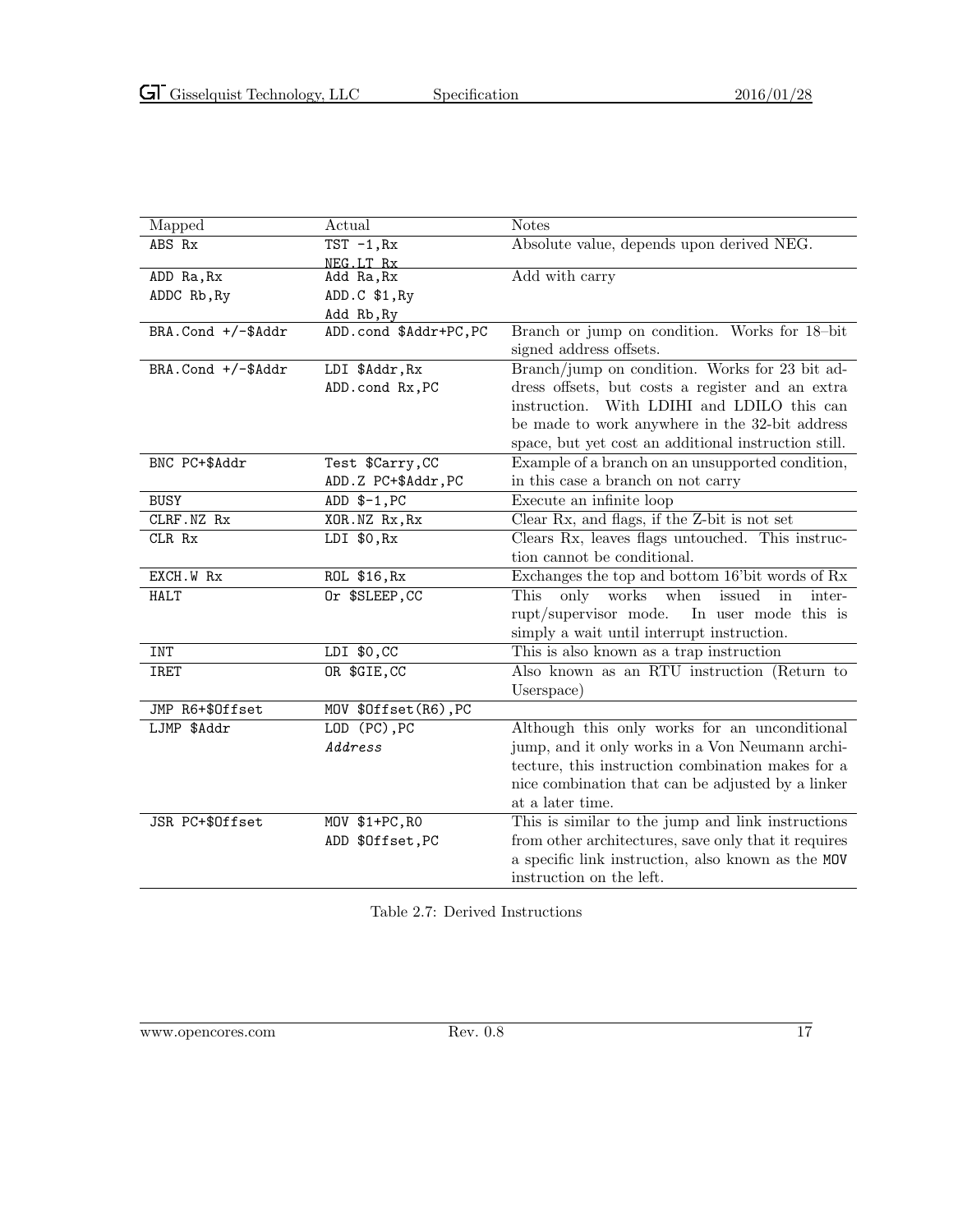|                  |                         | <b>Notes</b>                                                             |
|------------------|-------------------------|--------------------------------------------------------------------------|
| Mapped           | Actual                  |                                                                          |
| LDI.1 \$val, Rx  | LDIHI                   | Sadly, there's not enough instruction space to                           |
|                  | $($val>>16)$ & OxOffff, | load a complete immediate value into any regis-                          |
|                  | Rx                      | Therefore, fully loading any register takes<br>ter.                      |
|                  |                         | LDILO (\$val&0x0ffff), Rxtwo cycles. The LDIHI (load immediate high) and |
|                  |                         | LDILO (load immediate low) instructions have                             |
|                  |                         | been created to facilitate this.                                         |
|                  |                         | This is also the appropriate means for setting a                         |
|                  |                         | register value to an arbitrary 32-bit value in a                         |
|                  |                         | post-assembly link operation.                                            |
| LOD.b \$addr, Rx | LDI \$addr, Ra          | This CPU is designed for 32'bit word length in-                          |
|                  | LDI \$addr, Rb          | structions. Byte addressing is not supported by                          |
|                  | LSR \$2, Ra             | the CPU or the bus, so it therefore takes more                           |
|                  | AND \$3, Rb             | work to do.                                                              |
|                  | LOD (Ra), Rx            | Note also that in this example, \$Addr is a byte-                        |
|                  | LSL \$3, Rb             | wise address, where all other addresses in this doc-                     |
|                  | SUB \$32, Rb            | ument are 32-bit wordlength addresses. For this                          |
|                  | ROL Rb, Rx              | reason, we needed to drop the bottom two bits.                           |
|                  | AND \$0ffh, Rx          | This also limits the address space of character ac-                      |
|                  |                         | cesses using this method from 16 MB down to                              |
|                  |                         | 4MB.                                                                     |
| LSL \$1, Rx      | LSL \$1, Ry             | Logical shift left with carry. Note that the instruc-                    |
| LSLC \$1, Ry     | LSL \$1, Rx             | tion order is now backwards, to keep the condi-                          |
|                  | OR.C \$1, Ry            | tions valid. That is, LSL sets the carry flag, so if                     |
|                  |                         | we did this the other way with Rx before Ry, then                        |
|                  |                         | the condition flag wouldn't have been right for an                       |
|                  |                         | OR correction at the end.                                                |
| LSR \$1, Rx      | $CLR$ $Rz$              | Logical shift right with carry                                           |
| LSRC \$1, Ry     | LSR \$1, Ry             |                                                                          |
|                  | LDIHI.C \$8000h, Rz     |                                                                          |
|                  | LSR \$1, Rx             |                                                                          |
|                  | OR Rz,Rx                |                                                                          |
| NEG Rx           | $XOR$ $$-1, Rx$         |                                                                          |
|                  | ADD \$1, Rx             |                                                                          |
| NEG.C Rx         | MOV.C \$-1+Rx, Rx       |                                                                          |
| NOOP             | XOR.C \$-1, Rx<br>NOOP  | While there are many operations that do nothing,                         |
|                  |                         | such as MOV Rx, Rx, or OR \$0, Rx, these opera-                          |
|                  |                         | tions have consequences in that they might stall                         |
|                  |                         | the bus if Rx isn't ready yet. For this reason, we                       |
|                  |                         | have a dedicated NOOP instruction.                                       |
|                  |                         |                                                                          |
| NOT Rx           | XOR \$-1, Rx            |                                                                          |
| POP Rx           | $LOD$ $$(SP)$ , $Rx$    |                                                                          |
|                  | ADD \$1,SP              |                                                                          |

<span id="page-25-0"></span>Table 2.8: Derived Instructions, continued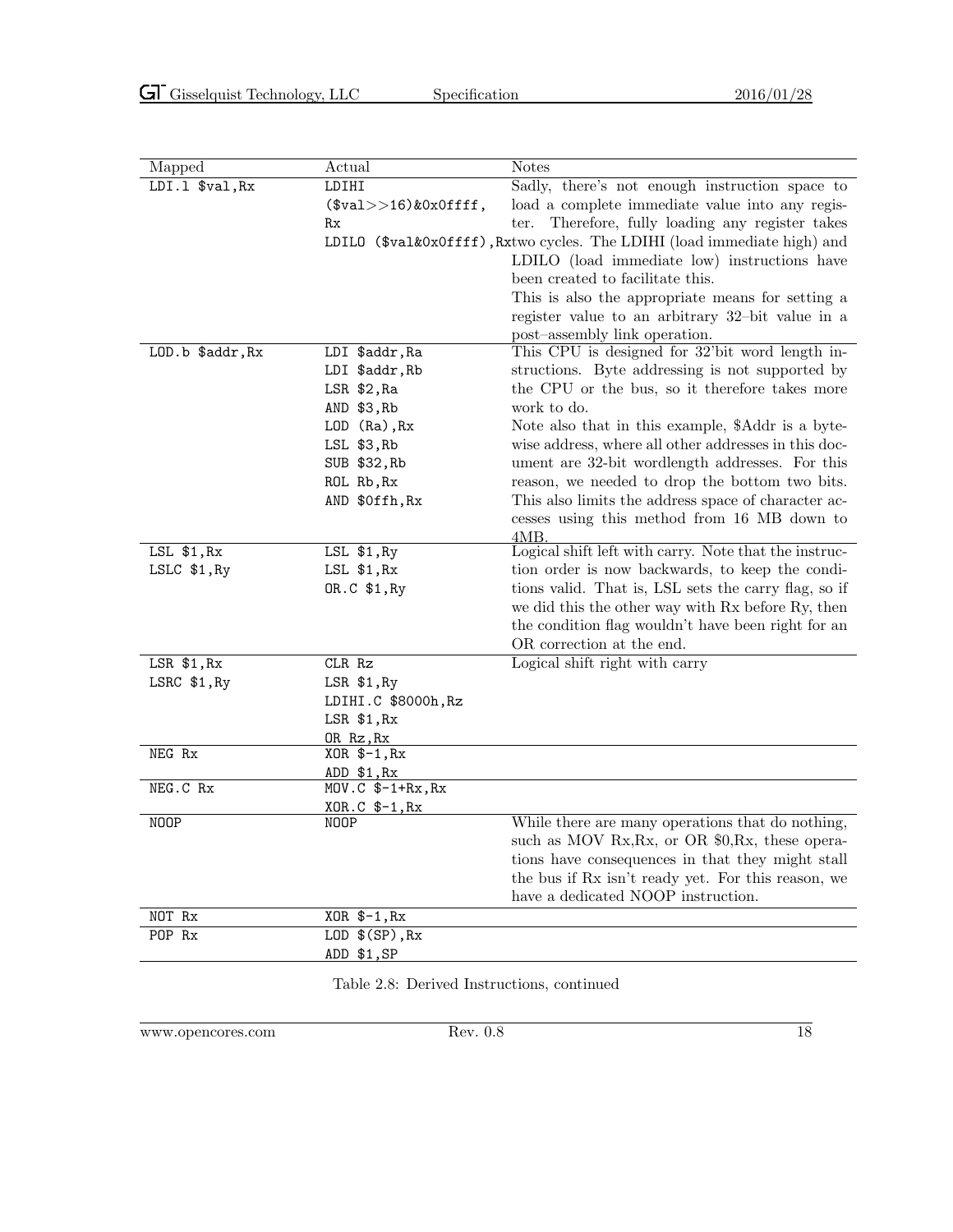| PUSH Rx          | SUB \$1,SP            | Note that for pipelined operation, it helps to co-  |
|------------------|-----------------------|-----------------------------------------------------|
|                  | STO Rx, \$(SP)        | alesce all the SUB's into one command, and place    |
|                  |                       | the STO's right after each other. Further, to avoid |
|                  |                       | a pipeline stall, the immediate value for the store |
|                  |                       | must be zero.                                       |
| PUSH Rx-Ry       | SUB $$n, SP$          | Multiple pushes at once only need the single sub-   |
|                  | STO $Rx$ , $$(SP)$    | tract from the stack pointer. This derived instruc- |
|                  |                       |                                                     |
|                  | STO Ry, $\$(n-1)(SP)$ | tion is analogous to a similar one on the Motoroloa |
|                  |                       | 68k architecture, although the Zip Assembler does   |
|                  |                       | not support this instruction (yet). This instruc-   |
|                  |                       | tion also supports pipelined memory access.         |
| RESET            | ST <sub>0</sub>       | This depends upon the peripheral base address be-   |
|                  | \$1,\$watchdog(R12)   | ing preloaded into R12.                             |
|                  | <b>NOOP</b>           | Another opportunity might be to jump to the reset   |
|                  | <b>NOOP</b>           | address from within supervisor mode.                |
| RET              | MOV RO, PC            | This depends upon the form of the JSR given on      |
|                  |                       | the previous page that stores the return address    |
|                  |                       | into R0.                                            |
| STEP Rr, Rt      | $LSR$ \$1, $Rr$       | Step a Galois implementation of a Linear Feedback   |
|                  | XOR.C Rt, Rr          | Shift Register, Rr, using taps Rt                   |
| STO.b Rx, \$addr | LDI \$addr, Ra        | This CPU and it's bus are not optimized for byte-   |
|                  | LDI \$addr, Rb        | wise operations.                                    |
|                  | LSR \$2, Ra           | Note that in this example, \$addr is a byte-wise    |
|                  | AND \$3, Rb           | address, whereas in all of our other examples it is |
|                  | SUB \$32, Rb          | a 32-bit word address. This also limits the address |
|                  | LOD (Ra), Ry          | space of character accesses from 16 MB down to      |
|                  | AND \$0ffh, Rx        | 4MB.F Further, this instruction implies a byte or-  |
|                  | AND ~\$0ffh, Ry       | dering, such as big or little endian.               |
|                  | ROL Rb, Rx            |                                                     |
|                  | OR Rx, Ry             |                                                     |
|                  | STO Ry, (Ra)          |                                                     |
| SWAP Rx, Ry      | XOR Ry, Rx            | While no extra registers are needed, this example   |
|                  | XOR Rx, Ry            | does take 3-clocks.                                 |
|                  | XOR Ry, Rx            |                                                     |

<span id="page-26-0"></span>Table 2.9: Derived Instructions, continued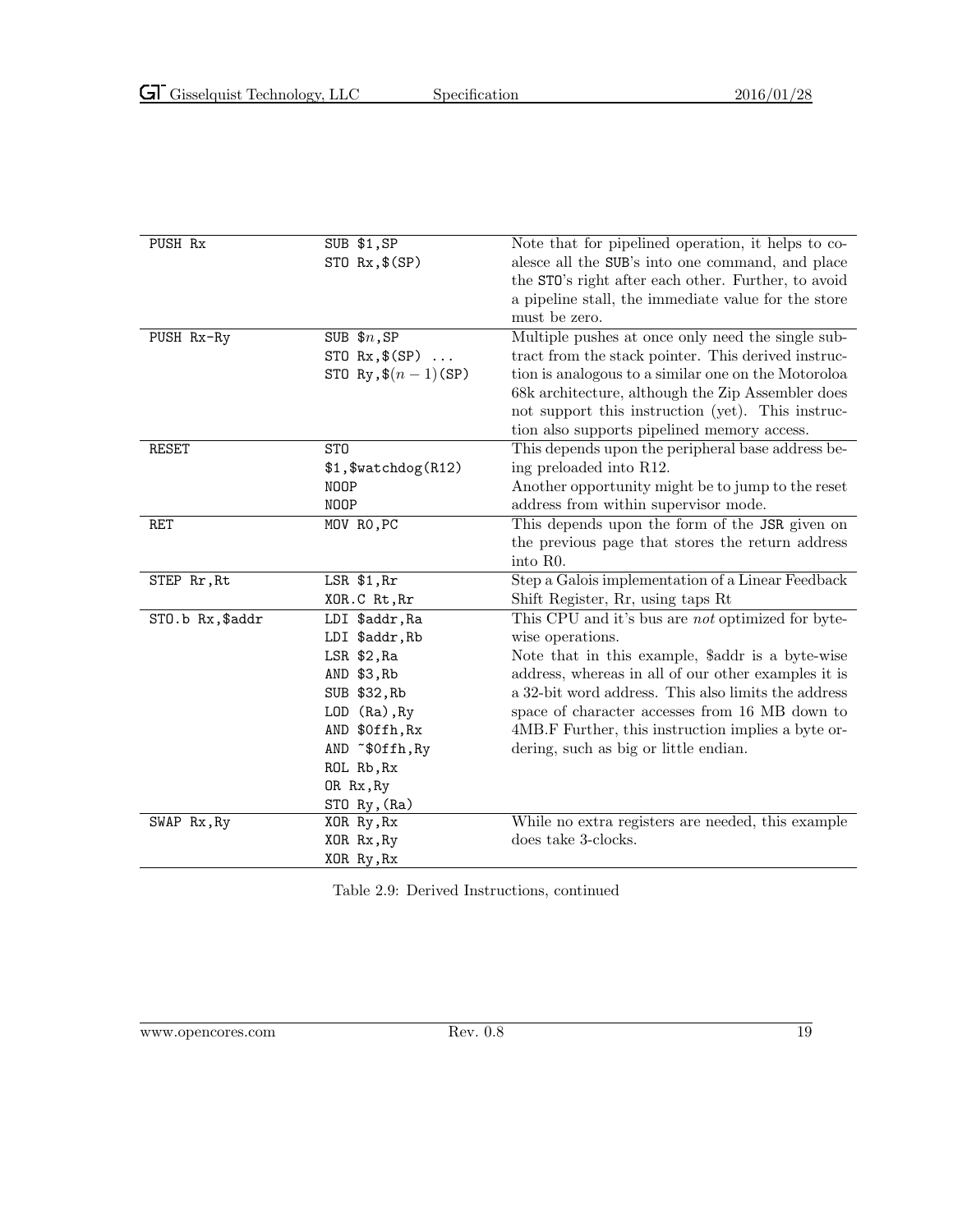| TRAP #X         | LDI \$x, RO<br>AND ~\$GIE, CC                     | This works because whenever a user lowers the<br>\$GIE flag, it sets a TRAP bit within the CC regis-<br>ter. Therefore, upon entering the supervisor state,<br>the CPU only need check this bit to know that it<br>got there via a TRAP. The trap could be made<br>conditional by making the LDI and the AND con-<br>ditional. In that case, the assembler would qui-<br>etly turn the LDI instruction into an LDILO and<br>LDIHI pair, but the effect would be the same. |
|-----------------|---------------------------------------------------|---------------------------------------------------------------------------------------------------------------------------------------------------------------------------------------------------------------------------------------------------------------------------------------------------------------------------------------------------------------------------------------------------------------------------------------------------------------------------|
| TS Rx, Ry, (Rz) | LDI 1, Rx<br>LOCK<br>LOD (Rz), Ry<br>ST0 Rx, (Rz) | A test and set instruction. The LOCK instruction<br>insures that the next two instructions lock the bus<br>between the instructions, so no one else can use it.<br>Thus guarantees that the operation is atomic.                                                                                                                                                                                                                                                          |
| TST Rx          | $TST$ $$-1, Rx$                                   | Set the condition codes based upon Rx. Could also<br>do a CMP $$0,Rx$ , ADD $$0,Rx$ , SUB $$0,Rx$ , etc,<br>AND \$-1, Rx, etc. The TST and CMP approaches<br>won't stall future pipeline stages looking for the<br>value of Rx. (Future versions of the assembler<br>may shorten this to a TST Rx instruction.)                                                                                                                                                           |
| WAIT            | Or \$GIE<br>\$SLEEP, CC                           | Wait until the next interrupt, then jump to super-<br>visor/interrupt mode.                                                                                                                                                                                                                                                                                                                                                                                               |

<span id="page-27-0"></span>Table 2.10: Derived Instructions, continued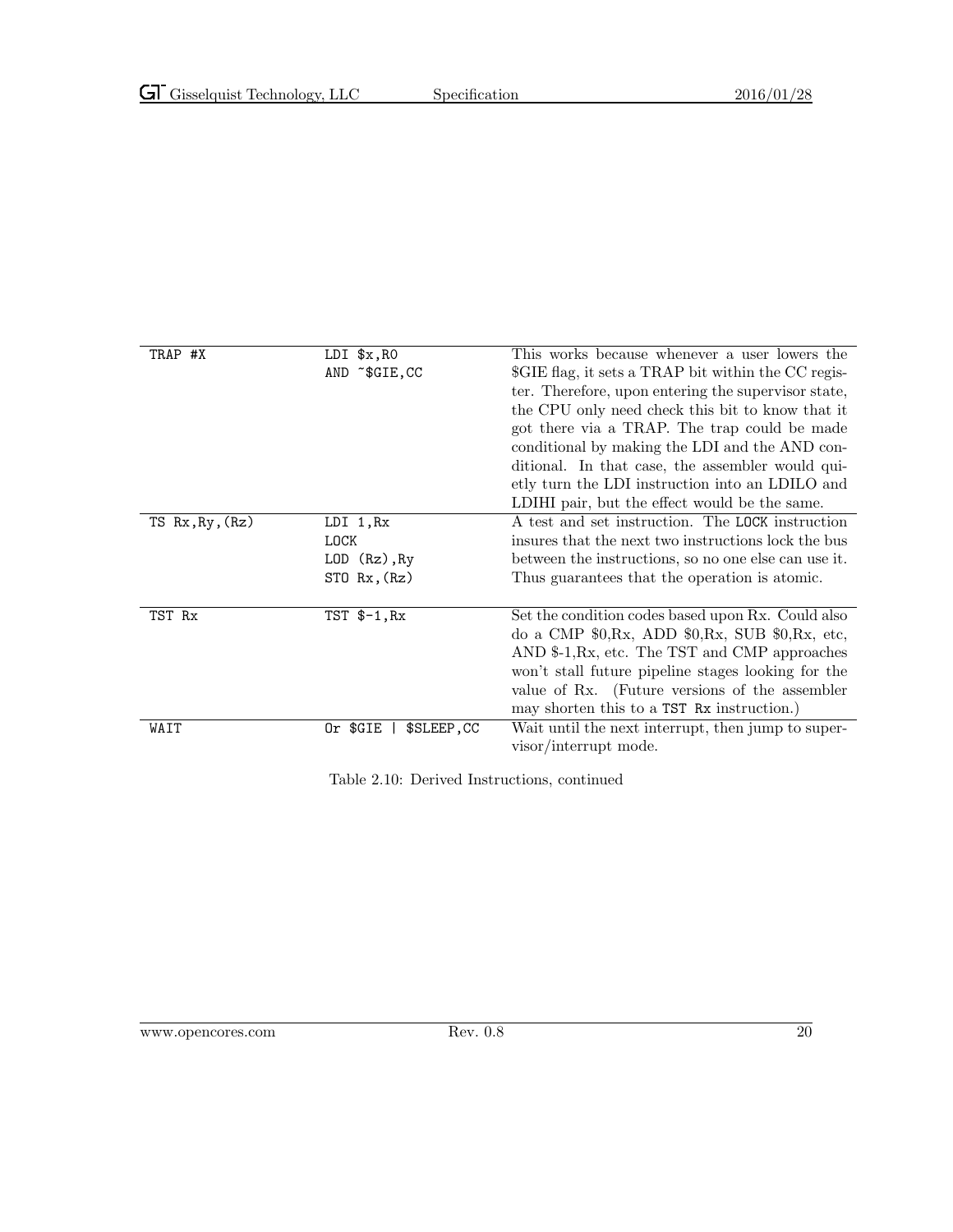### <span id="page-28-0"></span>2.14 Interrupt Handling

The Zip CPU does not maintain any interrupt vector tables. If an interrupt takes place, the CPU simply switches to interrupt mode. The supervisor code continues in this interrupt mode from where it left off before, after executing a return to userspace RTU instruction.

At this point, the supervisor code needs to determine first whether an interrupt has occurred, and then whether it is in interrupt mode due to an exception and handle each case appropriately.

### <span id="page-28-1"></span>2.15 Pipeline Stages

As mentioned in the introduction, and highlighted in Fig. [1.1,](#page-9-0) the Zip CPU supports a five stage pipeline.

1. Prefetch: Reads instruction from memory and into a cache, if so configured. This stage is actually pipelined itself, and so it will stall if the PC ever changes. Stalls are also created here if the instruction isn't in the prefetch cache.

The Zip CPU supports one of three prefetch methods, depending upon a flag set at build time within the cpudefs. v file. The simplest is a non–cached implementation of a prefetch. This implementation is fairly small, and ideal for users of the Zip CPU who need the extra space on the FPGA fabric. However, because this non–cached version has no cache, the maximum number of instructions per clock is limited to about one per five.

The second prefetch module is a pipelined prefetch with a cache. This module tries to keep the instruction address within a window of valid instruction addresses. While effective, it is not a traditional cache implementation. One unique feature of this cache implementation, however, is that it can be cleared in a single clock. A disappointing feature, though, was that it needs an extra internal pipeline stage to be implemented.

The third prefetch and cache module implements a more traditional cache. While the resulting code tends to be twice as fast as the pipelined cache architecture, this implementation uses a large amount of distributed FPGA RAM to be successful. This then inflates the Zip CPU's FPGA usage statistics.

- 2. Decode: Decodes an instruction into OpCode, register(s) to read, and immediate offset. This stage also determines whether the flags will be set or whether the result will be written back.
- 3. Read Operands: Read registers and apply any immediate values to them. There is no means of detecting or flagging arithmetic overflow or carry when adding the immediate to the operand. This stage will stall if any source operand is pending.
- 4. Split into one of four tracks: An ALU track which will accomplish a simple instruction, the MemOps stage which handles LOD (load) and STO (store) instructions, the divide unit, and the floating point unit.
	- Loads will stall instructions in the decode stage until the entire pipeline until complete, lest a register be read in the read operands stage only to be updated unseen by the Load.
	- Condition codes are available upon completion of the ALU, divide, or FPU stage.

www.opencores.com Rev. 0.8 21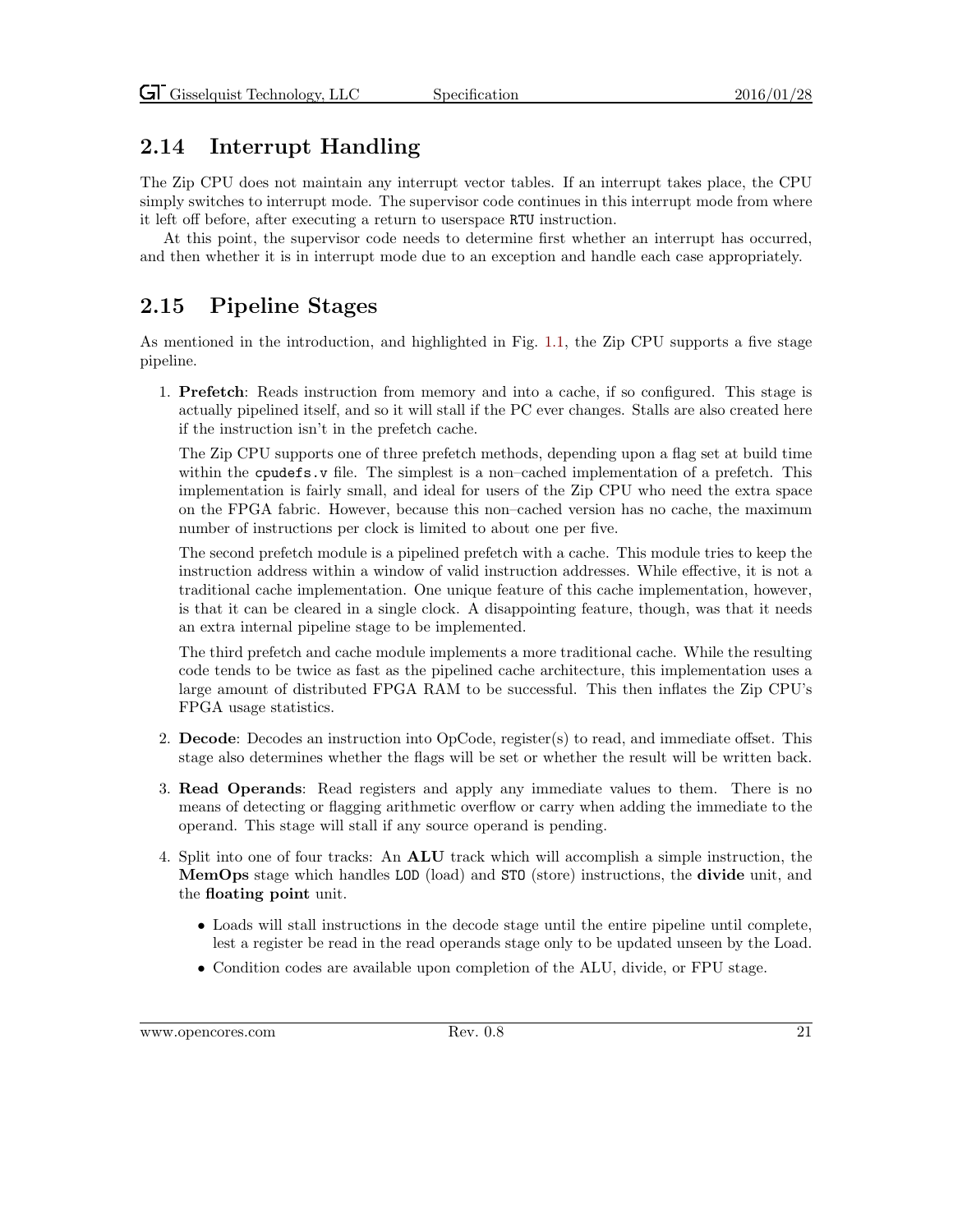| CIK                                                                                                                                                                                                |  |  |  |  |
|----------------------------------------------------------------------------------------------------------------------------------------------------------------------------------------------------|--|--|--|--|
| PF $\frac{1}{2}$ 14 \ IA \ IB \ IC \ ID \ IE \ IF                                                                                                                                                  |  |  |  |  |
| DC $\frac{1}{2}$ 13 \CLR \ IA \ IB \ IC \ ID \ IE                                                                                                                                                  |  |  |  |  |
| OP $\mathbb{Z}/\mathbb{Z}$ 12 $\overline{\phantom{a}}$ CLR $\overline{\phantom{a}}$ $\mathbb{Z}/\mathbb{Z}$ IA $\overline{\phantom{a}}$ IB $\overline{\phantom{a}}$ IC $\overline{\phantom{a}}$ ID |  |  |  |  |
| ALU $\sqrt{\frac{1}{\sqrt{2}}\sqrt{11}\sqrt{C}$ LR $\sqrt{\frac{1}{\sqrt{2}}\sqrt{\frac{1}{\sqrt{2}}\sqrt{11}}\sqrt{10}}$ (A $\sqrt{16}\sqrt{C}$                                                   |  |  |  |  |
|                                                                                                                                                                                                    |  |  |  |  |

<span id="page-29-1"></span>Figure 2.4: A conditional branch generates 4 stall cycles

- Issuing a non–pipelined memory instruction to the memory unit while the memory unit is busy will stall the entire pipeline.
- 5. Write-Back: Conditionally write back the result to the register set, applying the condition. This routine is quad-entrant: either the ALU, the memory, the divide, or the FPU may write back a register. The only design rule is that no more than a single register may be written back in any given clock.

The Zip CPU does not support out of order execution. Therefore, if the memory unit stalls, every other instruction stalls. The same is true for divide or floating point instructions–all other instructions will stall while waiting for these to complete. Memory stores, however, can take place concurrently with non–memory operations, although memory reads (loads) cannot.

### <span id="page-29-0"></span>2.16 Pipeline Stalls

The processing pipeline can and will stall for a variety of reasons. Some of these are obvious, some less so. These reasons are listed below:

• When the prefetch cache is exhausted

This reason should be obvious. If the prefetch cache doesn't have the instruction in memory, the entire pipeline must stall until an instruction can be made ready. In the case of the pipefetch windowed approach to the prefetch cache, this means the pipeline will stall until enough of the prefetch cache is loaded to support the next instruction. In the case of the more traditional pfcache approach, the entire cache line must fill before instruction execution can continue.

• While waiting for the pipeline to load following any taken branch, jump, return from interrupt or switch to interrupt context (4 stall cycles)

Fig. [2.4](#page-29-1) illustrates the situation for a conditional branch. In this case, the branch instruction, BC, is nominally followed by instructions I1 and so forth. However, since the branch is taken, the next instruction must be IA. Therefore, the pipeline needs to be cleared and reloaded.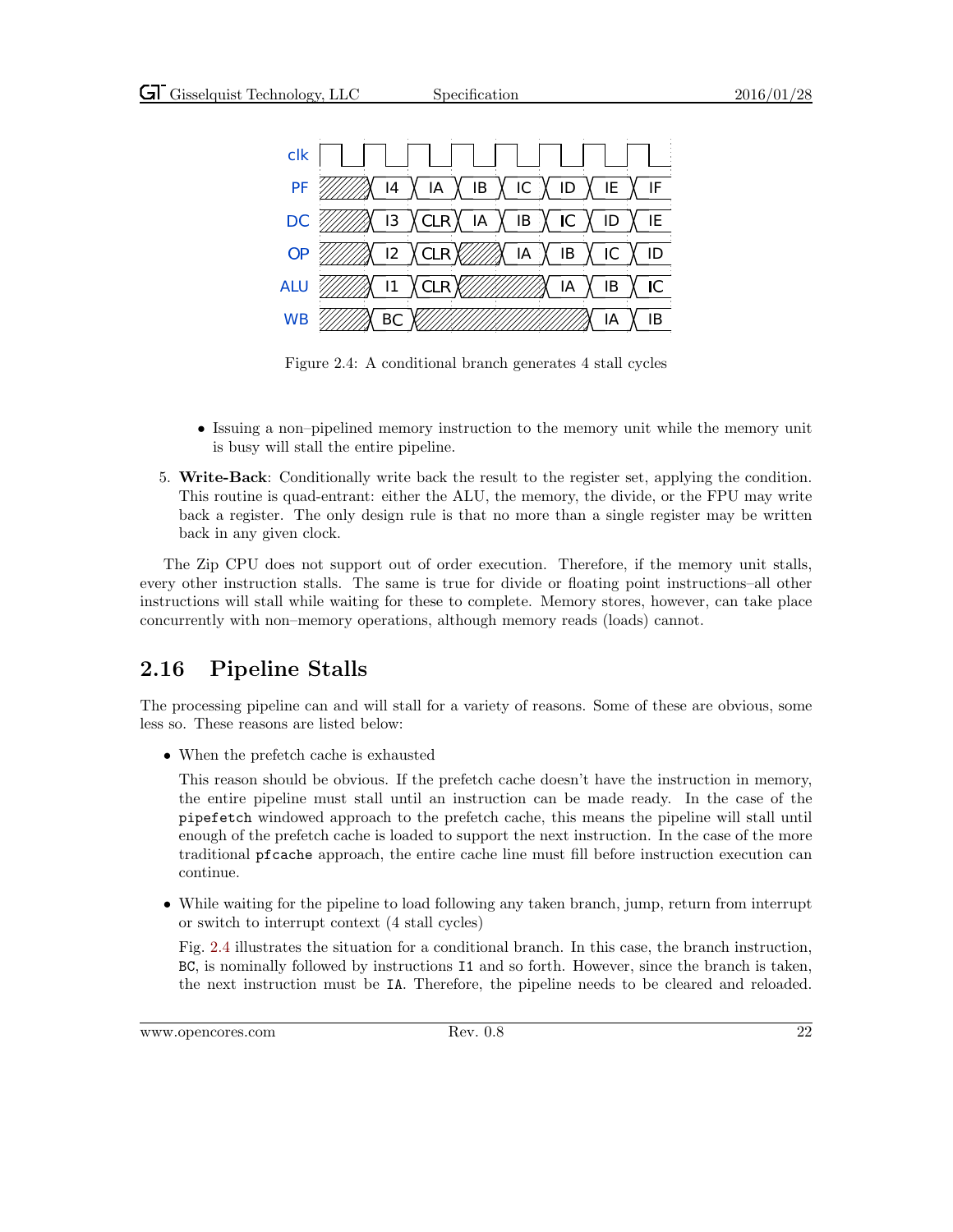

<span id="page-30-0"></span>Figure 2.5: An expedited branch costs a single stall cycle

Given that there are five stages to the pipeline, that accounts for the four stalls. (Were the pipefetch cache chosen, there would be another stall internal to the pipefetch cache.)

The Zip CPU handles the ADD  $\overline{x}$ , PC and LDI  $\overline{x}$ , PC instructions specially, however. These instructions, when not conditioned on the flags, can execute with only a single stall cycle, such as is shown in Fig. [2.5.](#page-30-0) [3](#page-30-1) In this example, BR is a branch always taken, I1 is the instruction following the branch in memory, while IA is the first instruction at the branch address. (CLR denotes a clear–pipeline operation, and does not represent any instruction.)

- When reading from a prior register while also adding an immediate offset
	- 1. OPCODE ?,RA
	- 2. (stall)
	- 3. OPCODE I+RA,RB

Since the addition of the immediate register within OpB decoding gets applied during the read operand stage so that it can be nicely settled before the ALU, any instruction that will write back an operand must be separated from the opcode that will read and apply an immediate offset by one instruction. The good news is that this stall can easily be mitigated by proper scheduling. That is, any instruction that does not add an immediate to RA may be scheduled into the stall slot.

This is also the reason why, when setting up a stack frame, the top of the stack frame is used first: it eliminates this stall cycle. Hence, to save registers at the top of a procedure, one would write:

- 1. SUB 2,SP
- 2. STO R1,(SP)
- 3. STO R2,1(SP)

<span id="page-30-1"></span> $3$ Note that when using the pipefetch cache, this requires an additional stall cycle due to that cache's implementation.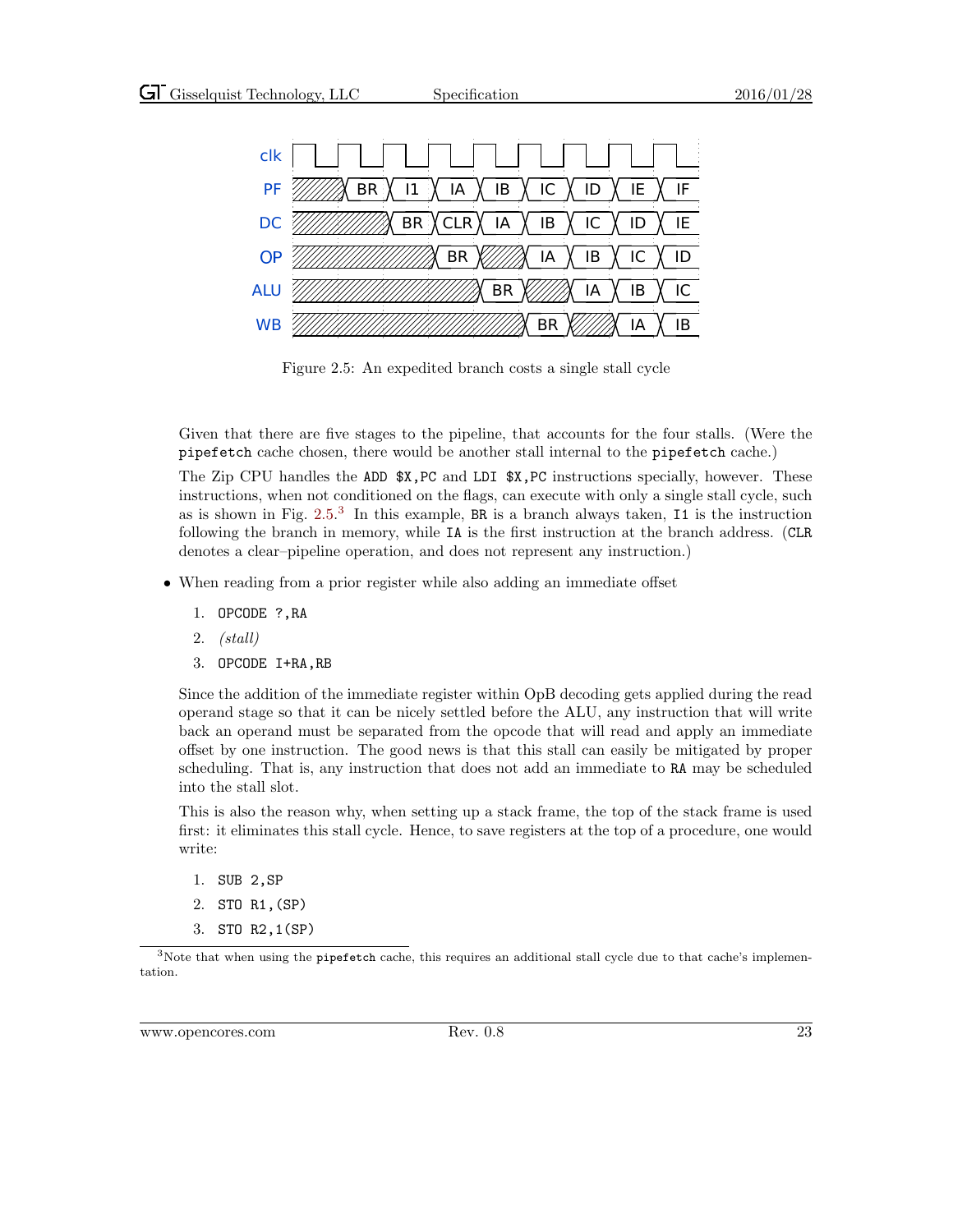Had R1 instead been stored at 1(SP) as the top of the stack, there would've been an extra stall in setting up the stack frame.

- When reading from the CC register after setting the flags
	- 1. ALUOP RA, RB ; Ex: a compare opcode
	- 2. (stall)
	- 3. TST sys.ccv,CC
	- 4. BZ somewhere

The reason for this stall is simply performance: many of the flags are determined via combinatorial logic during the writeback cycle. Trying to then place these into the input for one of the operands for an ALU instruction during the same cycle created a time delay loop that would no longer execute in a single 100 MHz clock cycle. (The time delay of the multiply within the ALU wasn't helping either . . . ).

This stall may be eliminated via proper scheduling, by placing an instruction that does not set flags in between the ALU operation and the instruction that references the CC register. For example, MOV \$addr+PC, uPC followed by an RTU (OR \$GIE, CC) instruction will not incur this stall, whereas an OR \$BREAKEN, CC followed by an OR \$STEP, CC will incur the stall, while a LDI \$BREAKEN|\$STEP, CC will not since it doesn't read the condition codes before executing.

- When waiting for a memory read operation to complete
	- 1. LOD address,RA
	- 2. (multiple stalls, bus dependent, 4 clocks best)
	- 3. OPCODE I+RA,RB

Remember, the Zip CPU does not support out of order execution. Therefore, anytime the memory unit becomes busy both the memory unit and the ALU must stall until the memory unit is cleared. This is illustrated in Fig. [2.6,](#page-32-0) since it is especially true of a load instruction, which must still write its operand back to the register file. Further, note that on a pipelined memory operation, the instruction must stall in the decode operand stage, lest it try to read a result from the register file before the load result has been written to it. Finally, note that there is an extra stall at the end of the memory cycle, so that the memory unit will be idle for two clocks before an instruction will be accepted into the ALU. Store instructions are different, as shown in Fig. [2.7,](#page-33-0) since they can be busy with the bus without impacting later write back pipeline stages. Hence, only loads stall the pipeline.

This, of course, also assumes that the memory being accessed is a single cycle memory and that there are no stalls to get to the memory. Slower memories, such as the Quad SPI flash, will take longer–perhaps even as long as forty clocks. During this time the CPU and the external bus will be busy, and unable to do anything else. Likewise, if it takes a couple of clock cycles for the bus to be free, as shown in both Figs. [2.6](#page-32-0) and [2.7,](#page-33-0) there will be stalls.

- Memory operation followed by a memory operation
	- 1. STO address,RA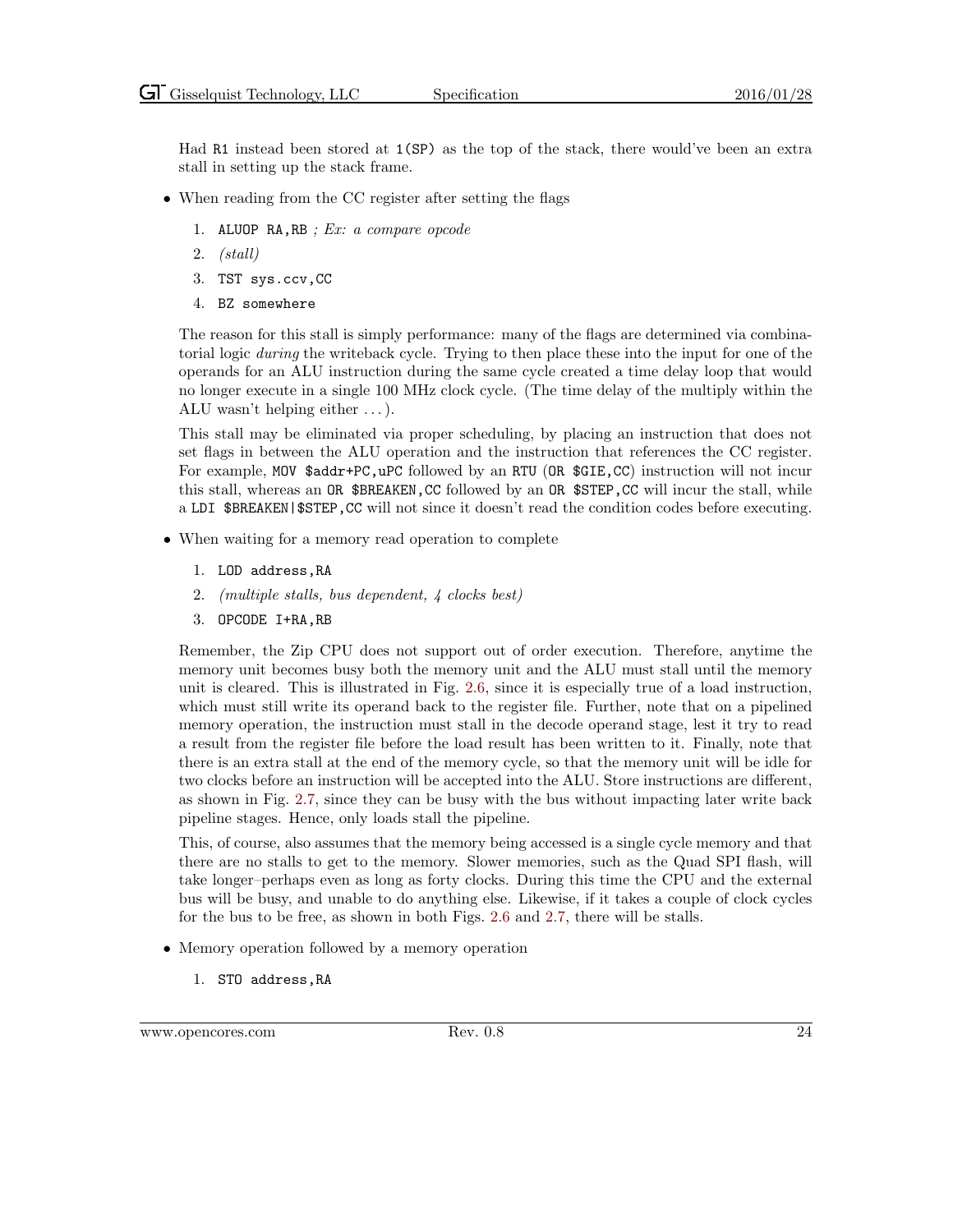

<span id="page-32-0"></span>Figure 2.6: Pipeline handling of a load instruction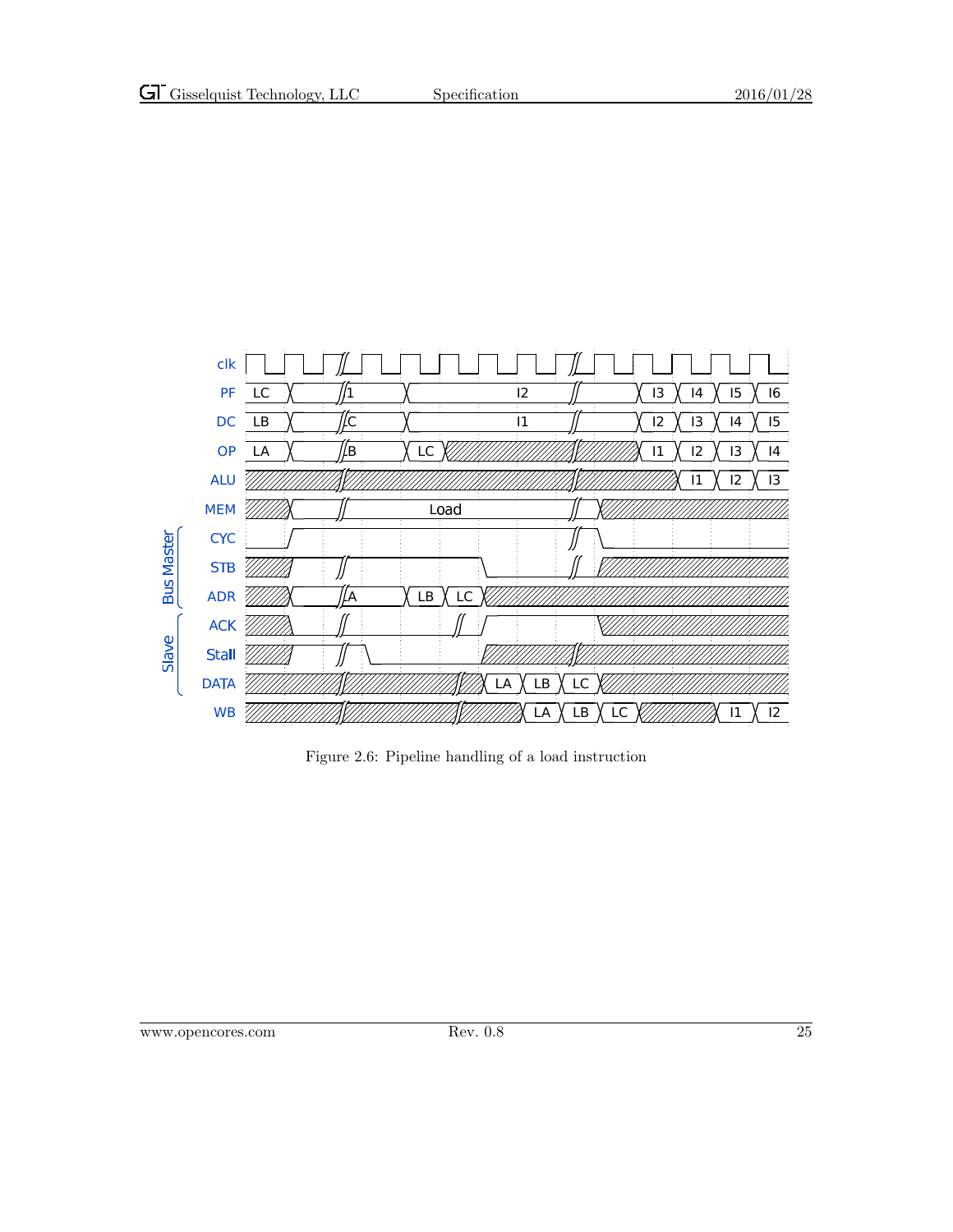

<span id="page-33-0"></span>Figure 2.7: Pipeline handling of a store instruction

- 2. (multiple stalls, bus dependent, 4 clocks best)
- 3. LOD address,RB
- 4. (multiple stalls, bus dependent, 4 clocks best)

In this case, the LOD instruction cannot start until the STO is finished, as illustrated by Fig. [2.8.](#page-34-0) With proper scheduling, it is possible to do something in the ALU while the memory unit is busy with the STO instruction, but otherwise this pipeline will stall while waiting for it to complete before the load instruction can start.

The Zip CPU does have the capability of supporting pipelined memory access, but only under the following conditions: all accesses within the pipeline must all be reads or all be writes, all must use the same register for their address, and there can be no stalls or other instructions between pipelined memory access instructions. Further, the offset to memory must be increasing by one address each instruction. These conditions work well for saving or storing registers to the stack. Indeed, if you noticed, both Fig. [2.6](#page-32-0) and Fig. [2.7](#page-33-0) illustrated pipelined memory accesses.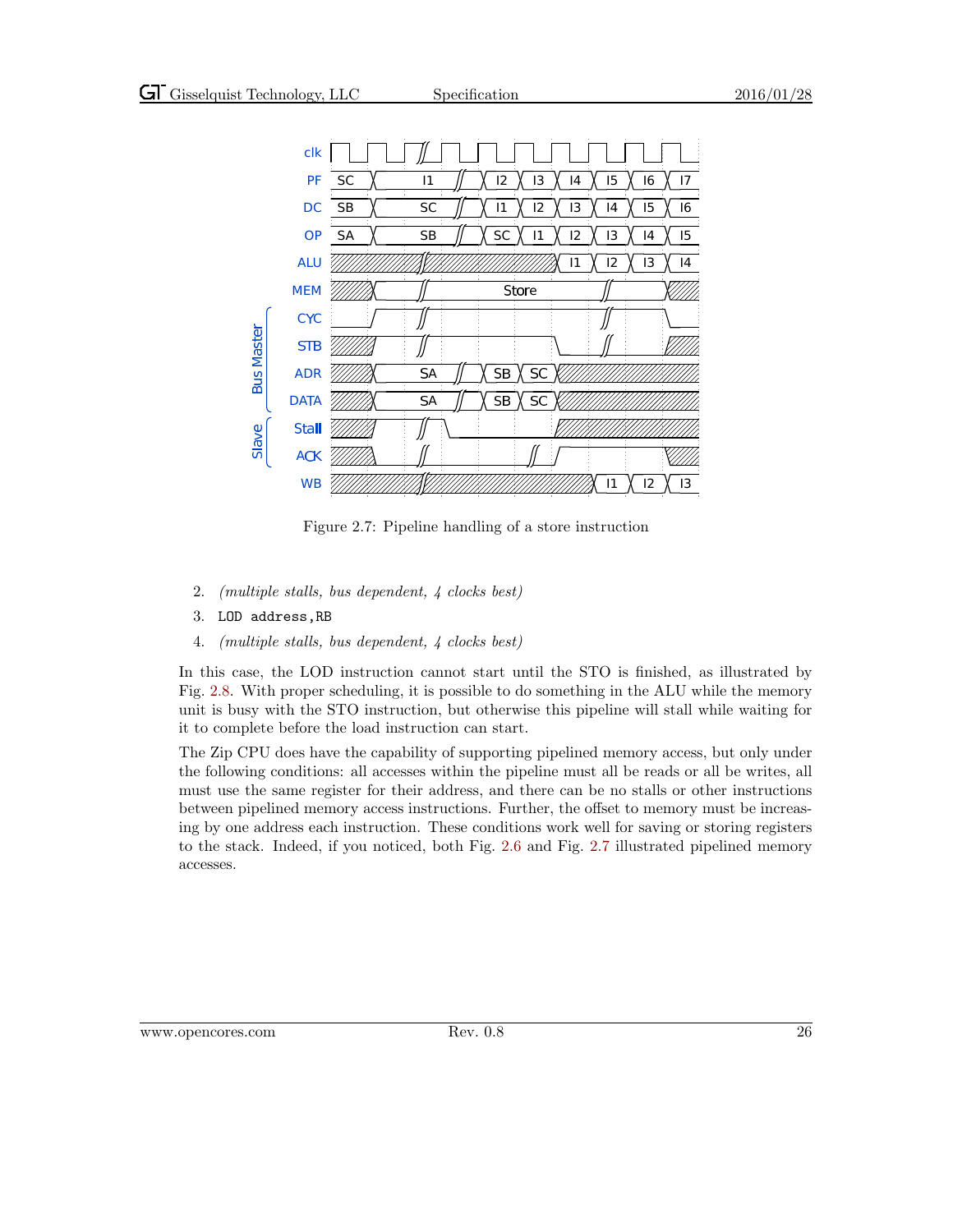

<span id="page-34-0"></span>Figure 2.8: Pipeline handling of a store followed by a load instruction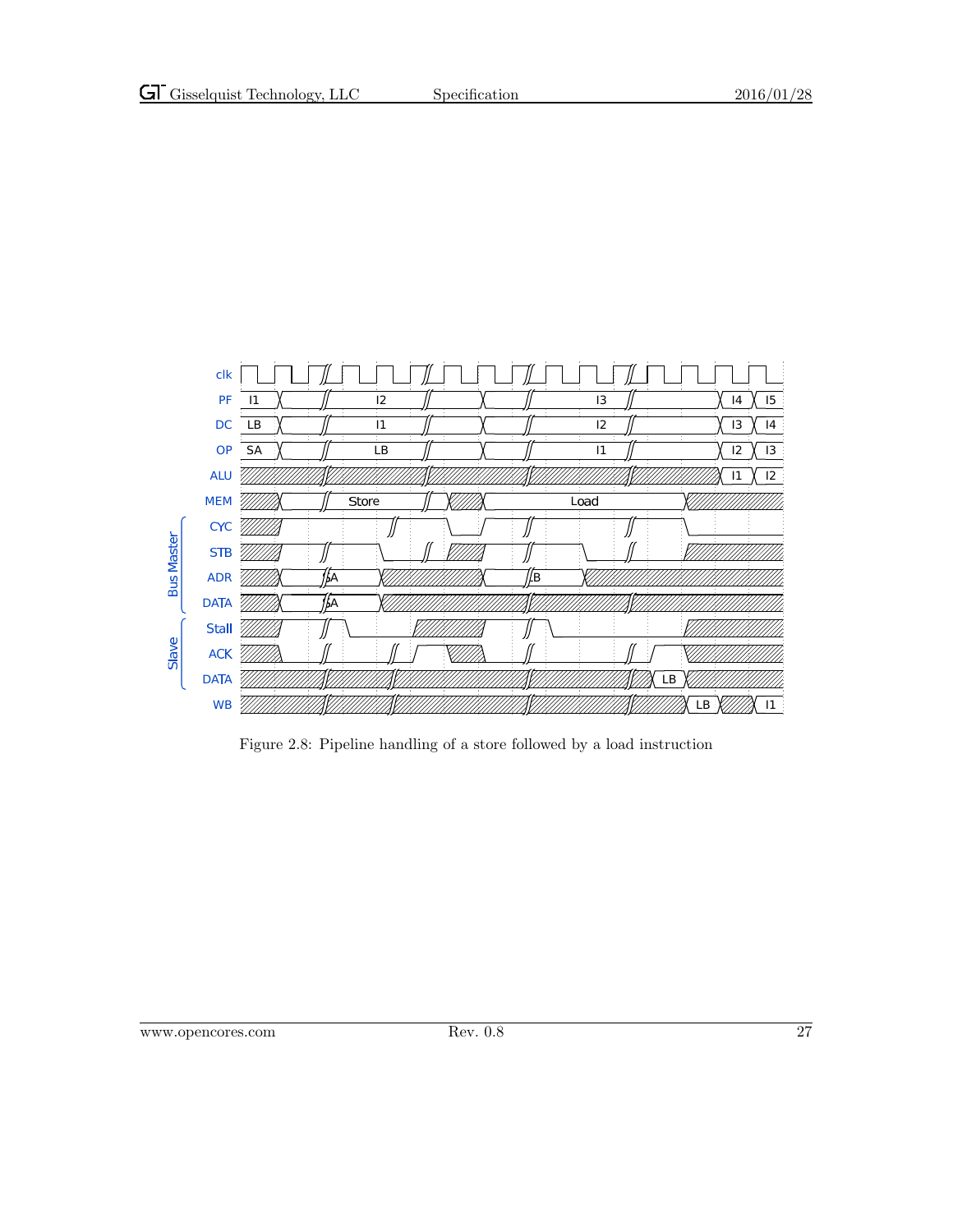## Peripherals

<span id="page-35-0"></span>While the previous chapter describes a CPU in isolation, the Zip System includes a minimum set of peripherals as well. These peripherals are shown in Fig. [3.1](#page-36-3) and described here. They are designed to make the Zip CPU more useful in an Embedded Operating System environment.

### <span id="page-35-1"></span>3.1 Interrupt Controller

Perhaps the most important peripheral within the Zip System is the interrupt controller. While the Zip CPU itself can only handle one interrupt, and has only the one interrupt state: disabled or enabled, the interrupt controller can make things more interesting.

The Zip System interrupt controller module supports up to 15 interrupts, all controlled from one register. Bit 31 of the interrupt controller controls overall whether interrupts are enabled (1'b1) or disabled (1'b0). Bits 16–30 control whether individual interrupts are enabled (1'b1) or disabled  $(1')$ b0). Bit 15 is an indicator showing whether or not any interrupt is active, and bits 0–15 indicate whether or not an individual interrupt is active.

The interrupt controller has been designed so that bits can be controlled individually without having any knowledge of the rest of the controller setting. To enable an interrupt, write to the register with the high order global enable bit set and the respective interrupt enable bit set. No other bits will be affected. To disable an interrupt, write to the register with the high order global enable bit cleared and the respective interrupt enable bit set. To clear an interrupt, write a '1' to that interrupts status pin. Zero's written to the register have no affect, save that a zero written to the master enable will disable all interrupts.

As an example, suppose you wished to enable interrupt  $#4$ . You would then write to the register a 0x80100010 to enable interrupt  $#4$  and to clear any past active state. When you later wish to disable this interrupt, you would write a 0x00100010 to the register. As before, this both disables the interrupt and clears the active indicator. This also has the side effect of disabling all interrupts, so a second write of 0x80000000 may be necessary to re-enable any other interrupts.

The Zip System currently hosts two interrupt controllers, a primary and a secondary. The primary interrupt controller has one (or more) interrupt line(s) which may come from an external interrupt source, and one interrupt line from the secondary controller. Other primary interrupts include the system timers, the jiffies interrupt, and the manual cache interrupt. The secondary interrupt controller maintains an interrupt state for all of the processor accounting counters.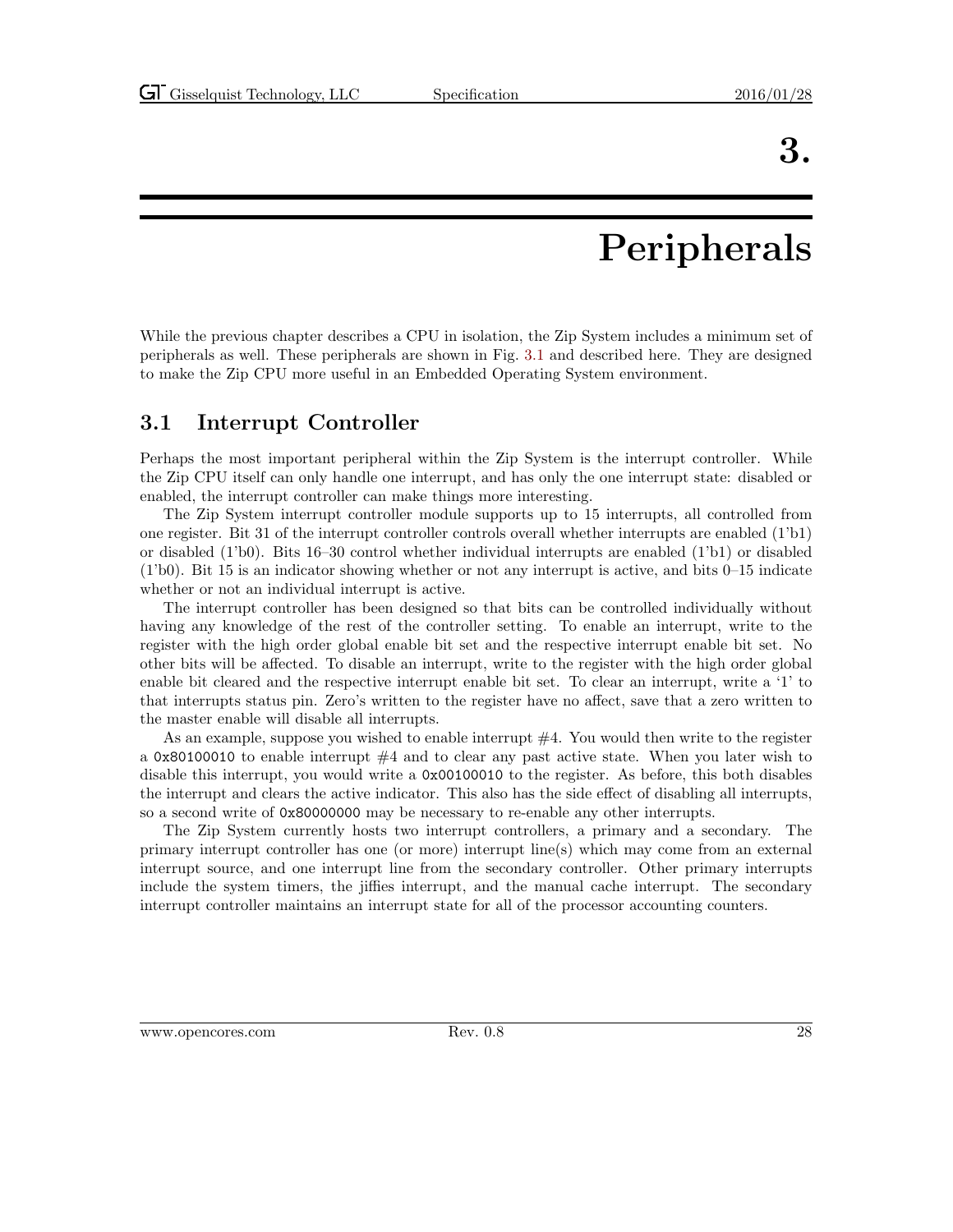

<span id="page-36-3"></span>Figure 3.1: Zip System Peripherals

### <span id="page-36-0"></span>3.2 Counter

The Zip Counter is a very simple counter: it just counts. It cannot be halted. When it rolls over, it issues an interrupt. Writing a value to the counter just sets the current value, and it starts counting again from that value.

Eight counters are implemented in the Zip System for process accounting. This may change in the future, as nothing as yet uses these counters.

### <span id="page-36-1"></span>3.3 Timer

The Zip Timer is also very simple: it simply counts down to zero. When it transitions from a one to a zero it creates an interrupt.

Writing any non-zero value to the timer starts the timer. If the high order bit is set when writing to the timer, the timer becomes an interval timer and reloads its last start time on any interrupt. Hence, to mark seconds, one might set the timer to 100 million (the number of clocks per second), and set the high bit. Ever after, the timer will interrupt the CPU once per second (assuming a 100 MHz clock). This reload capability also limits the maximum timer value to  $2^{31} - 1$  (about 21 seconds using a 100 MHz clock), rather than  $2^{32} - 1$ .

### <span id="page-36-2"></span>3.4 Watchdog Timer

The watchdog timer is no different from any of the other timers, save for one critical difference: the interrupt line from the watchdog timer is tied to the reset line of the CPU. Hence writing a '1' to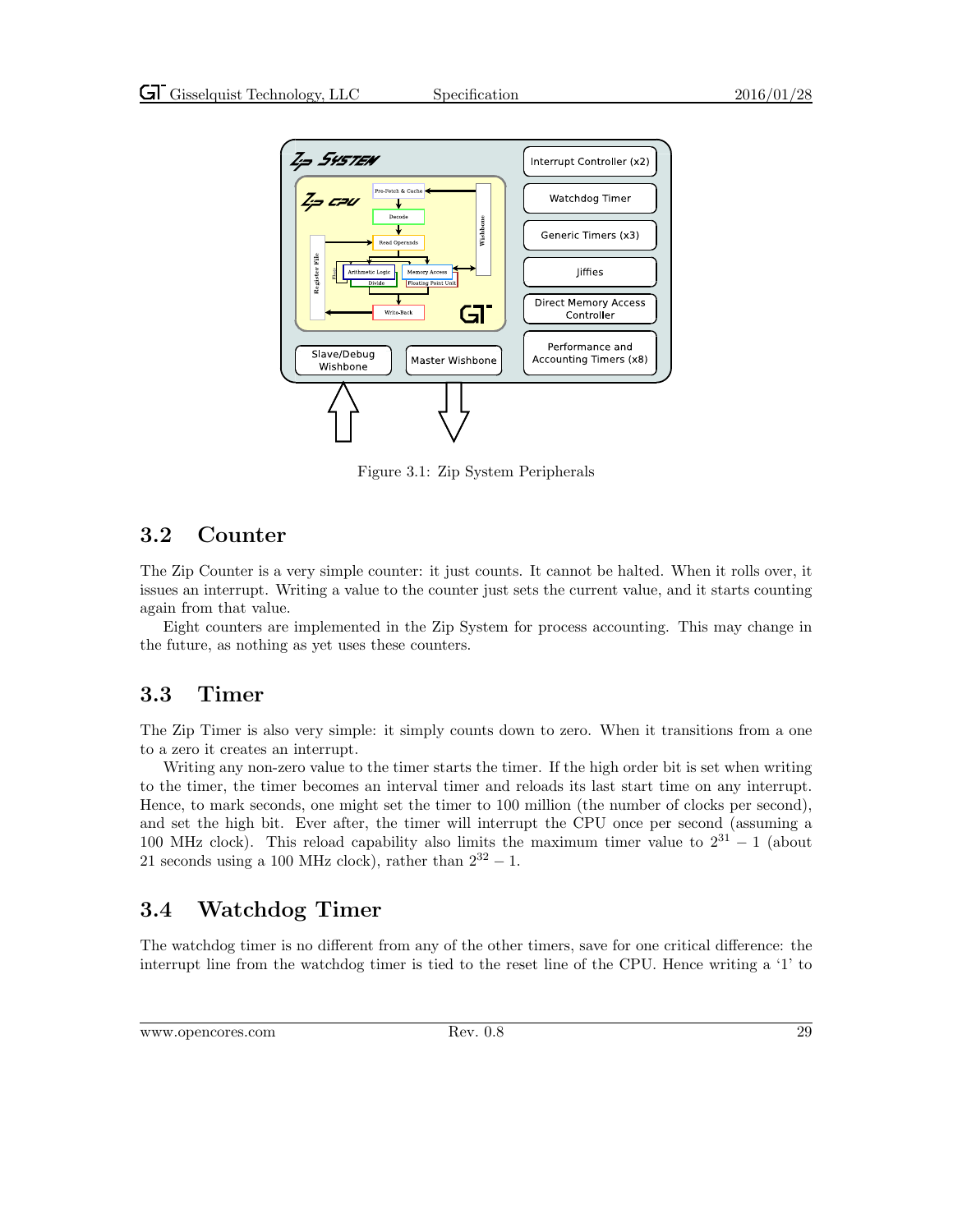the watchdog timer will always reset the CPU. To stop the Watchdog timer, write a '0' to it. To start it, write any other number to it—as with the other timers.

While the watchdog timer supports interval mode, it doesn't make as much sense as it did with the other timers.

#### <span id="page-37-0"></span>3.5 Bus Watchdog

There is an additional watchdog timer on the Wishbone bus. This timer, however, is hardware configured and not software configured. The timer is reset at the beginning of any bus transaction, and only counts clocks during such bus transactions. If the bus transaction takes longer than the number of counts the timer allots, it will raise a bus error flag to terminate the transaction. This is useful in the case of any peripherals that are misbehaving. If the bus watchdog terminates a bus transaction, the CPU may then read from its port to find out which memory location created the problem.

Aside from its unusual configuration, the bus watchdog is just another implementation of the fundamental timer described above–stripped down for simplicity.

### <span id="page-37-1"></span>3.6 Jiffies

This peripheral is motivated by the Linux use of 'jiffies' whereby a process can request to be put to sleep until a certain number of 'jiffies' have elapsed. Using this interface, the CPU can read the number of 'jiffies' from the peripheral (it only has the one location in address space), add the sleep length to it, and write the result back to the peripheral. The zipjiffies peripheral will record the value written to it only if it is nearer the current counter value than the last current waiting interrupt time. If no other interrupts are waiting, and this time is in the future, it will be enabled. (There is currently no way to disable a jiffie interrupt once set, other than to disable the interrupt line in the interrupt controller.) The processor may then place this sleep request into a list among other sleep requests. Once the timer expires, it would write the next Jiffy request to the peripheral and wake up the process whose timer had expired.

Indeed, the Jiffies register is nothing more than a glorified counter with an interrupt. Unlike the other counters, the Jiffies register cannot be set. Writes to the jiffies register create an interrupt time. When the Jiffies register later equals the value written to it, an interrupt will be asserted and the register then continues counting as though no interrupt had taken place.

The purpose of this register is to support alarm times within a CPU. To set an alarm for a particular process  $N$  clocks in advance, read the current Jiffies value, and  $N$ , and write it back to the Jiffies register. The O/S must also keep track of values written to the Jiffies register. Thus, when an 'alarm' trips, it should be removed from the list of alarms, the list should be resorted, and the next alarm in terms of Jiffies should be written to the register–possibly for a second time.

#### <span id="page-37-2"></span>3.7 Direct Memory Access Controller

The Direct Memory Access (DMA) controller can be used to either move memory from one location to another, to read from a peripheral into memory, or to write from a peripheral into memory all without CPU intervention. Further, since the DMA controller can issue (and does issue) pipeline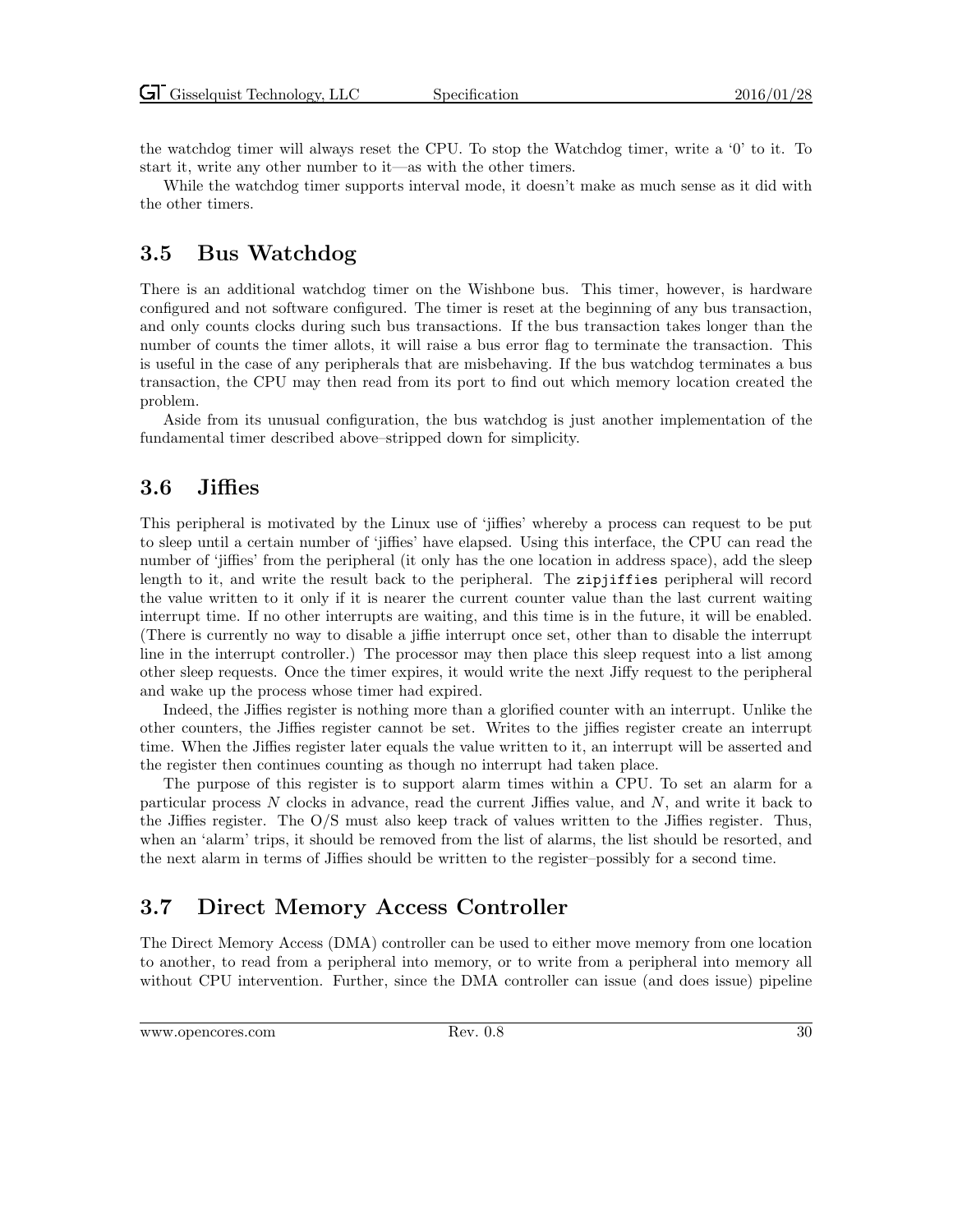wishbone accesses, any DMA memory move will by nature be faster than a corresponding program accomplishing the same move. To put this to numbers, it may take a program 18 clocks per word transferred, whereas this DMA controller can move one word in two clocks–provided it has bus access. (The CPU gets priority over the bus.)

When copying memory from one location to another, the DMA controller will copy in units of a given transfer length–up to 1024 words at a time. It will read that transfer length into its internal buffer, and then write to the destination address from that buffer.

When coupled with a peripheral, the DMA controller can be configured to start a memory copy when any interrupt line going high. Further, the controller can be configured to issue reads from (or to) the same address instead of incrementing the address at each clock. The DMA completes once the total number of items specified (not the transfer length) have been transferred.

In each case, once the transfer is complete and the DMA unit returns to idle, the DMA will issue an interrupt.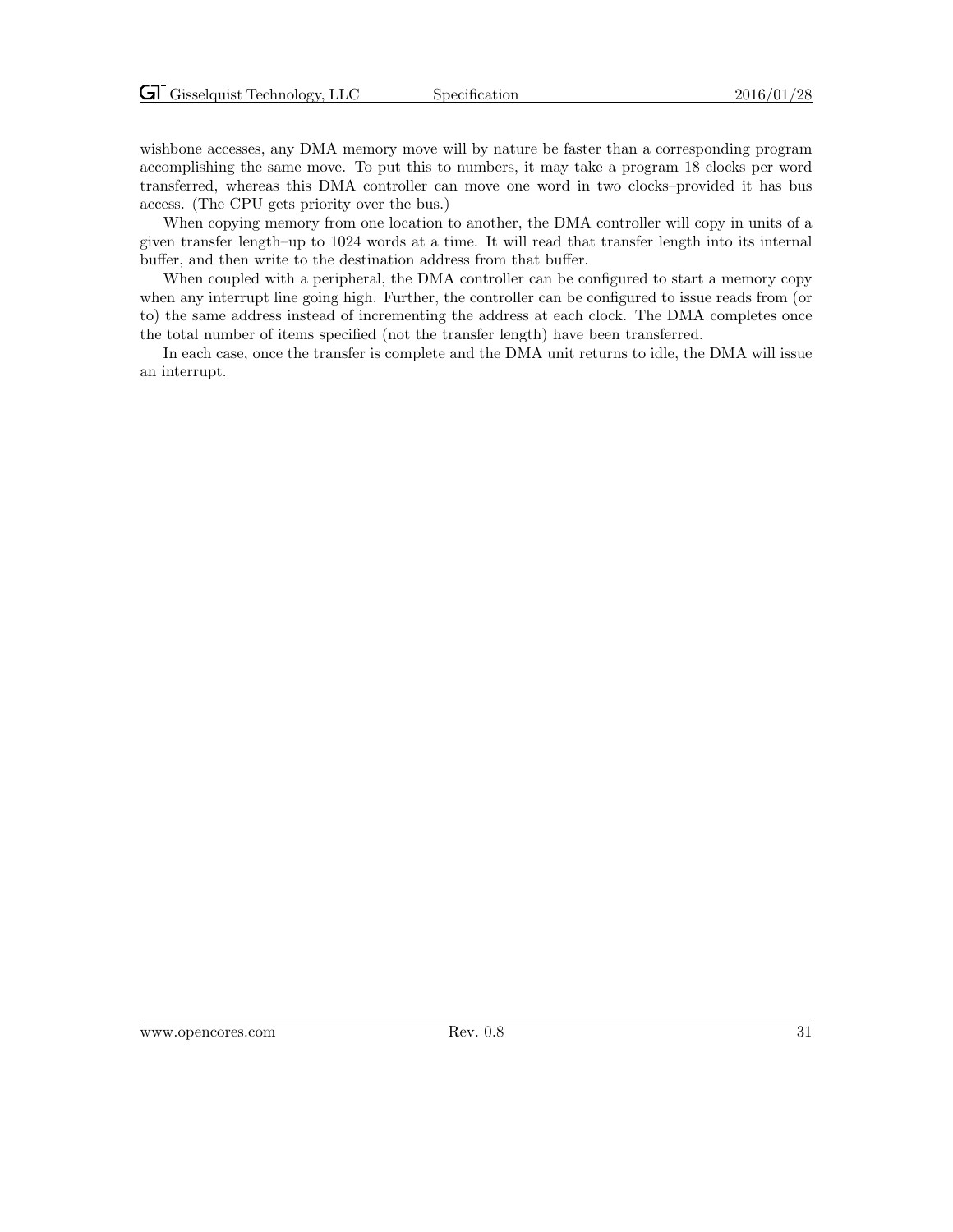# Operation

<span id="page-39-0"></span>The Zip CPU, and even the Zip System, is not a System on a Chip (SoC). It needs to be connected to its operational environment in order to be used. Specifically, some per system adjustments need to be made:

- 1. The Zip System depends upon an external 32-bit Wishbone bus. This must exist, and must be connected to the Zip CPU for it to work.
- 2. The Zip System needs to be told of its RESET ADDRESS. This is the program counter of the first instruction following a reset.
- 3. To conserve logic, you'll want to set the ADDRESS WIDTH parameter to the number of address bits on your wishbone bus.
- 4. Likewise, the LGICACHE parameter sets the number of bits in the instruction cache address. This means that the instruction cache will have  $2^{\text{LGTCACHE}}$  locations within it.
- 5. If you want the Zip System to start up on its own, you will need to set the START HALTED parameter to zero. Otherwise, if you wish to manually start the CPU, that is if upon reset you want the CPU start start in its halted, reset state, then set this parameter to one. This latter configuration is useful for a CPU that should be idle (i.e. halted) until given an explicit instruction from somewhere else to start.
- 6. The third parameter to set is the number of interrupts you will be providing from external to the CPU. This can be anything from one to sixteen, but it cannot be zero. (Set this to 1 and wire the single interrupt line to a 1'b0 if you do not wish to support any external interrupts.)
- 7. Finally, you need to place into some wishbone accessible address, whether RAM or (more likely) ROM, the initial instructions for the CPU.

If you have enabled your CPU to start automatically, then upon power up the CPU will immediately start executing your instructions, starting at the given RESET ADDRESS.

This is, however, not how I have used the Zip CPU. I have instead used the Zip CPU in a more controlled environment. For me, the CPU starts in a halted state, and waits to be told to start. Further, the RESET address is a location in RAM. After bringing up the board I am using, and further the bus that is on it, the RAM memory is then loaded externally with the program I wish the Zip System to run. Once the RAM is loaded, I release the CPU. The CPU then runs until either its halt condition or an exception occurrs in supervisor mode, at which point its task is complete.

Eventually, I intend to place an operating system onto the ZipSystem, I'm just not there yet.

The rest of this chapter examines some common programming models, and how they might be applied to the Zip System, and then finish with a couple of examples.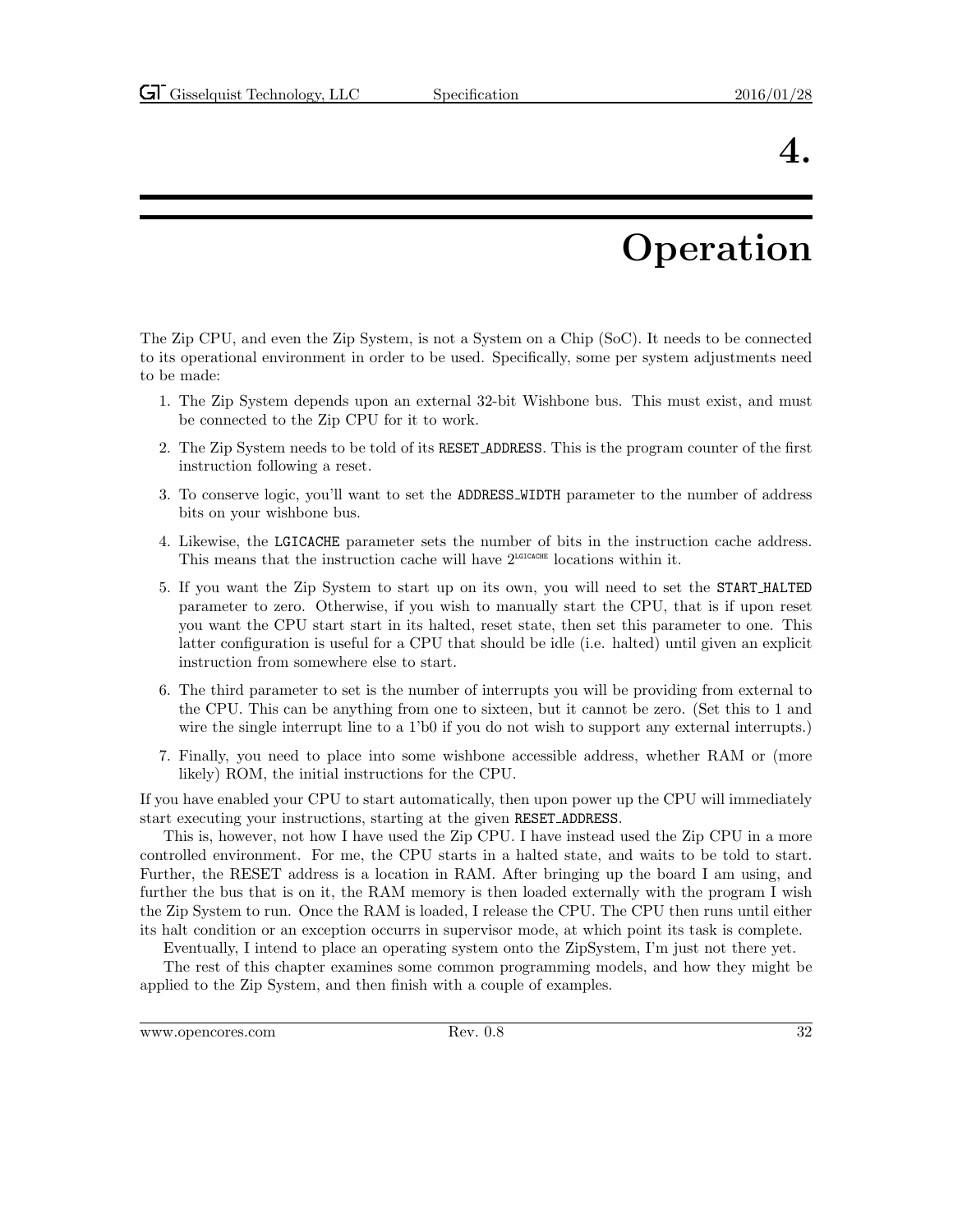```
supervisor idle:
```
; While not strictly required, the following move helps to

; ensure that the prefetch doesn't try to fetch an instruction

; outside of the CPU's address space when it switches to user

; mode.

MOV supervisor idle continue,uPC

; Put the processor into user mode and to sleep in the same ; instruction.

OR \$SLEEP|\$GIE,CC

supervisor idle continue:

; Now, if we haven't done this inline, we need to return ; to whatever function called us.

RETN

<span id="page-40-2"></span>Table 4.1: Executing an idle from supervisor mode

### <span id="page-40-0"></span>4.1 System High

The easiest and simplest way to run the Zip CPU is in the system high mode. In this mode, the CPU runs your program in supervisor mode from reboot to power down, and is never interrupted. You will need to poll the interrupt controller to determine when any external condition has become active. This mode is useful, and can handle many microcontroller tasks.

Even better, in system high mode, all of the user registers are available to the system high program as variables. Accessing these registers can be done in a single clock cycle, which would move them to the active register set or move them back. While this may seem like a load or store instruction, none of these register accesses will suffer from memory delays.

The one thing that cannot be done in supervisor mode is a wait for interrupt instruction. This, however, is easily rectified by jumping to a user task within the supervisors memory space, such as Tbl. [4.1.](#page-40-2)

### <span id="page-40-1"></span>4.2 Traditional Interrupt Handling

Although the Zip CPU does not have a traditional interrupt architecture, it is possible to create the more traditional interrupt approach via software. In this mode, the programmable interrupt controller is used together with the supervisor state to create the illusion of more traditional interrupt handling.

To set this up, upon reboot the supervisor task:

- 1. Creates a (single) user context, a user stack, and sets the user program counter to the entry of the user task
- 2. Creates a task table of ISR entries
- 3. Enables the master interrupt enable via the interrupt controller, albeit without enabling any of the fifteen potential underlying interrupts.

www.opencores.com Rev. 0.8 33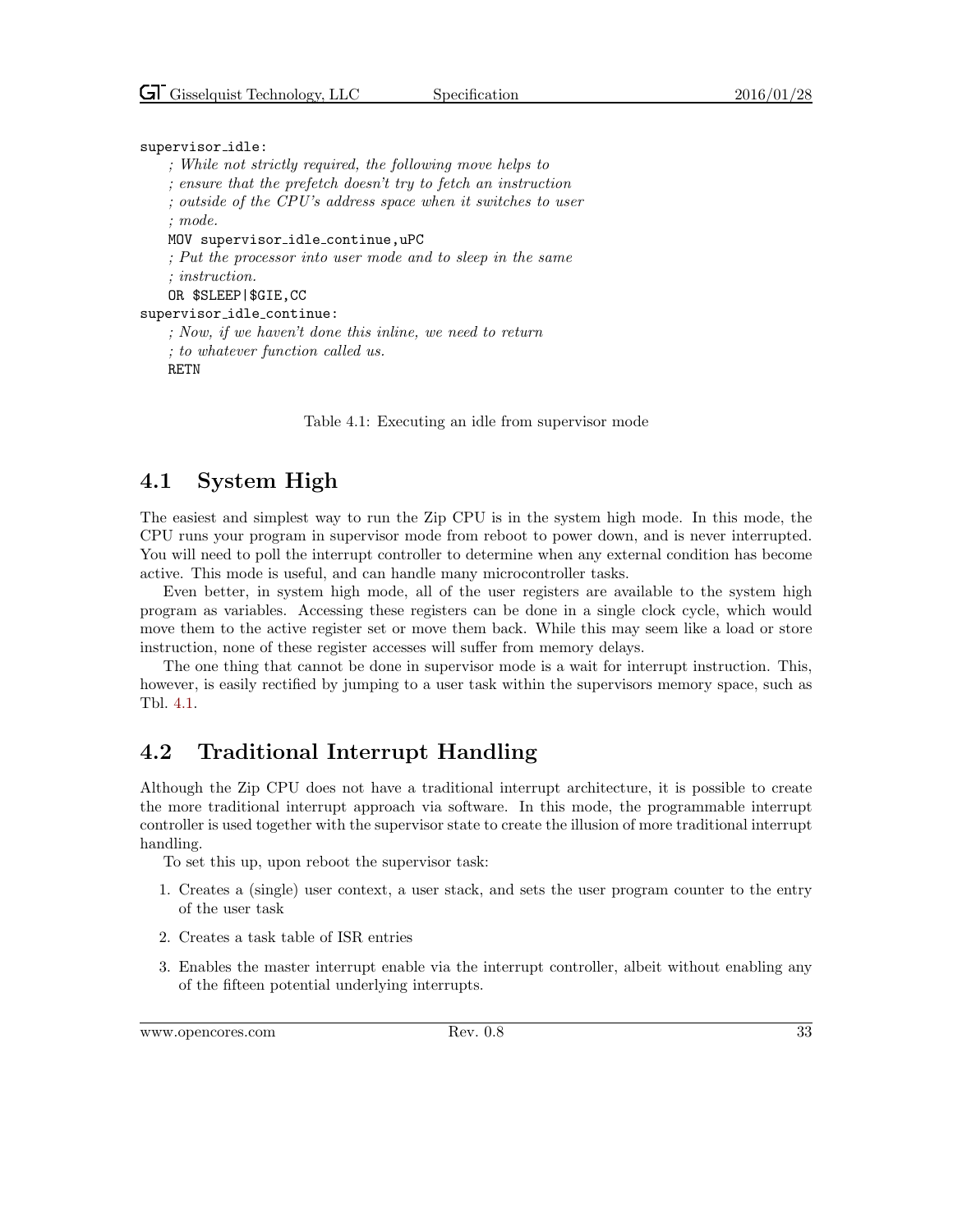4. Switches to user mode, as the first part of the while loop in Tbl. [4.2.](#page-42-0)

We can work through the interrupt handling process by examining Tbl. [4.2.](#page-42-0) First, remember, the CPU is always running either the user or the supervisor context. Once the supervisor switches to user mode, control does not return until either an interrupt or a trap has taken place. (Okay, there's also the possibility of a bus error, or an illegal instruction such as an unimplemented floating point instruction—but for now we'll just focus on the trap instruction.) Therefore, if the trap bit isn't set, then we know an interrupt has taken place.

To process an interrupt, we steal the user's stack: the PC and CC registers are saved on the stack, as outlined in Tbl. [4.3.](#page-43-0) This is much cheaper than the full context swap of a preemptive multitasking kernel, but it also depends upon the ISR saving any state it uses. Further, if multiple ISR's get called at once, this looses its optimality property very quickly.

As Sec. [3.1](#page-35-1) discusses, the top of the PIC register stores which interrupts are enabled, and the bottom stores which have tripped. (Interrupts may trip without being enabled, they just will not generate an interrupt to the CPU.) Our first step is to query the register to find out our interrupt state, and then to disable any interrupts that have tripped. To do that, we write a one to the enable half of the register while also clearing the top bit (master interrupt enable). This has the consequence of disabling any and all further interrupts, not just the ones that have tripped. Hence, upon completion, we re–enable the master interrupt bit again. Finally, we keep track of which interrupts have tripped.

Using the bit mask of interrupts that have tripped, we walk through all fifteen possible interrupts. If there is an ISR installed, we acknowledge and reset the interrupt within the PIC, and then call the ISR. The ISR, however, cannot re–enable its interrupt without re-enabling the master interrupt bit. Thus, to keep things simple, when the ISR is finished it places its interrupt mask back into R0, or clears R0. This tells the supervisor mode process which interrupts to re–enable. Any other registers that the ISR uses must be saved and restored. (This is only truly optimal if only a single ISR is called.) As a final instruction, the ISR clears the GIE bit executing a user trap. (Remember, the Zip CPU has no RETI instruction to restore the stack and return to userland. It needs to go through the supervisor mode to get there.)

Then, once all interrupts are handled, the user context is restored in a fashion similar to Tbl. [4.4.](#page-43-1) Again, this is short and sweet simply because any other registers that needed saving were saved within the ISR.

There you have it: the Zip CPU, with its non-traditional interrupt architecture, can still process interrupts in a very traditional fashion.

### <span id="page-41-0"></span>4.3 Example: Idle Task

One task every operating system needs is the idle task, the task that takes place when nothing else can run. On the Zip CPU, this task is quite simple, and it is shown in assemble in Tbl. [4.5.](#page-43-2) When this task runs, the CPU will fill up all of the pipeline stages up the ALU. The WAIT instruction, upon leaving the ALU, places the CPU into a sleep state where nothing more moves. Sure, there may be some more settling, the pipe cache continue to read until full, other instructions may issue until the pipeline fills, but then everything will stall. Then, once an interrupt takes place, control passes to the supervisor task to handle the interrupt. When control passes back to this task, it will be on the next instruction. Since that next instruction sends us back to the top of the task, the idle task thus does nothing but wait for an interrupt.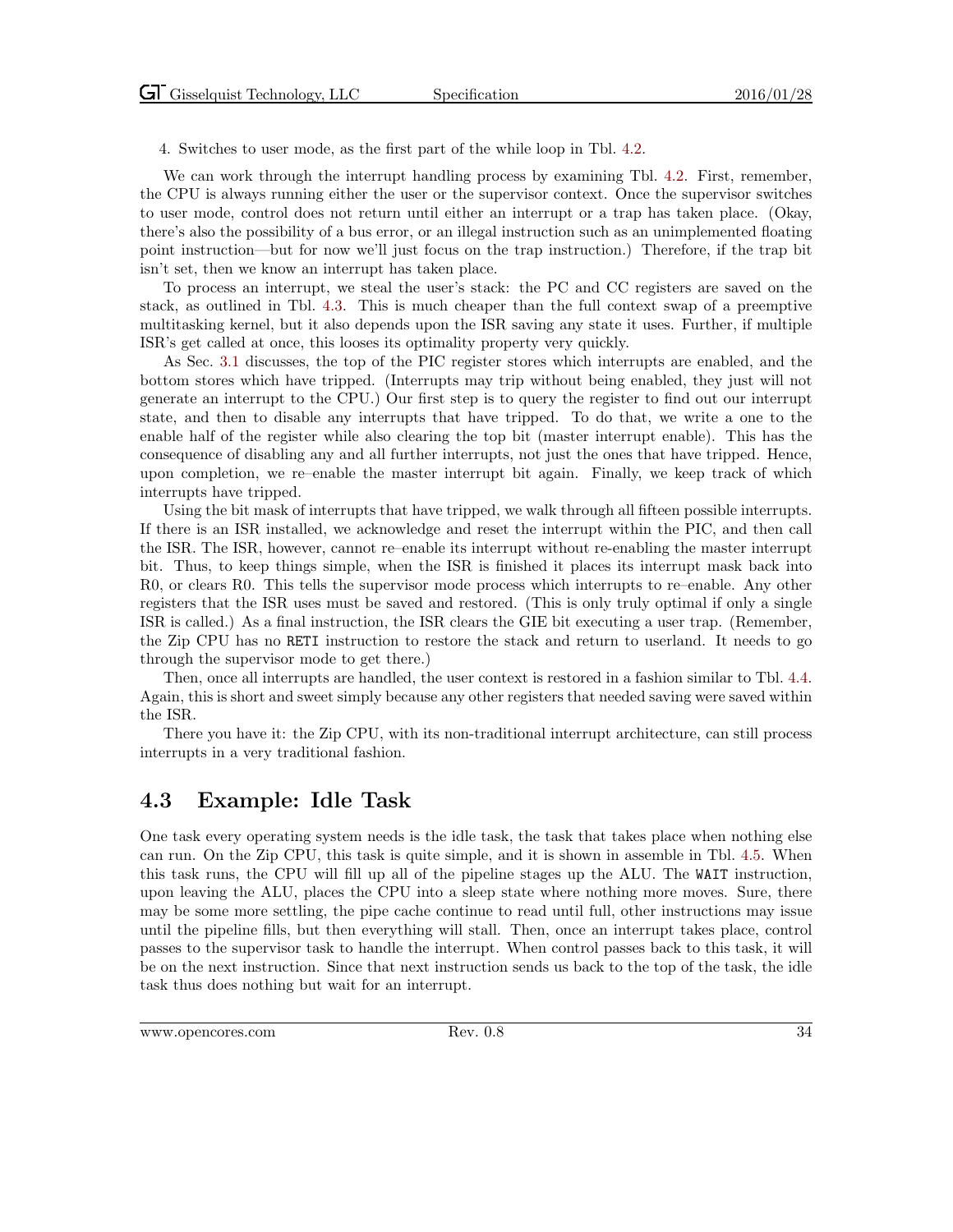```
while(true) {
   rtu();
   if (trap) \frac{1}{4} // Here, we allow users to install ISRs, or
        // whatever else they may wish to do in supervisor mode.
    } else {
       volatile int *pic = PIC ADDRESS;
       // Save the user context before running any ISRs. This could easily be
        // implemented as an inline assembly routine or macro
       SAVE PARTIAL CONTEXT;
       // At this point, we know an interrupt has taken place: Ask the programmable
       // interrupt controller (PIC) which interrupts are enabled and which are active.
       int picv = *pic;
       // Turn off all active interrupts
       // Globally disable interrupt generation in the process
       int active = (picv \gg 16) & picv & 0x07fff;
        *pic = (active<<16);// We build a mask of interrupts to re-enable in picv.
       picv = 0;
       for(int i=0,msk=1; i<15; i++, msk<<=1) {
            if ((active & msk)&&(isr table[i])) {
               mov(isr table[i],uPC);
               // Acknowledge this particular interrupt. While we could acknowledge all
               // interrupts at once, by acknowledging only those with ISR's we allow
               // the user process to use peripherals manually, and to manually check
               // whether or no those other interrupts had occurred.
               *pic = msk;rtu();
               // The ISR will only exit on a trap in the Zip archtecture. There is
               // no RETI instruction. Since the PIC holds all interrupts disabled,
               // there is no need to check for further interrupts.
               //
               // The tricky part is that, because of how the PIC is built, the ISR cannot
               // re-enable its own interrupt without re-enabling all interrupts. Hence, we
               // look at R0 upon ISR completion to know if an interrupt needs to be
               // re-enabled.
               mov(uR0,tmp);
               picv | = (tmp & 0x7fff) << 16;
            }
        }
       RESTORE PARTIAL CONTEXT;
        // Re-activate all (requested) interrupts
        *pic = picv | 0x80000000;
    }
}
```
## Table 4.2: Traditional Interrupt handling<br>Rev. 0.8

www.opencores.com Rev. 0.8 35

<span id="page-42-0"></span>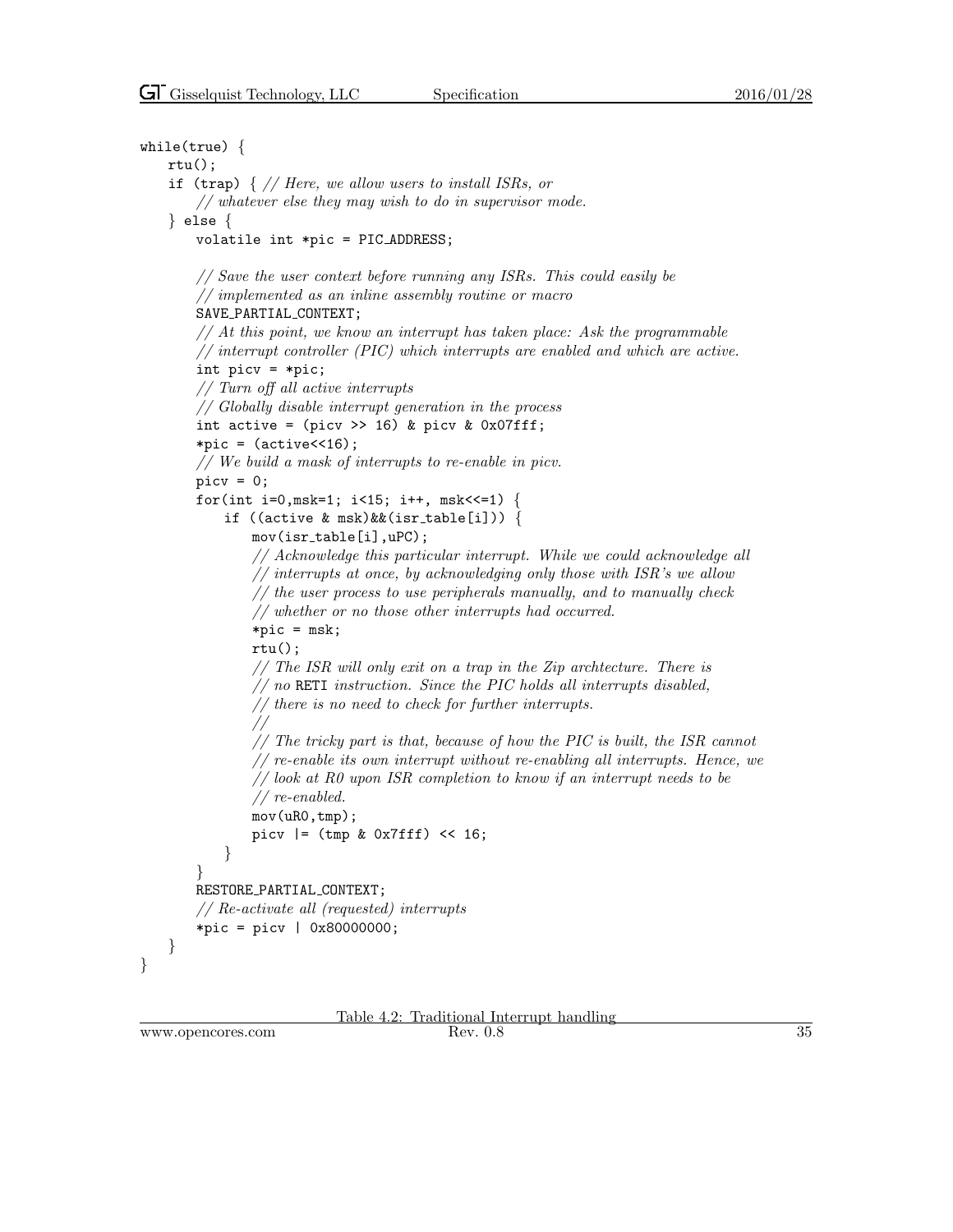SAVE PARTIAL CONTEXT: ; We save R0, CC, and PC only  $MOV -3(uSP)$ , R3 MOV uR0,R0 MOV uCC,R1 MOV uPC,R2 STO R0,(R3) ; Exploit memory pipelining: STO R1,1(R3) ; All instructions write to stack STO R2,2(R3) ; All offsets increment by one MOV R3,uSP ; Return the updated stack pointer

<span id="page-43-0"></span>Table 4.3: Example Saving Minimal User Context

#### RESTORE PARTIAL CONTEXT:

; We retore R0, CC, and PC only MOV uSP,R3 ; Return the updated stack pointer LOD RO, (R3), RO ; Exploit memory pipelining: LOD R1,1(R3),R1 ; All instructions write to stack LOD R2,2(R3),R2 ; All offsets increment by one MOV R0,uR0 MOV R1,uCC MOV R2,uPC MOV 3(R3),uSP

#### <span id="page-43-1"></span>Table 4.4: Example Restoring Minimal User Context

idle\_task:

; Wait for the next interrupt, then switch to supervisor task WAIT

; When we come back, it's because the supervisor wishes to ; wait for an interrupt again, so go back to the top. BRA idle\_task

<span id="page-43-2"></span>Table 4.5: Example Idle Loop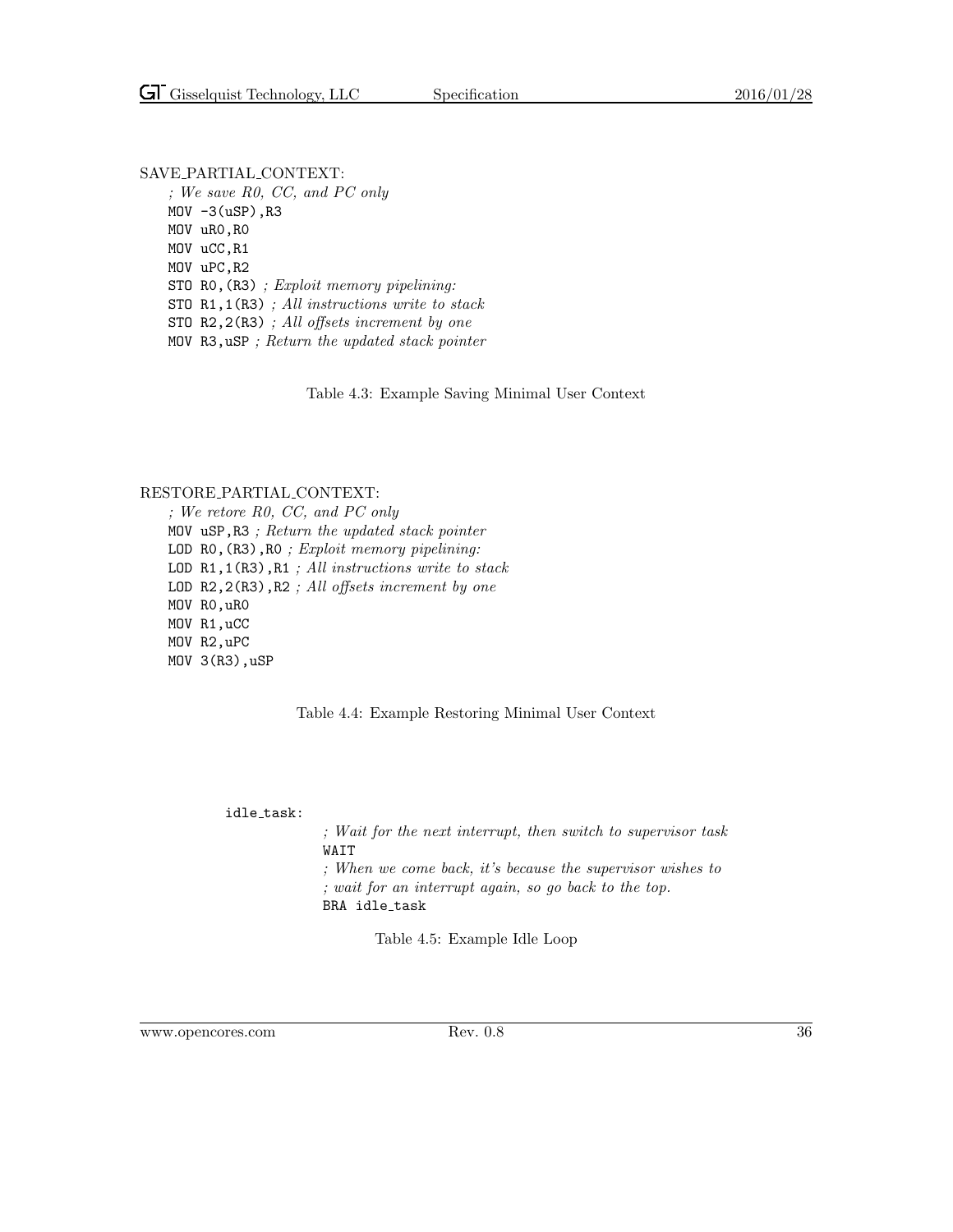```
void memcp(void *dest, void *src, int len) {
    for(int i=0; i<len; i++)
        *dest++ = *src++;}
```
<span id="page-44-2"></span>Table 4.6: Example Memory Copy code in C

This should be the lowest priority task, the task that runs when nothing else can. It will help lower the FPGA power usage overall—at least its dynamic power usage.

### <span id="page-44-0"></span>4.4 Example: Memory Copy

One common operation is that of a memory move or copy. Consider the C code shown in Tbl. [4.6.](#page-44-2) This same code can be translated in Zip Assembly as shown in Tbl. [4.7.](#page-45-0) This example points out several things associated with the Zip CPU. First, a straightforward implementation of a for loop is not the fastest loop structure. For this reason, we have placed the test to continue at the end. Second, all pointers are void pointers to arbitrary 32–bit data types. The Zip CPU does not have explicit support for smaller or larger data types, and so this memory copy cannot be applied at a byte level. Third, we've optimized the conditional jump to a return instruction into a conditional return instruction.

### <span id="page-44-1"></span>4.5 Example: Context Switch

Fundamental to any multiprocessing system is the ability to switch from one task to the next. In the ZipSystem, this is accomplished in one of a couple ways. The first step is that an interrupt happens. Anytime an interrupt happens, the CPU needs to execute the following tasks in supervisor mode:

1. Check for a trap instruction, or other user exception such as a break, bus error, division by zero error, or floating point exception. That is, if the user process needs attending then we may not wish to adjust the context, check interrupts, or call the scheduler. Tbl. [4.8](#page-45-1) shows the rudiments of this code, while showing nothing of how the actual trap would be implemented.

You may also wish to note that the instruction before the first instruction in our context swap must be a return to userspace instruction. Remember, the supervisor process is re–entered where it left off. This is different from many other processors that enter interrupt mode at some vector or other. In this case, we always enter supervisor mode right where we last left.<sup>[1](#page-44-3)</sup>

2. Capture user counters. If the operating system is keeping track of system usage via the accounting counters, those counters need to be copied and accumulated into some master counter at this point.

<span id="page-44-3"></span><sup>1</sup>The one exception to this rule is upon reset where supervisor mode is entered at a pre–programmed wishbone memory address.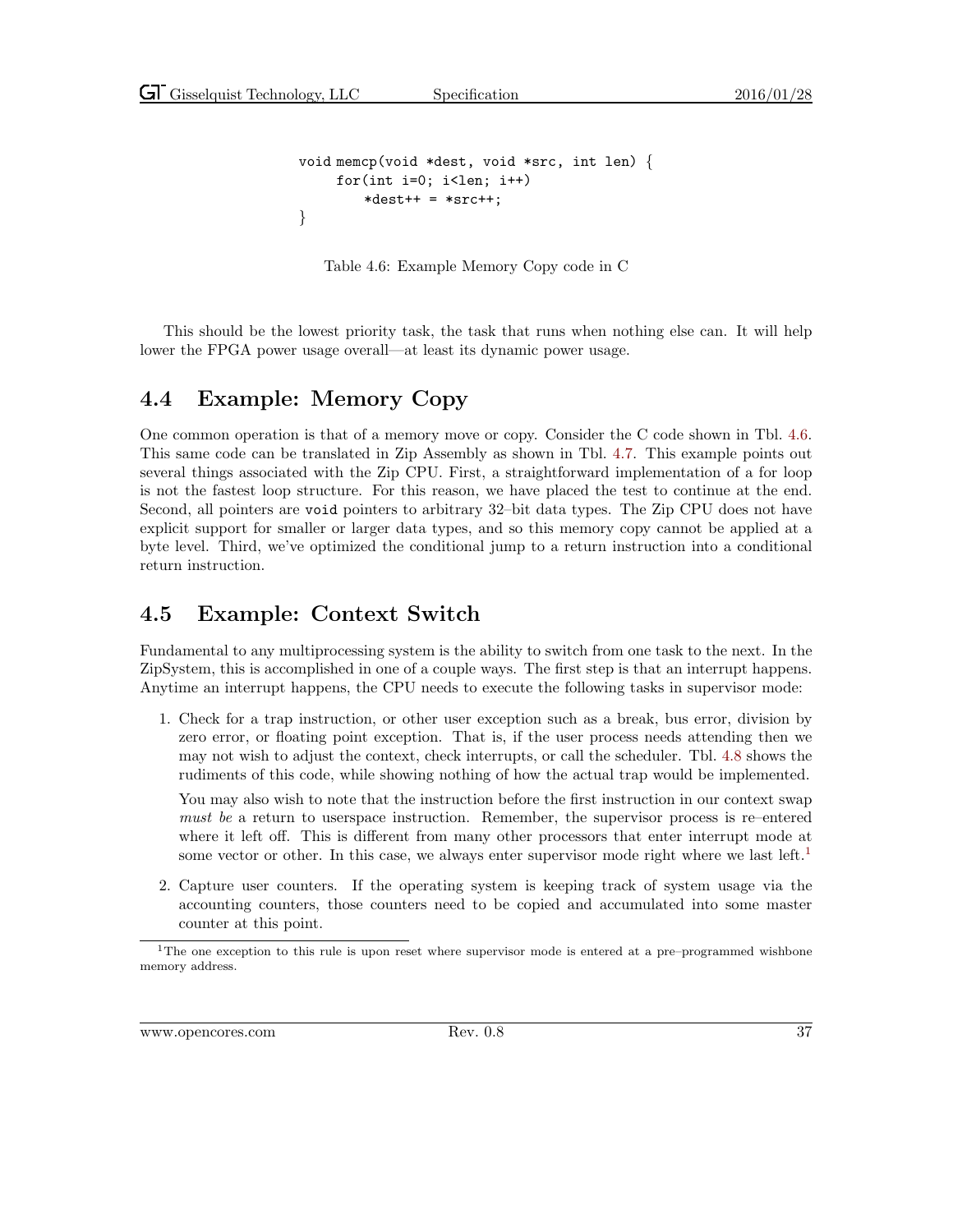| memcp: |                                                                |
|--------|----------------------------------------------------------------|
|        | ; $R0 = *dest$ , $R1 = *src$ , $R2 = LEN$ , $R3 = return addr$ |
|        | ; The following will operate in $12N + 19$ clocks.             |
|        | $CMP$ 0, R2                                                    |
|        | MOV.Z R3, PC ; A conditional return                            |
|        | SUB $1,$ SP; Create a stack frame                              |
|        | STO $R4$ , $(SP)$ ; and a local variable                       |
|        | $\frac{1}{2}$ (4 stalls, cannot be further scheduled away)     |
| loop:  |                                                                |
|        | LOD (R1), R4                                                   |
|        | $\frac{1}{2}$ (4 stalls, cannot be scheduled away)             |
|        | STO R4, $(R0)$ ; (4 schedulable stalls, has no impact now)     |
|        | SUB 1,R2                                                       |
|        | BZ memcpend                                                    |
|        | ADD 1, RO                                                      |
|        | ADD 1,R1                                                       |
|        | BRA loop                                                       |
|        | $\frac{1}{2}$ (1 stall on a BRA instruction)                   |
|        | memcpend: LOD (SP),R4                                          |
|        | $\frac{1}{2}$ ; (4 stalls, cannot be further scheduled away)   |
|        | ADD 1,SP                                                       |
|        | JMP R3                                                         |
|        | $\frac{1}{4}$ stalls)                                          |
|        |                                                                |

<span id="page-45-0"></span>Table 4.7: Example Memory Copy code in Zip Assembly

| return to user:  |                                                                                                                                                                                                      |
|------------------|------------------------------------------------------------------------------------------------------------------------------------------------------------------------------------------------------|
|                  | ; The instruction before the context switch processing must<br>; be the RTU instruction that enacted user mode in the first<br>$\therefore$ place. We show it here just for reference.<br><b>RTU</b> |
| $trap_{check}$ : |                                                                                                                                                                                                      |
|                  | MOV uCC, RO                                                                                                                                                                                          |
|                  | TST \$TRAP   \$BUSERR   \$DIVE   \$FPE, RO                                                                                                                                                           |
|                  | BNZ swap_out                                                                                                                                                                                         |
|                  | : Do something here to execute the trap                                                                                                                                                              |
|                  | ; Don't need to call the scheduler, so we can just return                                                                                                                                            |
|                  | BRA return to user                                                                                                                                                                                   |
|                  |                                                                                                                                                                                                      |

<span id="page-45-1"></span>Table 4.8: Checking for whether the user task needs our attention

www.opencores.com Rev. 0.8 38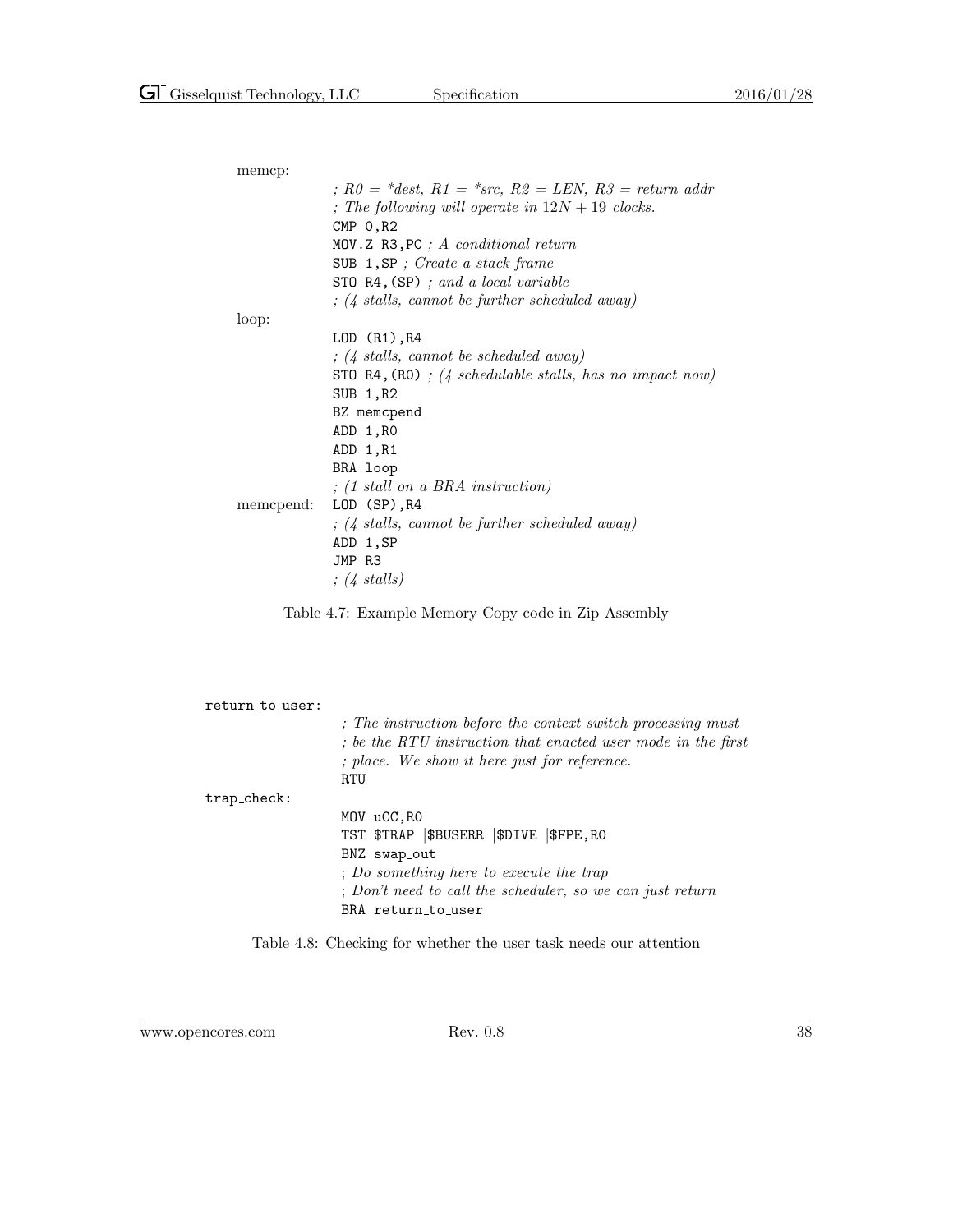swap\_out: MOV -15(uSP),R5 STO R5,stack(R12) MOV uR0,R0 MOV uR1,R1 MOV uR2,R2 MOV uR3,R3 MOV uR4,R4 STO R0,(R5) ; Exploit memory pipelining: STO R1,1(R5) ; All instructions write to stack STO R2,2(R5) ; All offsets increment by one STO R3,3(R5) ; Longest pipeline is 5 cycles. STO R4,4(R5) . . . ; Need to repeat for all user registers MOV uR10,R0 MOV uR11,R1 MOV uR12,R2 MOV uCC,R3 MOV uPC,R4 STO R0,10(R5) STO R1,11(R5) STO R2,12(R5) STO R3,13(R5) STO R4,14(R5) ; We can skip storing the stack, uSP, since it'll be stored ; elsewhere (in the task structure)

<span id="page-46-0"></span>Table 4.9: Example Storing User Task Context

3. Preserve the old context. This involves pushing all the user registers onto the user stack and then copying the resulting stack address into the tasks task structure, as shown in Tbl. [4.9.](#page-46-0) For the sake of discussion, we assume the supervisor maintains a pointer to the current task's structure in supervisor register R12, and that stack is an offset to the beginning of this structure indicating where the stack pointer is to be kept within it.

For those who are still interested, the full code for this context save can be found as an assembler macro within the assembler include file, sys.i.

- 4. Reset the watchdog timer. If you are using the watchdog timer, it should be reset on a context swap, to know that things are still working. Example code for this is shown in Tbl. [4.10.](#page-47-0)
- 5. Interrupt handling. An interrupt handler within the Zip System is nothing more than a task. At context swap time, the supervisor needs to disable all of the interrupts that have tripped, and then enable all of the tasks that would deal with each of these interrupts. These can be user tasks, run at higher priority than any other user tasks. Either way, they will need to re–enable their own interrupt themselves, if the interrupt is still relevant.

www.opencores.com Rev. 0.8 39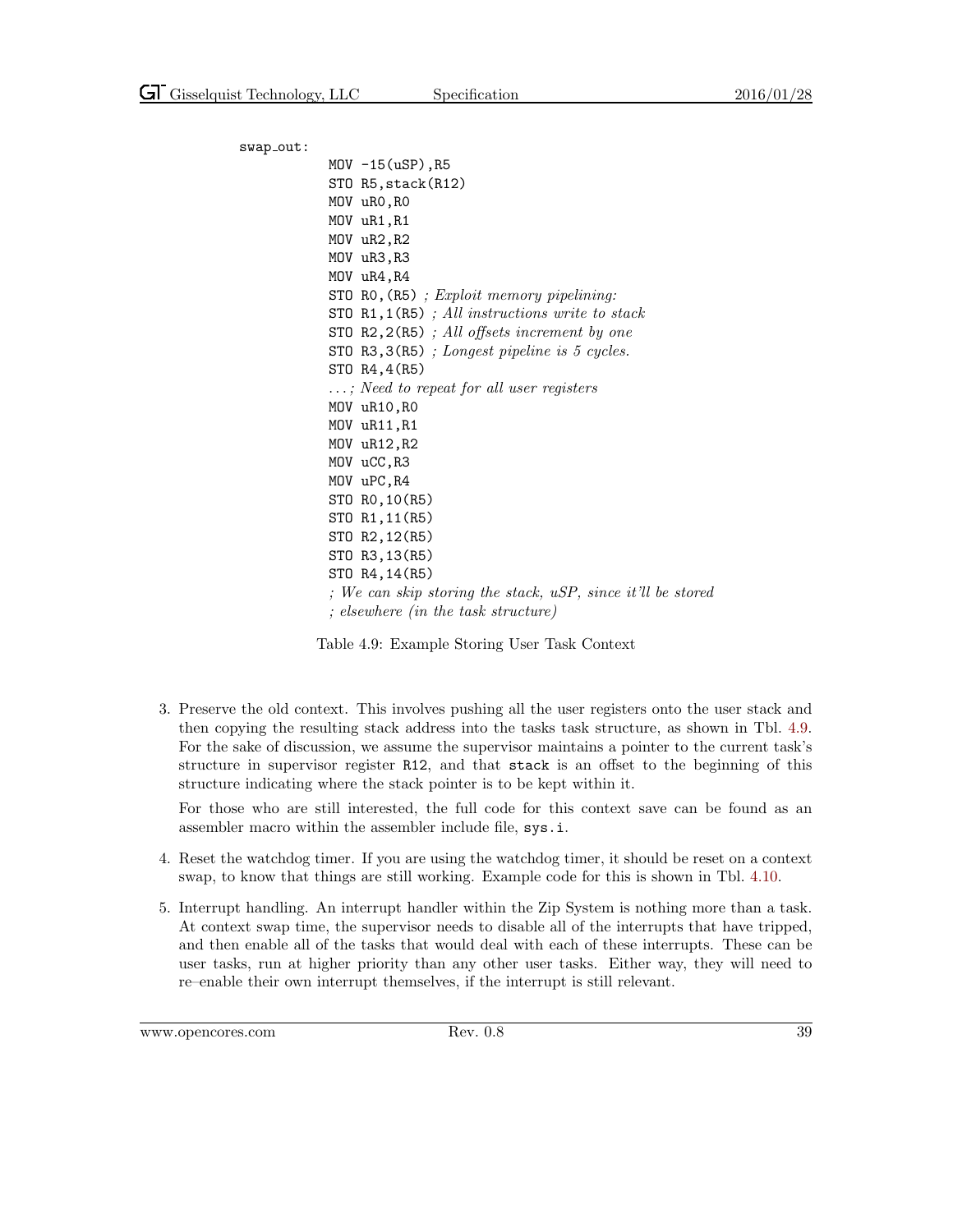'define WATCHDOG\_ADDRESS 32'hc000\_0002 'define WATCHDOG\_TICKS  $32' d1_000_000$  ; = 10 ms LDI WATCHDOG ADDRESS,R0 LDI WATCHDOG\_TICKS, R1 STO R1,(R0)

<span id="page-47-0"></span>Table 4.10: Example Watchdog Reset

An example of this master interrut handling is shown in Tbl. [4.11.](#page-48-0)

6. Calling the scheduler. This needs to be done to pick the next task to switch to. It may be an interrupt handler, or it may be a normal user task. From a priority standpoint, it would make sense that the interrupt handlers all have a higher priority than the user tasks, and that once they have been called the user tasks may then be called again. If no task is ready to run, run the idle task to wait for an interrupt.

This suggests a minimum of four task priorities:

- (a) Interrupt handlers, executed with their interrupts disabled
- (b) Device drivers, executed with interrupts re-enabled
- (c) User tasks
- (d) The idle task, executed when nothing else is able to execute

For our purposes here, we'll just assume that a pointer to the current task is maintained in R12, that a JSR scheduler is called, and that the next current task is likewise placed into R12.

- 7. Restore the new tasks context. Given that the scheduler has returned a task that can be run at this time, the stack pointer needs to be pulled out of the tasks task structure, placed into the user register, and then the rest of the user registers need to be popped back off of the stack to run this task. An example of this is shown in Tbl. [4.12,](#page-49-0) assuming as before that the task pointer is found in supervisor register R12. As with storing the user context, the full code associated with restoring the user context can be found in the assembler include file, sys.i.
- 8. Clear the userspace accounting registers. In order to keep track of per process system usage, these registers need to be cleared before reactivating the userspace process. That way, upon the next interrupt, we'll know how many clocks the userspace program has encountered, and how many instructions it was able to issue in those many clocks.
- 9. Jump back to the instruction just before saving the last tasks context, because that location in memory contains the return from interrupt command that we are going to need to execute, in order to guarantee that we return back here again.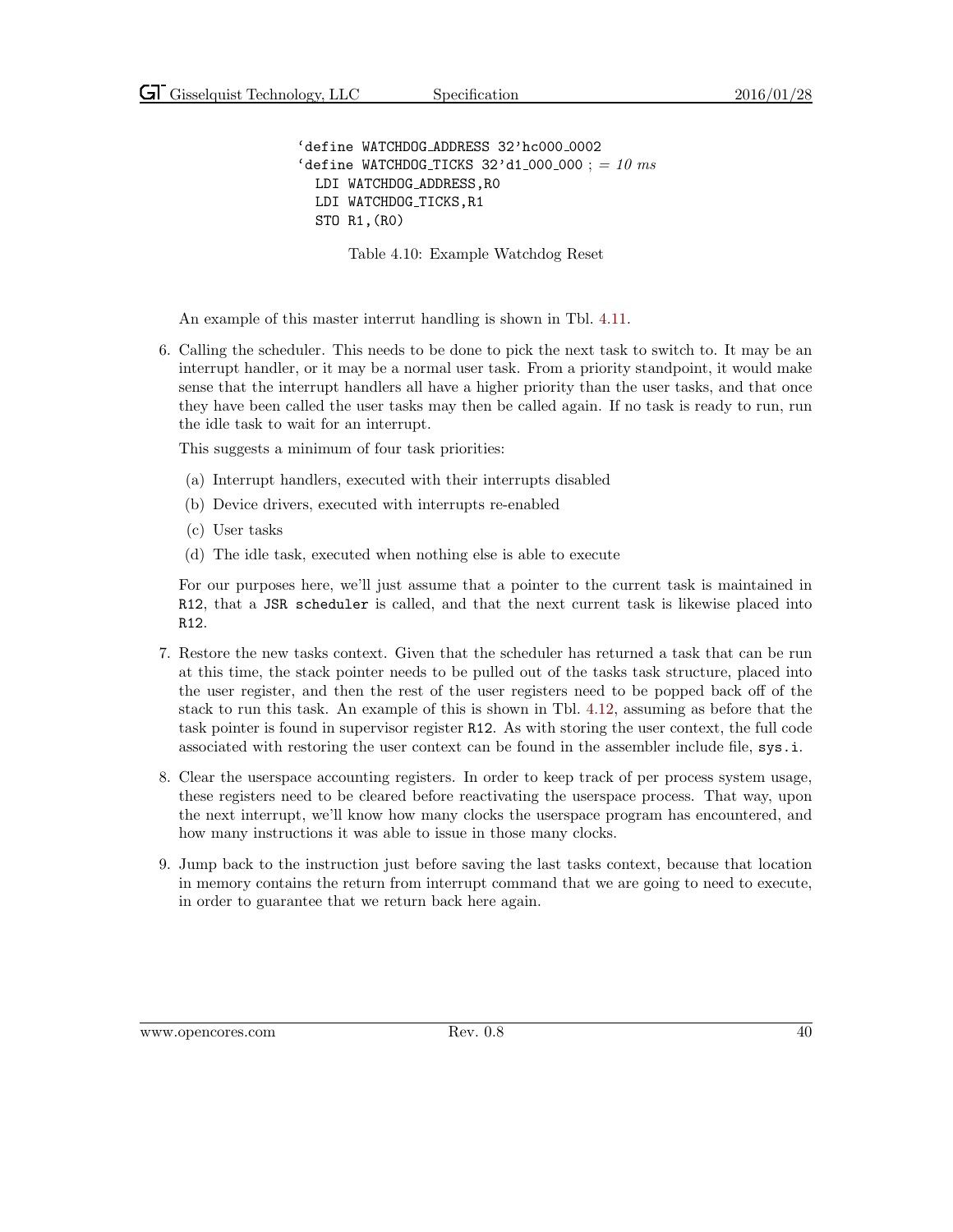pre handler:

LDI PIC ADDRESS,R0 ; Start by grabbing the interrupt state from the interrupt ; controller. We'll store this into the register R7 so that ; we can keep and preserve this information for the scheduler ; to use later. LOD (R0),R1 MOV R1,R7 ; As a next step, we need to acknowledge and disable all active ; interrupts. We'll start by calculating all of our active ; interrupts. AND 0x07fff,R1 ; Put the active interrupts into the upper half of R1 ROL 16,R1 LDILO 0x0ffff,R1 AND R7,R1 ; Acknowledge and disable active interrupts ; This also disables all interrupts from the controller, so ; we'll need to re-enable interrupts in general shortly STO R1,(R0) ; We leave our active interrupt mask in R7 so the scheduler can ; release any tasks that depended upon them.

<span id="page-48-0"></span>Table 4.11: Example checking for active interrupts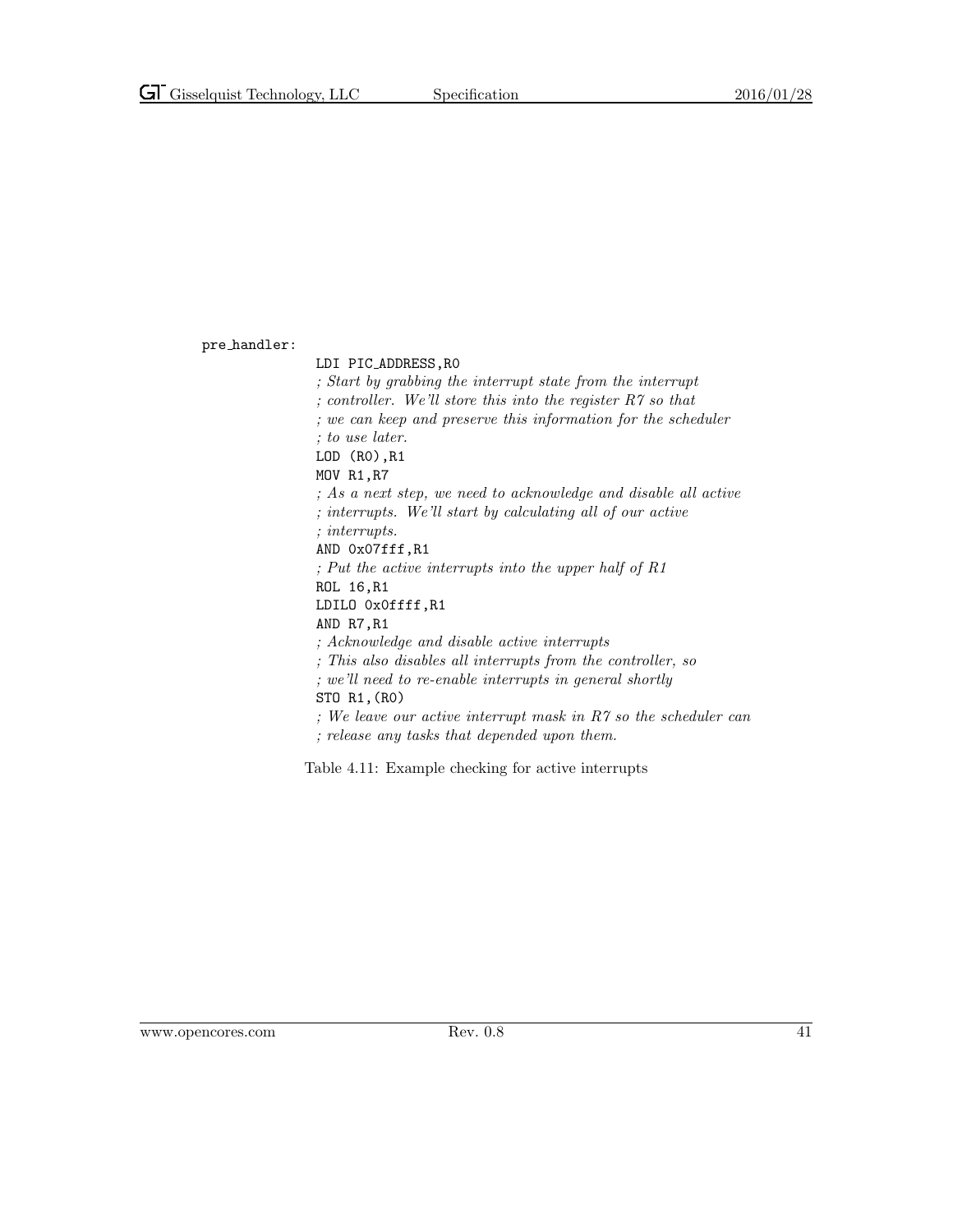$swap_in:$ 

LOD stack(R12),R5 MOV 15(R1),uSP ; Be sure to exploit the memory pipelining capability LOD (R5),R0 LOD 1(R5),R1 LOD 2(R5),R2 LOD 3(R5),R3 LOD 4(R5),R4 MOV R0,uR0 MOV R1,uR1 MOV R2,uR2 MOV R3,uR3 MOV R4,uR4 . . . ; Need to repeat for all user registers LOD 10(R5),R0 LOD 11(R5),R1 LOD 12(R5),R2 LOD 13(R5),R3 LOD 14(R5),R4 MOV R0,uR10 MOV R1,uR11 MOV R2,uR12 MOV R3,uCC MOV R4,uPC BRA return\_to\_user

<span id="page-49-0"></span>Table 4.12: Example Restoring User Task Context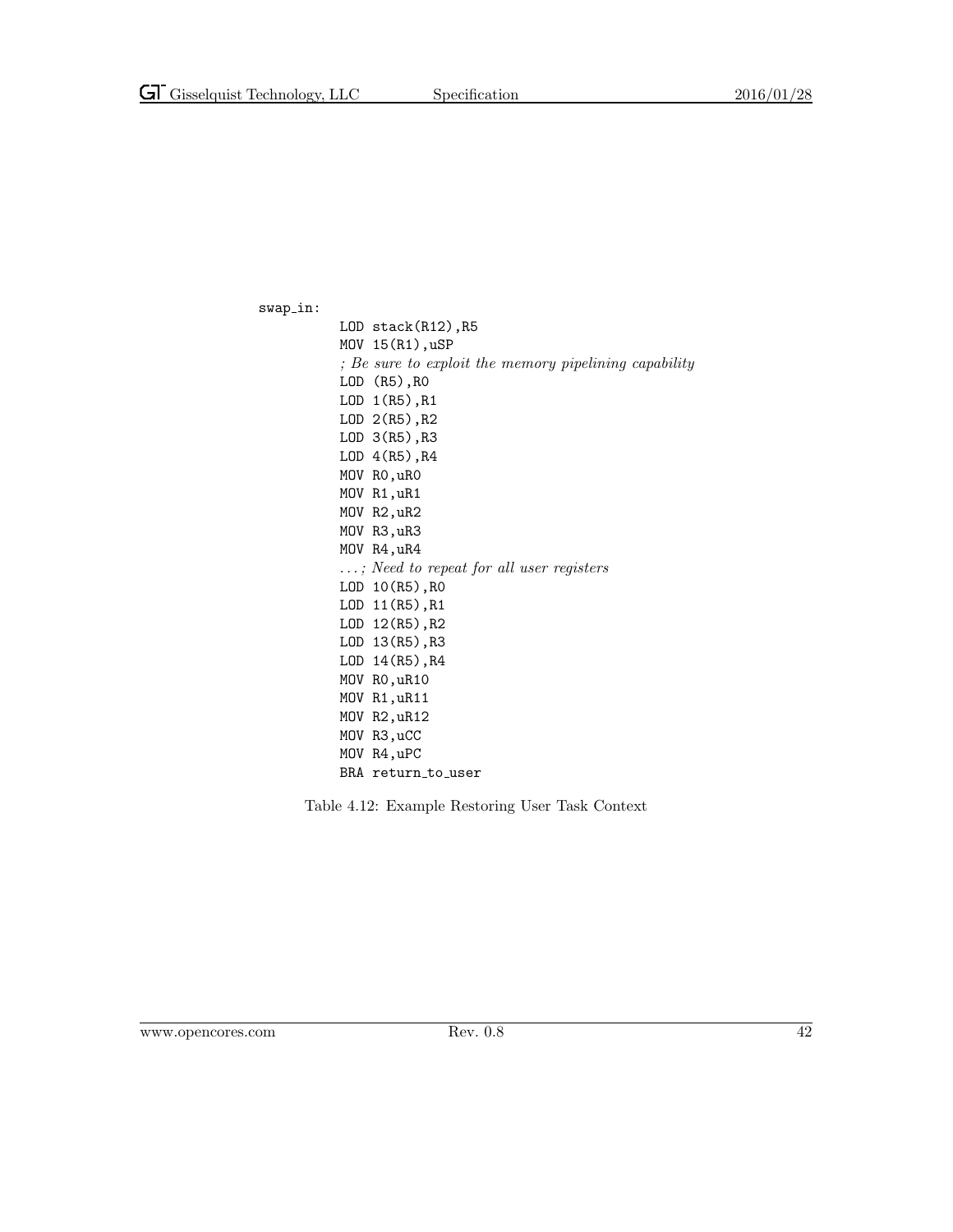# Registers

<span id="page-50-0"></span>The ZipSystem registers fall into two categories, ZipSystem internal registers accessed via the ZipCPU shown in Tbl. [5.1,](#page-50-1) and the two debug registers shown in Tbl. [5.2.](#page-50-2) Name Address Width Access Description PIC  $\vert$  0xc0000000 32  $\vert$  R/W  $\vert$  Primary Interrupt Controller

| 0xc0000000 | 32 | R/W                                                                                                                        | Primary Interrupt Controller   |
|------------|----|----------------------------------------------------------------------------------------------------------------------------|--------------------------------|
| 0xc0000001 | 32 | R/W                                                                                                                        | Watchdog Timer                 |
|            | 32 | R                                                                                                                          | Address of last bus error      |
| 0xc0000003 | 32 | R/W                                                                                                                        | Secondary Interrupt Controller |
| 0xc0000004 | 32 | R/W                                                                                                                        | Timer A                        |
| 0xc0000005 | 32 | R/W                                                                                                                        | Timer B                        |
| 0xc0000006 | 32 | R/W                                                                                                                        | Timer C                        |
| 0xc0000007 | 32 | R/W                                                                                                                        | Jiffies                        |
|            | 32 | R/W                                                                                                                        | Master Task Clock Counter      |
|            | 32 | R/W                                                                                                                        | Master Stall Counter           |
|            | 32 | R/W                                                                                                                        | Master Pre-Fetch Stall Counter |
|            | 32 | R/W                                                                                                                        | Master Instruction Counter     |
| 0xc000000c | 32 | R/W                                                                                                                        | User Task Clock Counter        |
|            | 32 | R/W                                                                                                                        | User Stall Counter             |
| 0xc000000e | 32 | R/W                                                                                                                        | User Pre-Fetch Stall Counter   |
| 0xc000000f | 32 | R/W                                                                                                                        | User Instruction Counter       |
|            | 32 | R/W                                                                                                                        | DMA Control Register           |
| 0xc0000011 | 32 | R/W                                                                                                                        | DMA total transfer length      |
|            | 32 | R/W                                                                                                                        | DMA source address             |
|            | 32 | R/W                                                                                                                        | DMA destination address        |
|            |    | 0xc0000002<br>0xc0000008<br>0xc0000009<br>0xc000000a<br>0xc000000b<br>0xc000000d<br>0xc0000010<br>0xc0000012<br>0xc0000013 |                                |

<span id="page-50-1"></span>Table 5.1: Zip System Internal/Peripheral Registers

| Name           | $\rm{Address}$ | Width | Access    | Description            |
|----------------|----------------|-------|-----------|------------------------|
| ZIPCTRL        |                | 32    | $\rm R/W$ | Debug Control Register |
| <b>ZIPDATA</b> |                | 32    | $\rm R/W$ | Debug Data Register    |

<span id="page-50-2"></span>Table 5.2: Zip System Debug Registers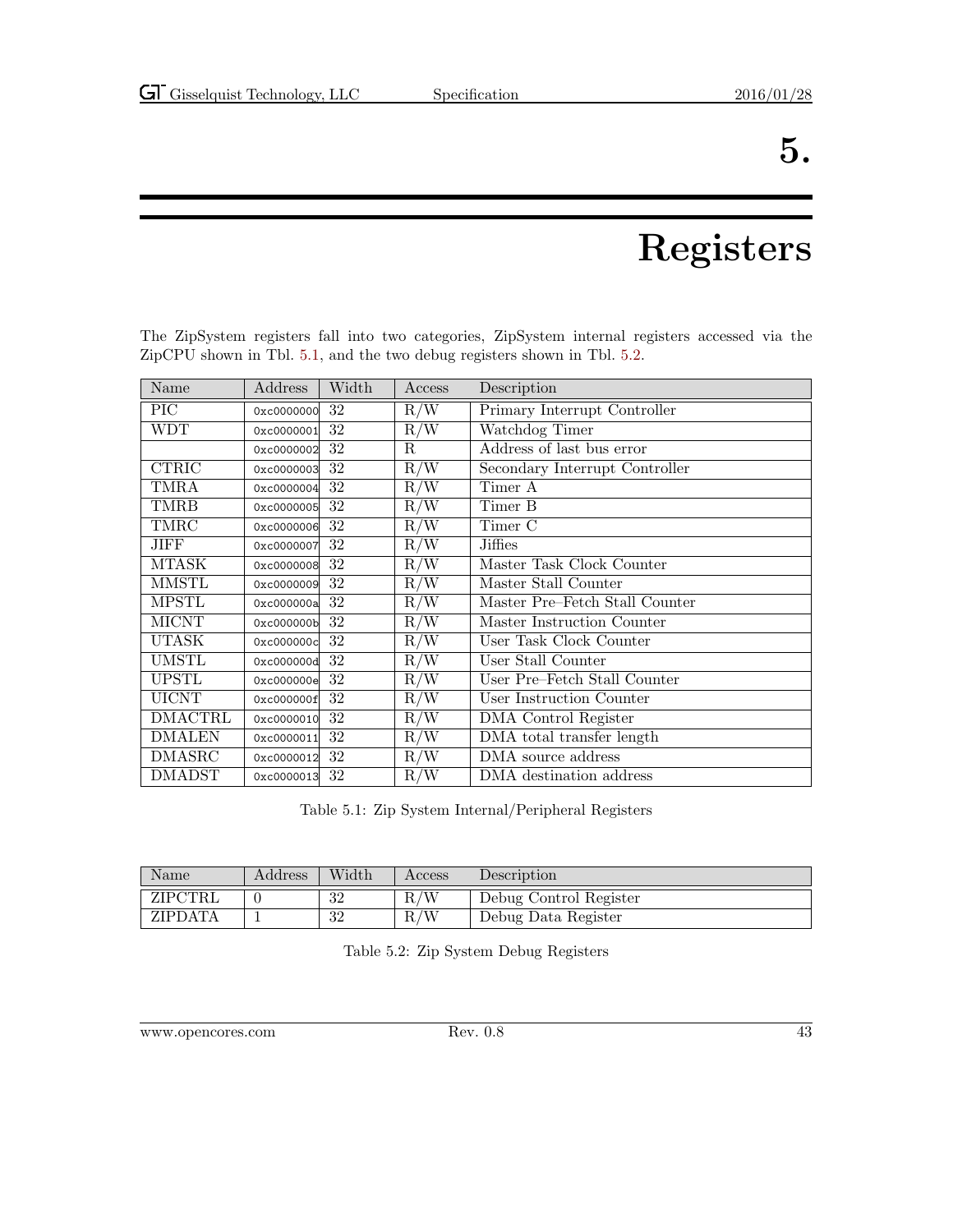| Bit $#$       | Access | Description                                |
|---------------|--------|--------------------------------------------|
| 31            | R/W    | Master Interrupt Enable                    |
| $30\ldots 16$ | R/W    | Interrupt Enables, write '1' to change     |
| 15            |        | Current Master Interrupt State             |
| $15\ldots 0$  | R/W    | Input Interrupt states, write '1' to clear |

<span id="page-51-2"></span>Table 5.3: Interrupt Controller Register Bits

### <span id="page-51-0"></span>5.1 Peripheral Registers

The peripheral registers, listed in Tbl. [5.1,](#page-50-1) are shown in the CPU's address space. These may be accessed by the CPU at these addresses, and when so accessed will respond as described in Chapt. [3.](#page-35-0) These registers will be discussed briefly again here.

#### <span id="page-51-1"></span>5.1.1 Interrupt Controller(s)

The Zip CPU Interrupt controller has four different types of bits, as shown in Tbl. [5.3.](#page-51-2) The high order bit, or bit–31, is the master interrupt enable bit. When this bit is set, then any time an interrupt occurs the CPU will be interrupted and will switch to supervisor mode, etc.

Bits 30 . . . 16 are interrupt enable bits. Should the interrupt line go hi while enabled, an interrupt will be generated. (All interrupts are positive edge triggered.) To set an interrupt enable bit, one needs to write the master interrupt enable while writing a '1' to this the bit. To clear, one need only write a '0' to the master interrupt enable, while leaving this line high.

Bits  $15...0$  are the current state of the interrupt vector. Interrupt lines trip when they go high, and remain tripped until they are acknowledged. If the interrupt goes high for longer than one pulse, it may be high when a clear is requested. If so, the interrupt will not clear. The line must go low again before the status bit can be cleared.

As an example, consider the following scenario where the Zip CPU supports four interrupts,  $3. \ldots 0.$ 

- 1. The Supervisor will first, while in the interrupts disabled mode, write a 32'h800f000f to the controller. The supervisor may then switch to the user state with interrupts enabled.
- 2. When an interrupt occurs, the supervisor will switch to the interrupt state. It will then cycle through the interrupt bits to learn which interrupt handler to call.
- 3. If the interrupt handler expects more interrupts, it will clear its current interrupt when it is done handling the interrupt in question. To do this, it will write a '1' to the low order interrupt mask, such as writing a  $32'$ h0000<sub>-0001</sub>.
- 4. If the interrupt handler does not expect any more interrupts, it will instead clear the interrupt from the controller by writing a  $32'$  h0001\_0001 to the controller.
- 5. Once all interrupts have been handled, the supervisor will write a 32'h8000 0000 to the interrupt register to re-enable interrupt generation.

www.opencores.com Rev. 0.8 44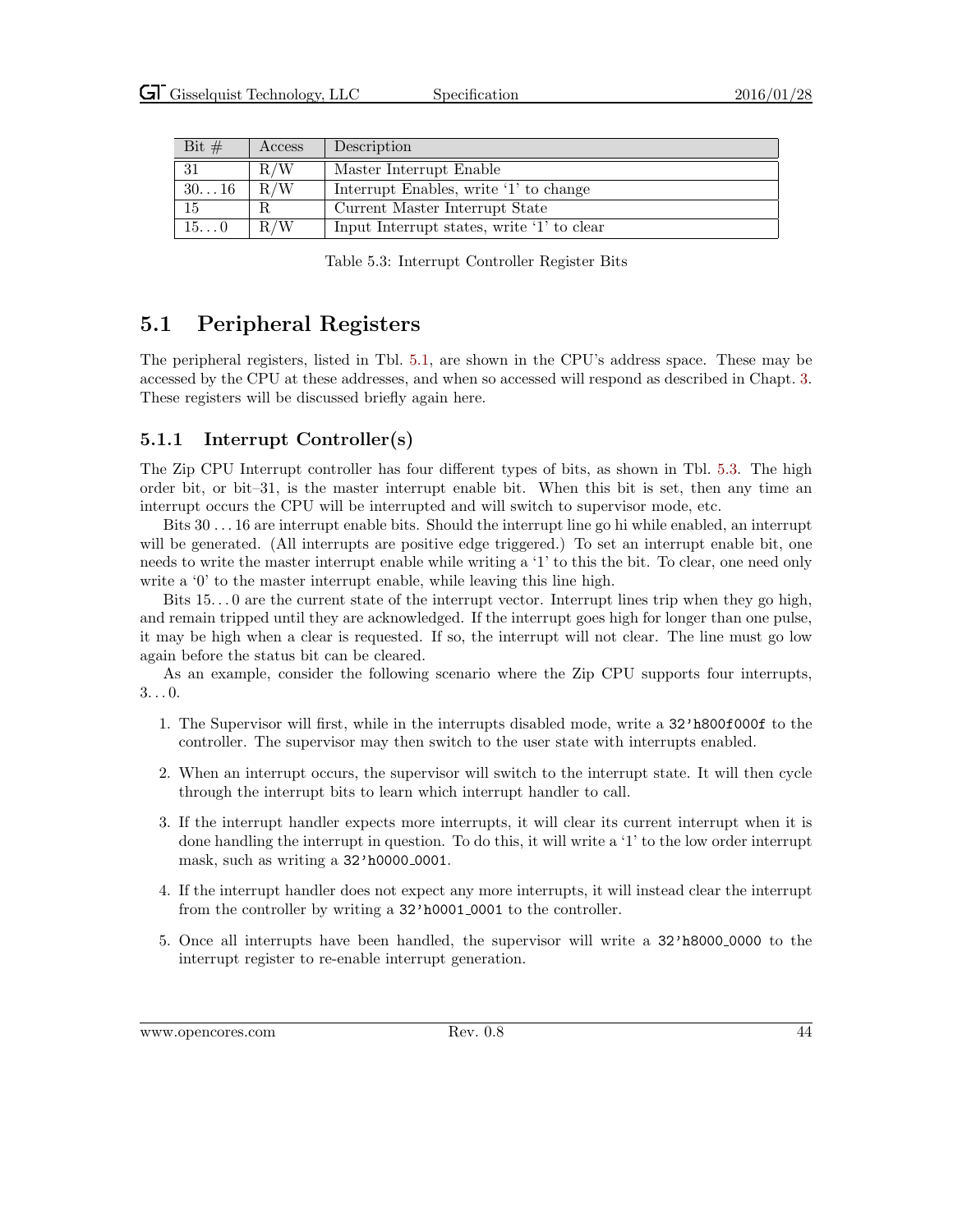| Bit<br>$+$ | $\rm Access$ | Description         |  |
|------------|--------------|---------------------|--|
| ົ<br>υı    | в.           | Auto-Reload         |  |
| 300        | /W<br>n.     | Current timer value |  |

#### <span id="page-52-3"></span>Table 5.4: Timer Register Bits

| Bit $#$       | Access | Description                  |  |  |
|---------------|--------|------------------------------|--|--|
| 310           |        | Current jiffy value          |  |  |
| $01 \ldots 0$ |        | Value/time of next interrupt |  |  |

<span id="page-52-4"></span>Table 5.5: Jiffies Register Bits

- 6. The supervisor should also check the user trap bit, and possible soft interrupt bits here, but this action has nothing to do with the interrupt control register.
- 7. The supervisor will then leave interrupt mode, possibly adjusting whichever task is running, by executing a return from interrupt command.

#### <span id="page-52-0"></span>5.1.2 Timer Register

Leaving the interrupt controller, we show the timer registers bit definitions in Tbl. [5.4.](#page-52-3) As you may recall, the timer just counts down to zero and then trips an interrupt. Writing to the current timer value sets that value, and reading from it returns that value. Writing to the current timer value while also setting the auto–reload bit will send the timer into an auto–reload mode. In this mode, upon setting its interrupt bit for one cycle, the timer will also reset itself back to the value of the timer that was written to it when the auto–reload option was written to it. To clear and stop the timer, just simply write a '32'h00' to this register.

#### <span id="page-52-1"></span>5.1.3 Jiffies

The Jiffies register is somewhat similar in that the register always changes. In this case, the register counts up, whereas the timer always counted down. Reads from this register, as shown in Tbl. [5.5,](#page-52-4) always return the time value contained in the register. Writes greater than the current Jiffy value, that is where the new value minus the old value is greater than zero while ignoring truncation, will set a new Jiffy interrupt time. At that time, the Jiffy vector will clear, and another interrupt time may either be written to it, or it will just continue counting without activating any more interrupts.

#### <span id="page-52-2"></span>5.1.4 Performance Counters

The Zip CPU also supports several counter peripherals, mostly in the way of process accounting. This peripherals have a single register associated with them, shown in Tbl. [5.6.](#page-53-2) Writes to this register set the new counter value. Reads read the current counter value.

The current design operation of these counters is that of performance counting. Two sets of four registers are available for keeping track of performance. The first is a task counter. This just counts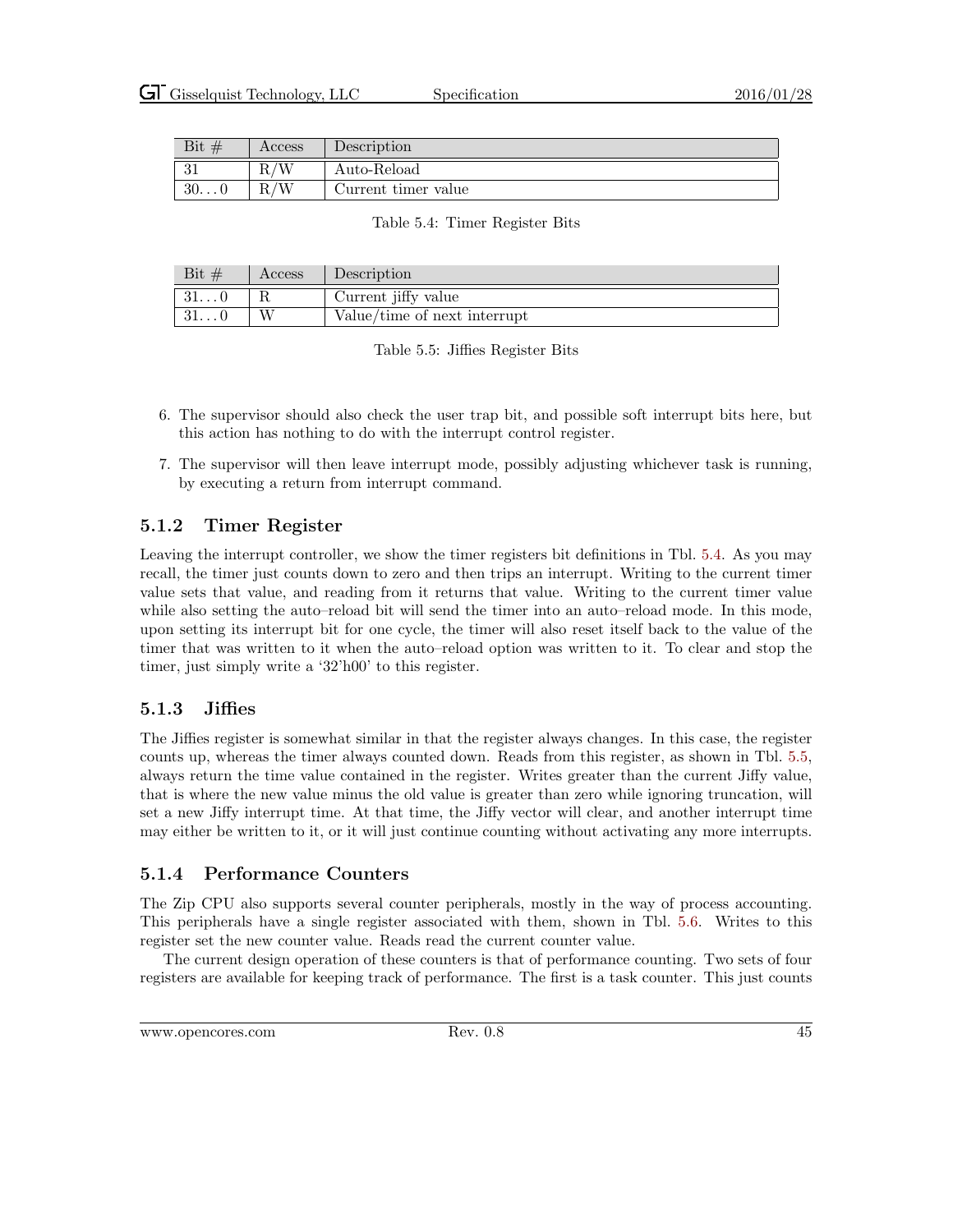| Bit           | 0000<br>ACCC <sub>DD</sub> | Description   |
|---------------|----------------------------|---------------|
| .പ            | 'W                         | counter value |
| $01 \ldots 0$ | $\mathbf{n}_{\ell}$        | urrent/       |

<span id="page-53-2"></span>Table 5.6: Counter Register Bits

clock ticks. The second counter is a prefetch stall counter, then an master stall counter. These allow the CPU to be evaluated as to how efficient it is. The fourth and final counter is an instruction counter, which counts how many instructions the CPU has issued.

It is envisioned that these counters will be used as follows: First, every time a master counter rolls over, the supervisor (Operating System) will record the fact. Second, whenever activating a user task, the Operating System will set the four user counters to zero. When the user task has completed, the Operating System will read the timers back off, to determine how much of the CPU the process had consumed. To keep this accurate, the user counters will only increment when the GIE bit is set to indicate that the processor is in user mode.

#### <span id="page-53-0"></span>5.1.5 DMA Controller

The final peripheral to discuss is the DMA controller. This controller has four registers. Of these four, the length, source and destination address registers should need no further explanation. They are full 32–bit registers specifying the entire transfer length, the starting address to read from, and the starting address to write to. The registers can be written to when the DMA is idle, and read at any time. The control register, however, will need some more explanation.

The bit allocation of the control register is shown in Tbl. [5.7.](#page-54-0) This control register has been designed so that the common case of memory access need only set the key and the transfer length. Hence, writing a 32'h0fed03ff to the control register will start any memory transfer. On the other hand, if you wished to read from a serial port (constant address) and put the result into a buffer every time a word was available, you might wish to write  $32$ 'h2fed8000–this assumes, of course, that you have a serial port wired to the zero bit of this interrupt control. (The DMA controller does not use the interrupt controller, and cannot clear interrupts.) As a third example, if you wished to write to an external FIFO anytime it was less than half full (had fewer than 512 items), and interrupt line 2 indicated this condition, you might wish to issue a 32'h1fed8dff to this port.

### <span id="page-53-1"></span>5.2 Debug Port Registers

Accessing the Zip System via the debug port isn't as straight forward as accessing the system via the wishbone bus. The debug port itself has been reduced to two addresses, as outlined earlier in Tbl. [5.2.](#page-50-2) Access to the Zip System begins with the Debug Control register, shown in Tbl. [5.8.](#page-54-1)

The first step in debugging access is to determine whether or not the CPU is halted, and to halt it if not. To do this, first write a '1' to the Command HALT bit. This will halt the CPU and place it into debug mode. Once the CPU is halted, the stall status bit will drop to zero. Thus, if bit 10 is high and bit 9 low, the debug port is open to examine the internal state of the CPU.

At this point, the external debugger may examine internal state information from within the CPU. To do this, first write again to the command register a value (with command halt still high) containing the address of an internal register of interest in the bottom 6 bits. Internal registers that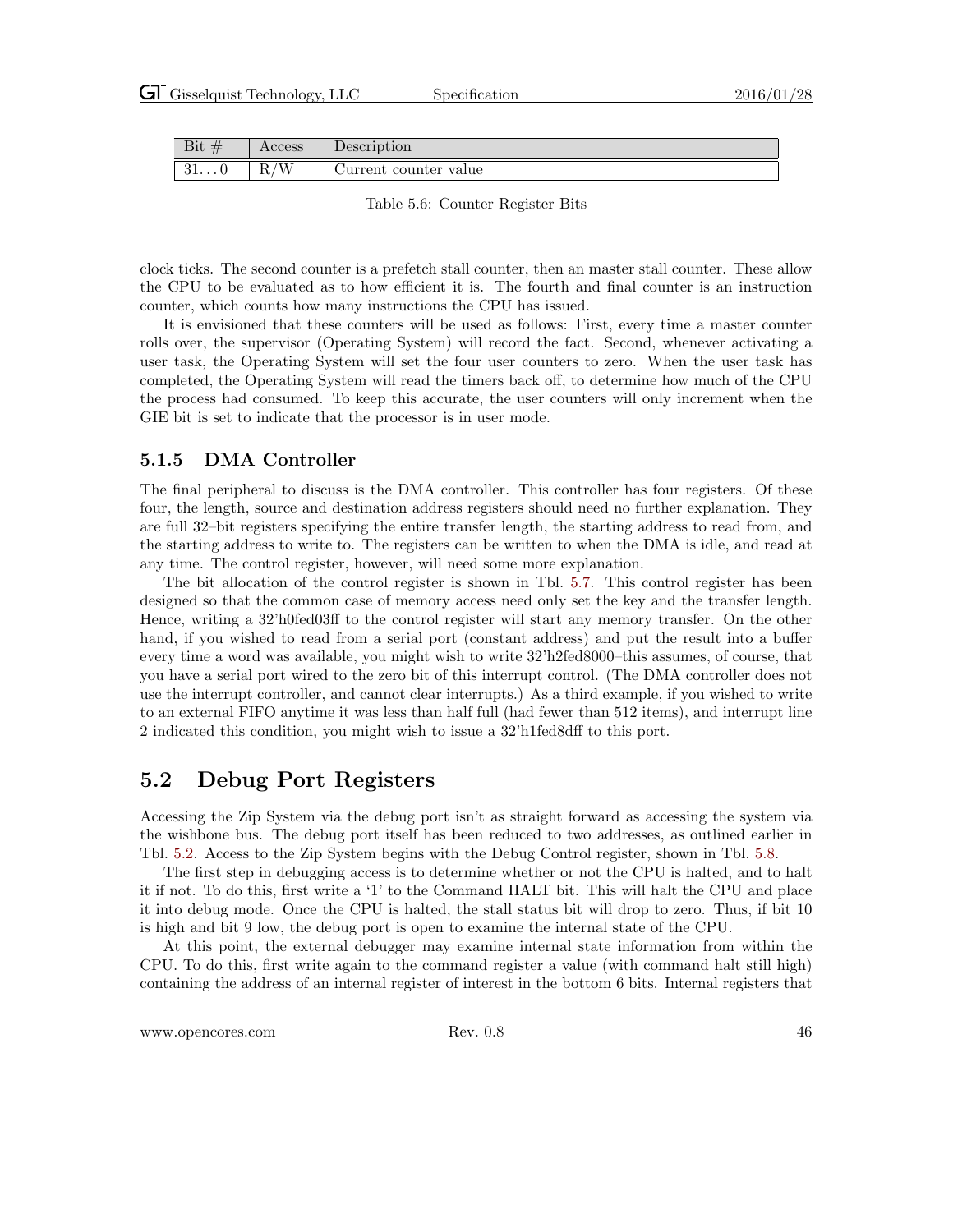| Bit $#$        | Access      | Description                                                            |  |
|----------------|-------------|------------------------------------------------------------------------|--|
| 31             | R.          | DMA Active                                                             |  |
| 30             | R           | Wishbone error, transaction aborted. This bit is cleared the next      |  |
|                |             | time this register is written to.                                      |  |
| 29             | R/W         | Set to '1' to prevent the controller from incrementing the source      |  |
|                |             | address, '0' for normal memory copy.                                   |  |
| 28             | R/W         | Set to '1' to prevent the controller from incrementing the desti-      |  |
|                |             | nation address, $\langle 0 \rangle$ for normal memory copy.            |  |
| 2716           | W           | The DMA Key. Write a 12'hfed to these bits to start the activate       |  |
|                |             | any DMA transfer.                                                      |  |
| 27             | $R_{\cdot}$ | Always reads '0', to force the deliberate writing of the key.          |  |
| $26 \ldots 16$ | $\mathbf R$ | Indicates the number of items in the transfer buffer that have yet     |  |
|                |             | to be written.                                                         |  |
| 15             | R/W         | Set to $'1'$ to trigger on an interrupt, or $'0'$ to start immediately |  |
|                |             | upon receiving a valid key.                                            |  |
| 1410           | R/W         | Select among one of 32 possible interrupt lines.                       |  |
| $9\dots 0$     | R/W         | Intermediate transfer length minus one. Thus, to transfer one          |  |
|                |             | item at a time set this value to 0. To transfer 1024 at a time, set    |  |
|                |             | it to 1024.                                                            |  |

<span id="page-54-0"></span>Table 5.7: DMA Control Register Bits

| Bit $#$     | Access | Description                                                       |  |  |
|-------------|--------|-------------------------------------------------------------------|--|--|
| 3114        | R.     | External interrupt state. Bit 14 is valid for one interrupt only, |  |  |
|             |        | bit 15 for two, etc.                                              |  |  |
| 13          | R.     | CPU GIE setting                                                   |  |  |
| 12          | R.     | CPU is sleeping                                                   |  |  |
| 11          | W      | Command clear PF cache                                            |  |  |
| 10          | R/W    | Command HALT, Set to '1' to halt the CPU                          |  |  |
| 9           | R.     | Stall Status, '1' if CPU is busy (i.e., not halted yet)           |  |  |
| 8           | R/W    | Step Command, set to '1' to step the CPU, also sets the halt bit  |  |  |
| 7           | R.     | Interrupt Request Pending                                         |  |  |
| 6           | R/W    | Command RESET                                                     |  |  |
| $5\ldots 0$ | R/W    | Debug Register Address                                            |  |  |

<span id="page-54-1"></span>Table 5.8: Debug Control Register Bits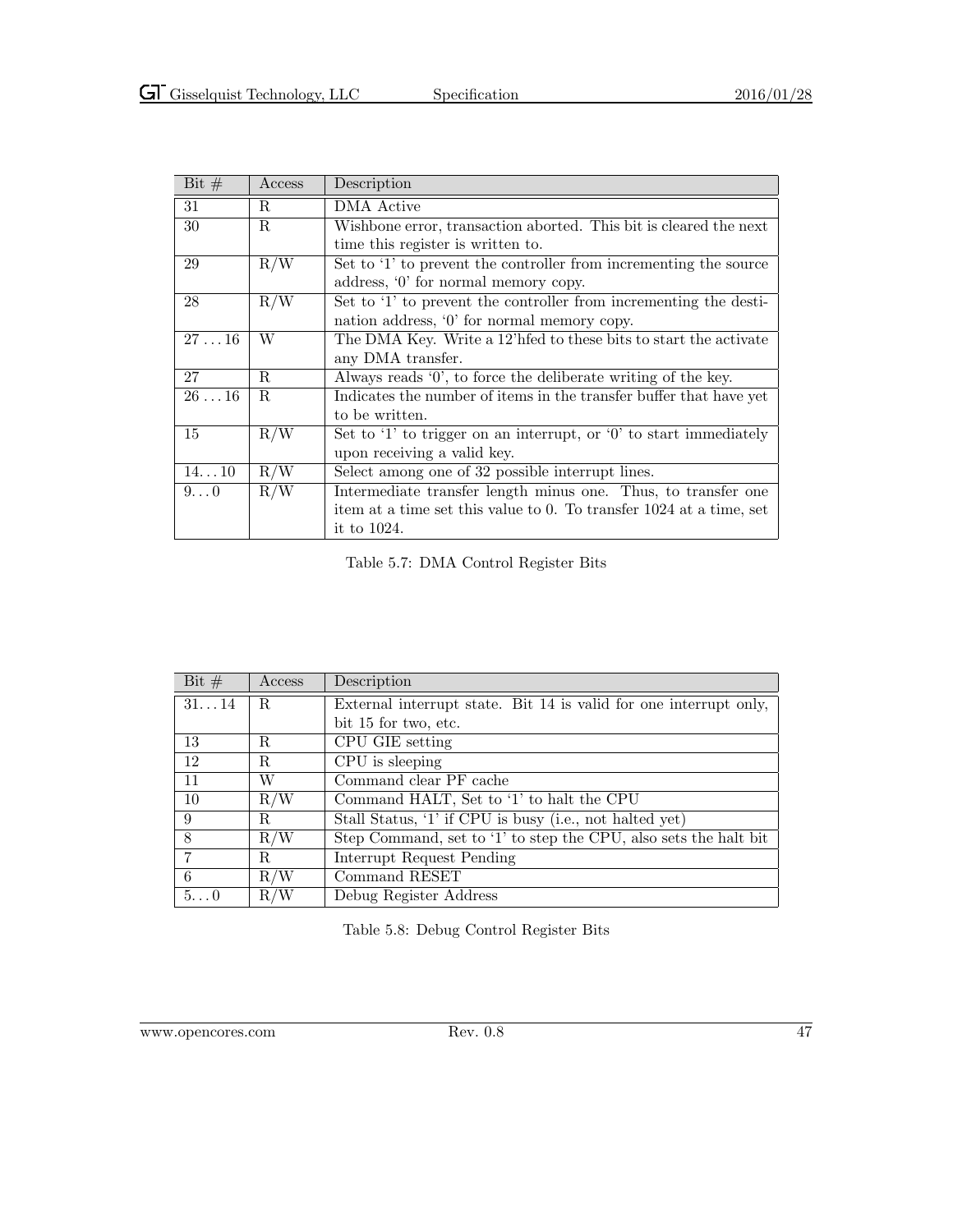may be accessed this way are listed in Tbl. [5.9.](#page-56-0) Primarily, these "registers" include access to the entire CPU register set, as well as the internal peripherals. To read one of these registers once the address is set, simply issue a read from the data port. To write one of these registers or peripheral ports, simply write to the data port after setting the proper address.

In this manner, all of the CPU's internal state may be read and adjusted.

As an example of how to use this, consider what would happen in the case of an external break point. If and when the CPU hits a break point that causes it to halt, the Command HALT bit will activate on its own, the CPU will then raise an external interrupt line and wait for a debugger to examine its state. After examining the state, the debugger will need to remove the breakpoint by writing a different instruction into memory and by writing to the command register while holding the clear cache, command halt, and step CPU bits high, (32'hd00). The debugger may then replace the breakpoint now that the CPU has gone beyond it, and clear the cache again (32'h500).

To leave this debug mode, simply write a '32'h0' value to the command register.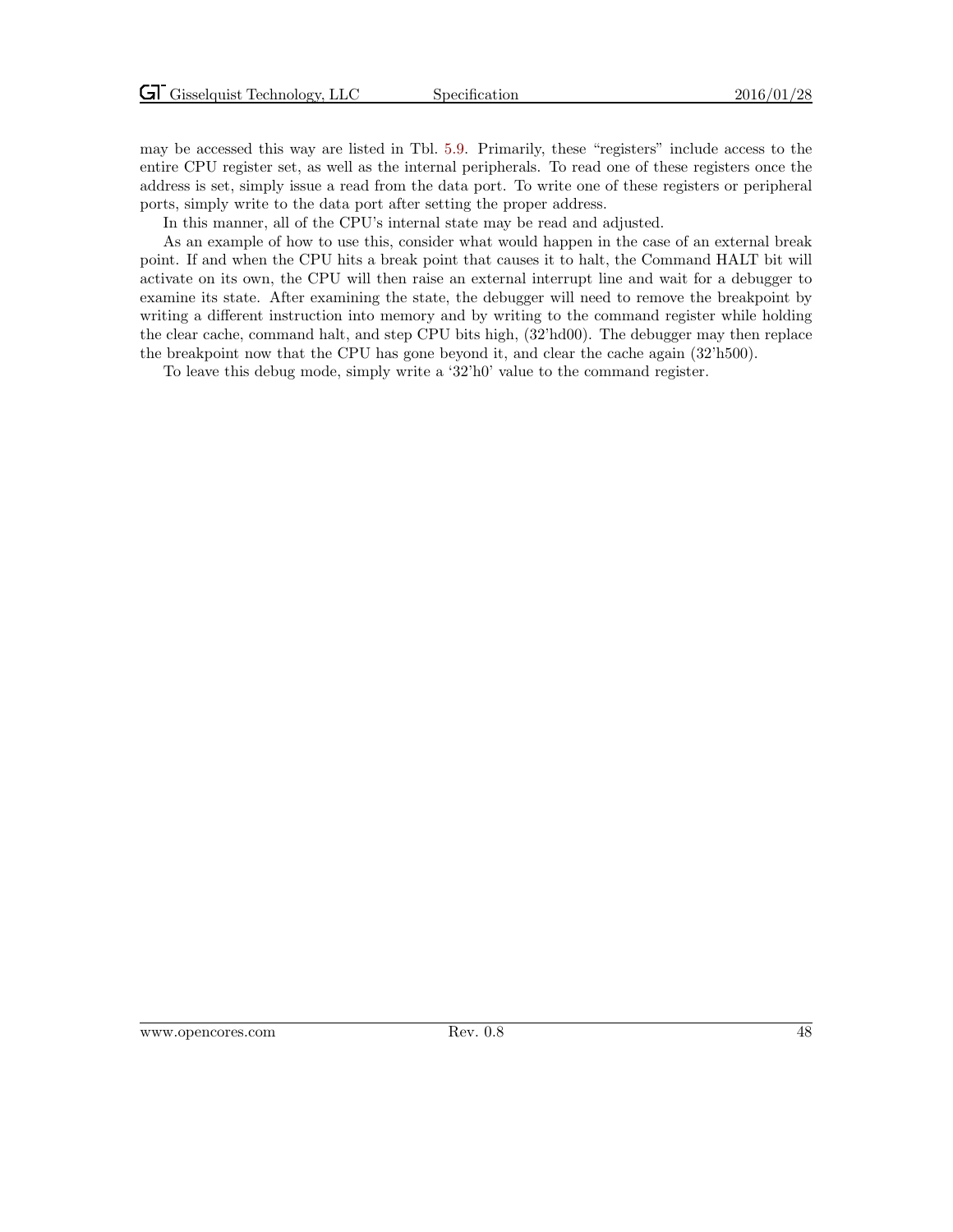| Name                    | Address         | Width           | Access                  | Description                               |
|-------------------------|-----------------|-----------------|-------------------------|-------------------------------------------|
| sR0                     | $\theta$        | 32              | R/W                     | Supervisor Register R0                    |
| $\overline{\text{sR1}}$ | $\overline{0}$  | $\overline{32}$ | $R/\overline{W}$        | Supervisor Register R1                    |
| $\overline{\text{sSP}}$ | $\overline{13}$ | $\overline{32}$ | R/W                     | <b>Supervisor Stack Pointer</b>           |
| $\overline{\text{SCC}}$ | $\overline{14}$ | $\overline{32}$ | R/W                     | <b>Supervisor Condition Code Register</b> |
| $\overline{\text{sPC}}$ | $\overline{15}$ | $\overline{32}$ | R/W                     | Supervisor Program Counter                |
| uR0                     | $\overline{16}$ | $\overline{32}$ | R/W                     | User Register R0                          |
| uR1                     | $\overline{17}$ | $\overline{32}$ | R/W                     | User Register R1                          |
| $\overline{uSP}$        | 29              | $\overline{32}$ | $R/\overline{W}$        | User Stack Pointer                        |
| $\overline{uCC}$        | $\overline{30}$ | $\overline{32}$ | R/W                     | <b>User Condition Code Register</b>       |
| $\overline{uPC}$        | $\overline{31}$ | $\overline{32}$ | R/W                     | User Program Counter                      |
| $\overline{\text{PIC}}$ | $\overline{32}$ | $\overline{32}$ | R/W                     | Primary Interrupt Controller              |
| <b>WDT</b>              | $\overline{33}$ | $\overline{32}$ | R/W                     | Watchdog Timer                            |
| <b>BUS</b>              | 34              | 32              | $\overline{\mathrm{R}}$ | Last Bus Error                            |
| <b>CTRIC</b>            | $\overline{35}$ | $\overline{32}$ | R/W                     | Secondary Interrupt Controller            |
| <b>TMRA</b>             | $\overline{36}$ | 32              | $\overline{R/W}$        | Timer A                                   |
| <b>TMRB</b>             | $\overline{37}$ | $\overline{32}$ | R/W                     | Timer B                                   |
| <b>TMRC</b>             | $\overline{38}$ | $\overline{32}$ | $\overline{R/W}$        | Timer <sub>C</sub>                        |
| <b>JIFF</b>             | $\overline{39}$ | $\overline{32}$ | R/W                     | Jiffies peripheral                        |
| <b>MTASK</b>            | $\overline{40}$ | $\overline{32}$ | R/W                     | Master task clock counter                 |
| <b>MMSTL</b>            | $\overline{41}$ | $\overline{32}$ | $\overline{R/W}$        | Master memory stall counter               |
| <b>MPSTL</b>            | $\overline{42}$ | $\overline{32}$ | $R/\overline{W}$        | Master Pre-Fetch Stall counter            |
| <b>MICNT</b>            | 43              | $\overline{32}$ | R/W                     | Master instruction counter                |
| <b>UTASK</b>            | 44              | $\overline{32}$ | R/W                     | User task clock counter                   |
| <b>UMSTL</b>            | $\overline{45}$ | $\overline{32}$ | R/W                     | User memory stall counter                 |
| <b>UPSTL</b>            | $\overline{46}$ | $\overline{32}$ | R/W                     | User Pre-Fetch Stall counter              |
| <b>UICNT</b>            | 47              | $\overline{32}$ | R/W                     | User instruction counter                  |
| <b>DMACMD</b>           | 48              | $\overline{32}$ | R/W                     | DMA command and status register           |
| <b>DMALEN</b>           | $\overline{49}$ | $\overline{32}$ | R/W                     | DMA transfer length                       |
| <b>DMARD</b>            | $\overline{50}$ | $\overline{32}$ | $R/\overline{W}$        | DMA read address                          |
| <b>DMAWR</b>            | $\overline{51}$ | $\overline{32}$ | $R/\overline{W}$        | DMA write address                         |

<span id="page-56-0"></span>Table 5.9: Debug Register Addresses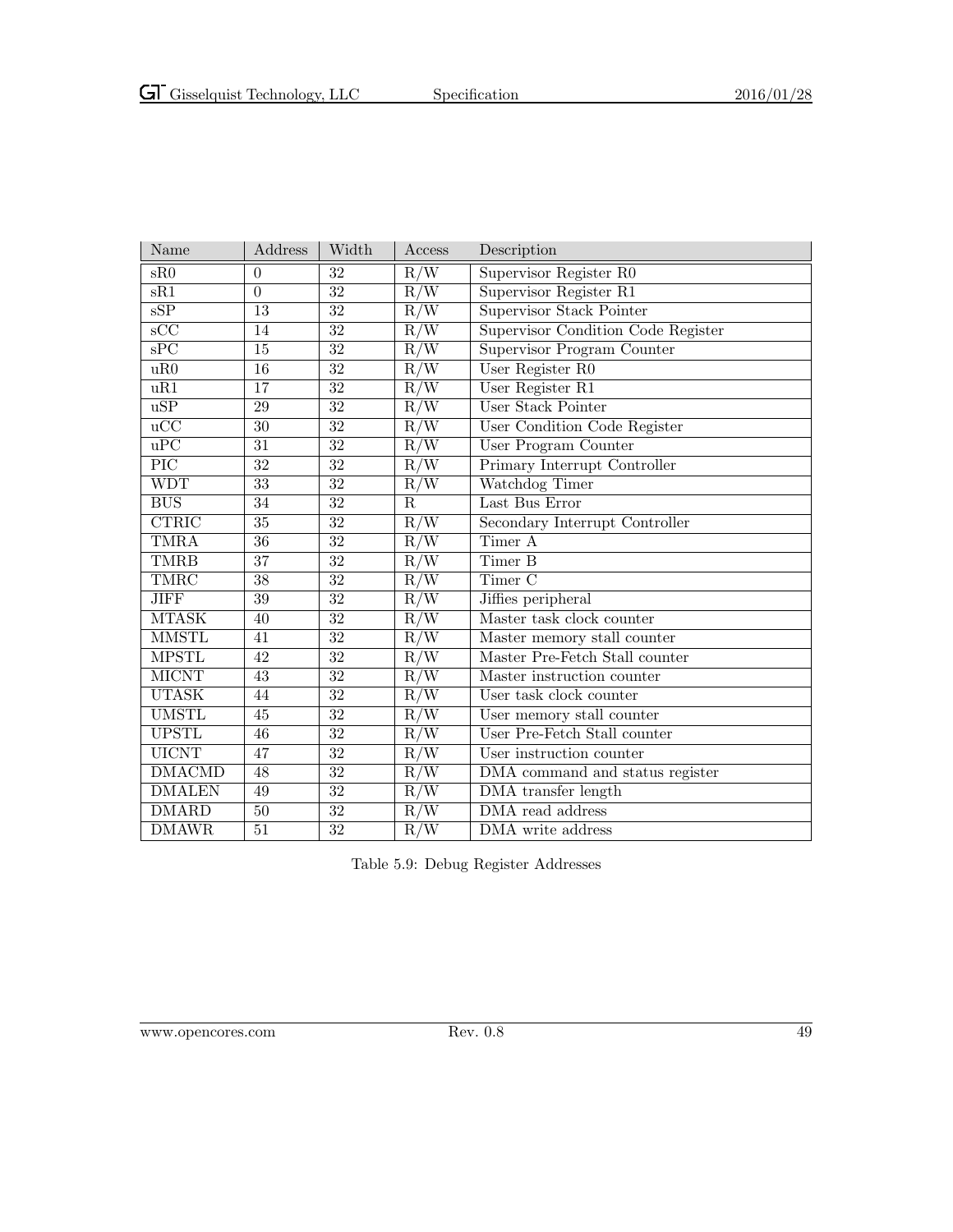## Wishbone Datasheets

<span id="page-57-0"></span>The Zip System supports two wishbone ports, a slave debug port and a master port for the system itself. These are shown in Tbl. [6.1](#page-57-1) and Tbl. [6.2](#page-58-0) respectively. I do not recommend that you connect

| Description                | Specification                        |
|----------------------------|--------------------------------------|
| Revision level of wishbone | WB B4 spec                           |
| Type of interface          | Slave, Read/Write, single words only |
| Address Width              | $1$ -bit                             |
| Port size                  | $32$ -bit                            |
| Port granularity           | $32$ -bit                            |
| Maximum Operand Size       | $32$ -bit                            |
| Data transfer ordering     | (Irrelevant)                         |
| Clock constraints          | Works at 100 MHz on a Basys-3 board, |
|                            | and 80 MHz on a XuLA2–LX25           |
|                            | Signal Name Wishbone Equivalent      |
|                            | i_clk<br>$CLK_I$                     |
|                            | i_dbg_cyc CYC_I                      |
|                            | i_dbg_stb<br>STB_I                   |
| Signal Names               | i_dbg_we<br>WE_I                     |
|                            | i_dbg_addr<br>ADR_I                  |
|                            | i_dbg_data<br>DAT_I                  |
|                            | o_dbg_ack<br>ACK_0                   |
|                            | o_dbg_stall<br>STALL_0               |
|                            | o_dbg_data<br>DAT <sub>-</sub> 0     |

<span id="page-57-1"></span>Table 6.1: Wishbone Datasheet for the Debug Interface

these together through the interconnect. Rather, the debug port of the CPU should be accessible regardless of the state of the master bus.

You may wish to notice that neither the LOCK nor the RTY (retry) wires have been connected to the CPU's master interface. If necessary, a rudimentary LOCK may be created by tying the wire to the wb cyc line. As for the RTY, all the CPU recognizes at this point are bus errors—it cannot tell the difference between a temporary and a permanent bus error.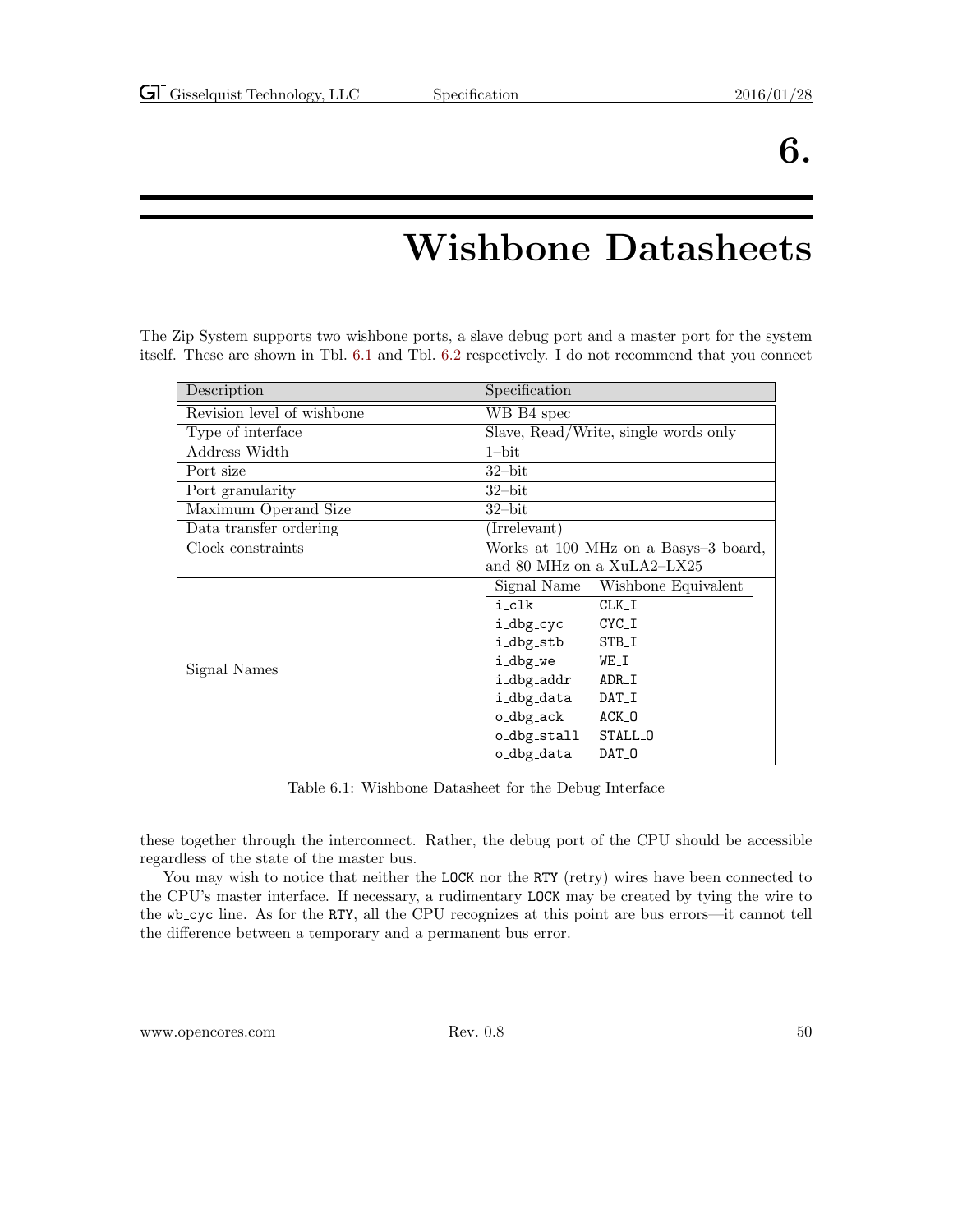| Description                | Specification                           |
|----------------------------|-----------------------------------------|
| Revision level of wishbone | WB B4 spec                              |
| Type of interface          | Master, Read/Write, single cycle or     |
|                            | pipelined                               |
| Address Width              | (Zip System parameter, can be up to 32– |
|                            | bit bits)                               |
| Port size                  | $32$ -bit                               |
| Port granularity           | $32$ -bit                               |
| Maximum Operand Size       | $32$ -bit                               |
| Data transfer ordering     | (Irrelevant)                            |
| Clock constraints          | Works at 100 MHz on a Basys-3 board,    |
|                            | and 80 MHz on a XuLA2-LX25              |
|                            | Signal Name Wishbone Equivalent         |
|                            | i_clk<br>$CLK_0$                        |
|                            | CYC_0<br>o_wb_cyc                       |
|                            | o_wb_stb<br>STB_0                       |
|                            | WE_O<br>o_wb_we                         |
| Signal Names               | ADR <sub>0</sub><br>o_wb_addr           |
|                            | DAT O<br>o_wb_data                      |
|                            | i_wb_ack<br>$ACK_I$                     |
|                            | STALL I<br>i_wb_stall                   |
|                            | i_wb_data<br>DAT <sub>I</sub>           |
|                            | ERR_I<br>i_wb_err                       |

<span id="page-58-0"></span>Table 6.2: Wishbone Datasheet for the CPU as Master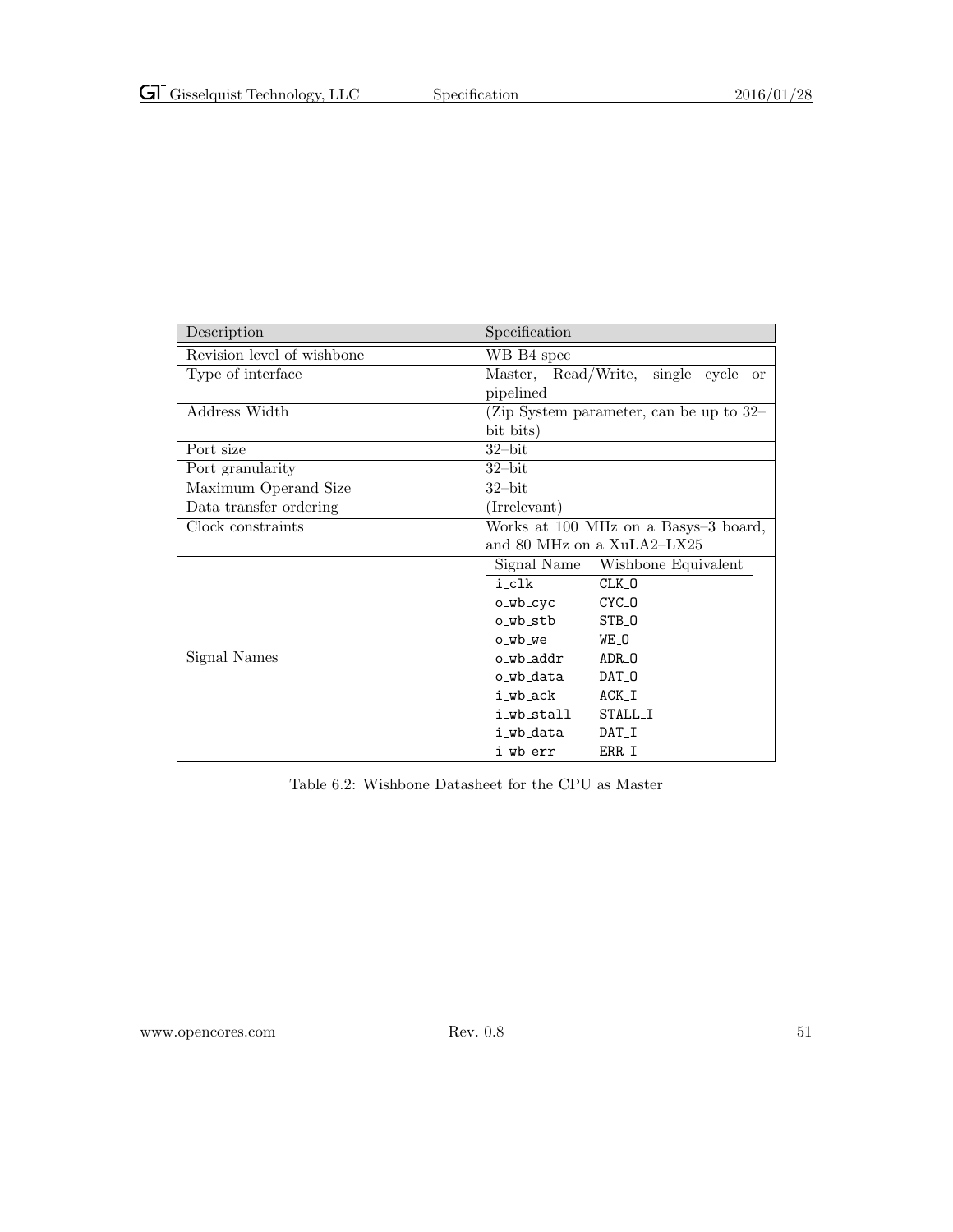# Clocks

<span id="page-59-0"></span>This core is based upon the Basys–3 development board sold by Digilent. The Basys–3 development board contains one external 100 MHz clock, which is sufficient to run the Zip CPU core. I hesitate

| Name  | Source   | Rates (MHz) |                     | Description   |
|-------|----------|-------------|---------------------|---------------|
|       |          | Max         | Min                 |               |
| i_clk | External | $100$ MHz   | $100\;\mathrm{MHz}$ | System clock. |

<span id="page-59-1"></span>Table 7.1: List of Clocks

to suggest that the core can run faster than 100 MHz, since I have had struggled with various timing violations to keep it at 100 MHz. So, for now, I will only state that it can run at 100 MHz.

On a SPARTAN 6, the clock can run successfully at 80 MHz.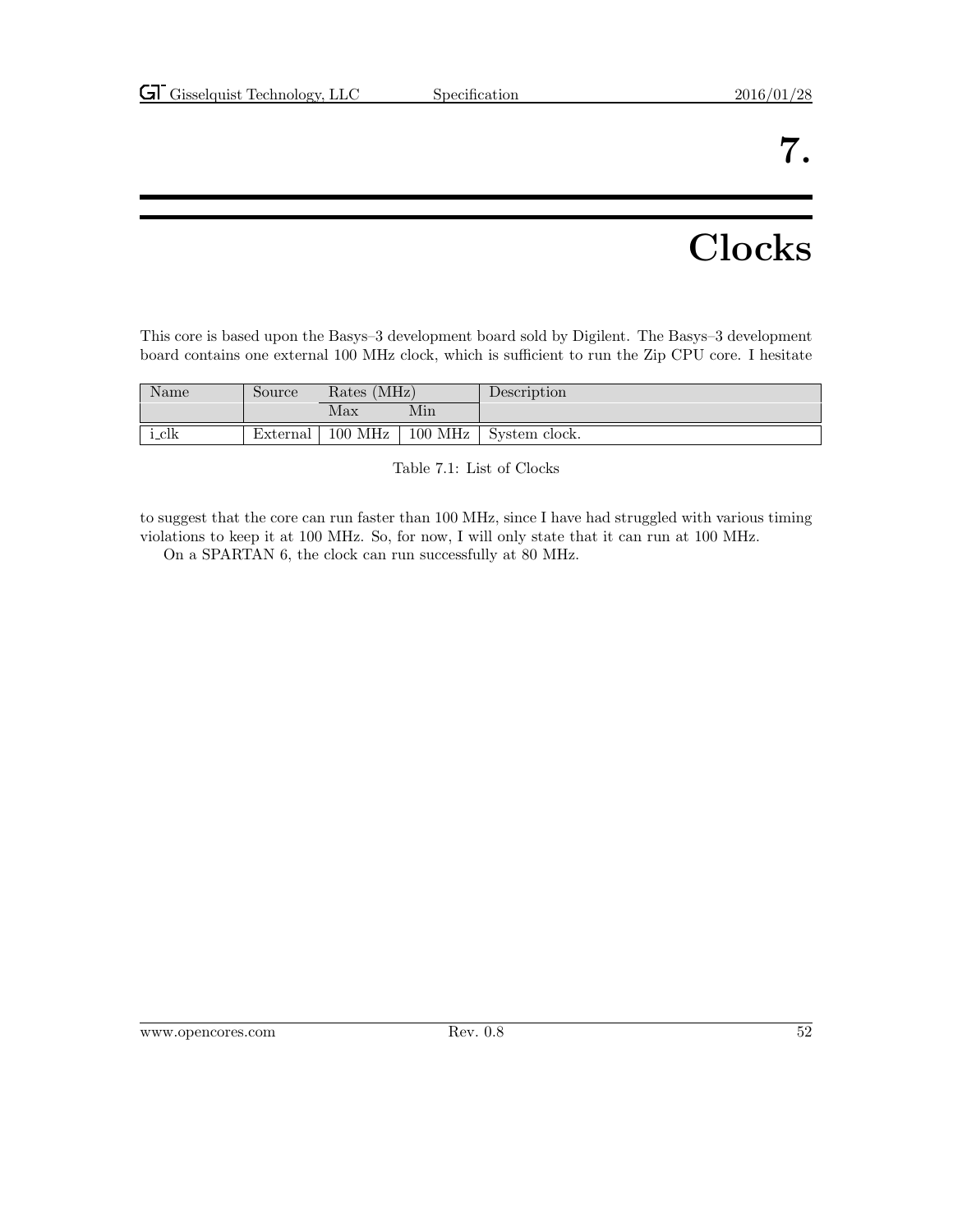# I/O Ports

<span id="page-60-0"></span>The I/O ports to the Zip CPU may be grouped into three categories. The first is that of the master wishbone used by the CPU, then the slave wishbone used to command the CPU via a debugger, and then the rest. The first two of these were already discussed in the wishbone chapter. They are listed here for completeness in Tbl. [8.1](#page-60-1) and [8.2](#page-61-0) respectively.

There are only four other lines to the CPU: the external clock, external reset, incoming external interrupt line(s), and the outgoing debug interrupt line. These are shown in Tbl. [8.3.](#page-61-1) The clock line was discussed briefly in Chapt. [7.](#page-59-0) We typically run it at 100 MHz, although we've needed to slow it down to 80 MHz for some implementations. The reset line is an active high reset. When asserted, the CPU will start running again from its reset address in memory. Further, depending upon how the CPU is configured and specifically based upon how the START HALTED parameter is set, the CPU may or may not start running automatically following a reset. The **i\_ext\_int** line is for an external interrupt. This line may actually be as wide as 16 external interrupts, depending upon the setting of the EXTERNAL INTERRUPTS parameter. Finally, the Zip System produces one external interrupt whenever the entire CPU halts to wait for the debugger.

| Port       | Width | Direction | Description                        |
|------------|-------|-----------|------------------------------------|
| $o_wb_cyc$ |       | Output    | Indicates an active Wishbone cycle |
| o_wb_stb   | 1     | Output    | WB Strobe signal                   |
| o_wb_we    |       | Output    | Write enable                       |
| o wb addr  | 32    | Output    | Bus address                        |
| o wb data  | 32    | Output    | Data on WB write                   |
| i_wb_ack   |       | Input     | Slave has completed a $R/W$ cycle  |
| i_wb_stall |       | Input     | WB bus slave not ready             |
| i_wb_data  | 32    | Input     | Incoming bus data                  |
| i_wb_err   |       | Input     | Bus Error indication               |

<span id="page-60-1"></span>Table 8.1: CPU Master Wishbone I/O Ports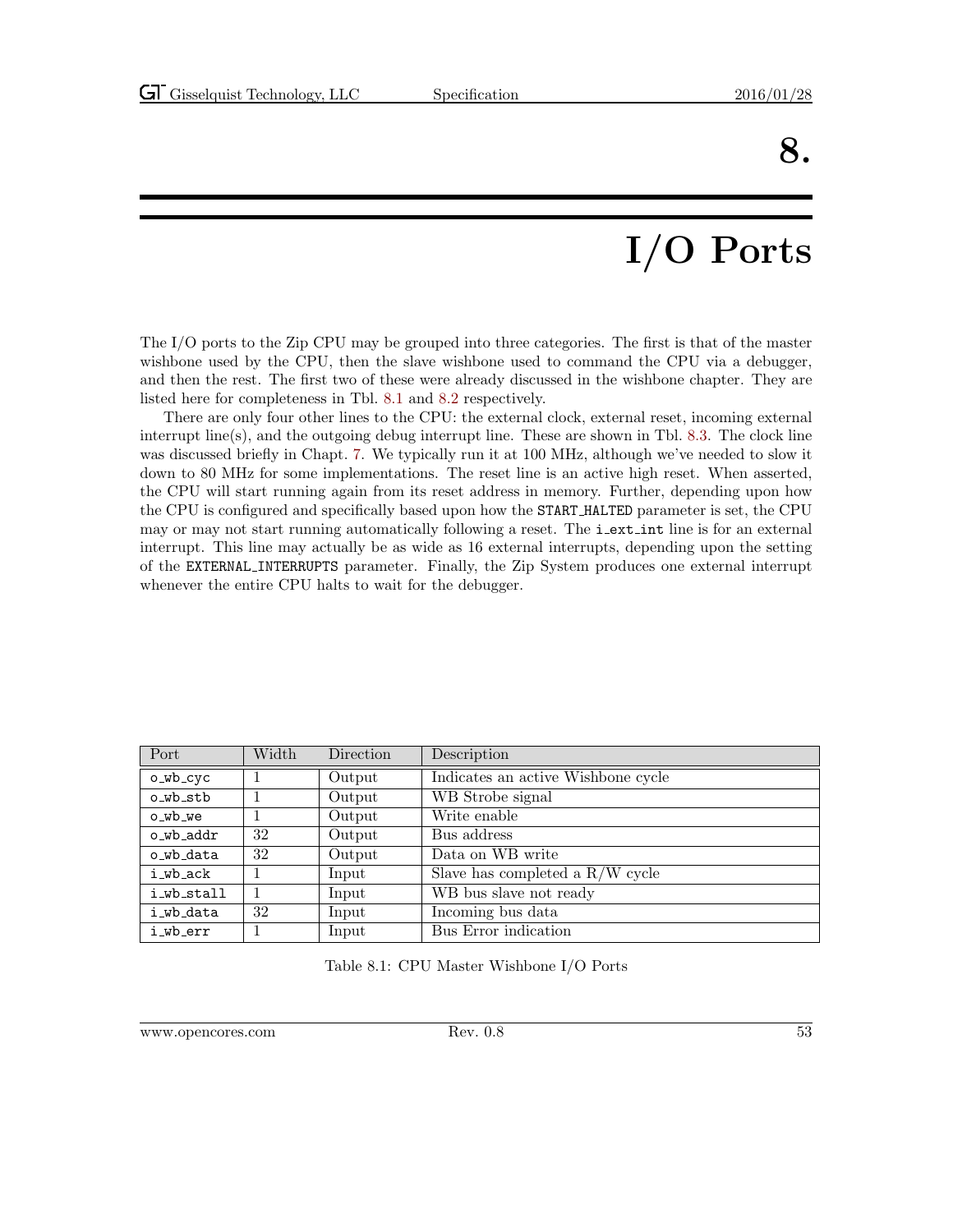| Port       | Width          | Direction | Description                        |
|------------|----------------|-----------|------------------------------------|
| i_wb_cyc   | $\overline{1}$ | Input     | Indicates an active Wishbone cycle |
| i_wb_stb   |                | Input     | WB Strobe signal                   |
| i_wb_we    |                | Input     | Write enable                       |
| i_wb_addr  |                | Input     | Bus address, command or data port  |
| i_wb_data  | 32             | Input     | Data on WB write                   |
| o_wb_ack   |                | Output    | Slave has completed a $R/W$ cycle  |
| o_wb_stall |                | Output    | WB bus slave not ready             |
| o_wb_data  | 32             | Output    | Incoming bus data                  |

<span id="page-61-0"></span>Table 8.2: CPU Debug Wishbone I/O Ports

| Port              | Width        | Direction | Description                                              |
|-------------------|--------------|-----------|----------------------------------------------------------|
| i_clk             |              | Input     | The master CPU clock                                     |
| i rst             |              | Input     | Active high reset line                                   |
| i_ext_int         | $1\ldots 16$ | Input     | Incoming external interrupts, actual value set by imple- |
|                   |              |           | mentation parameter                                      |
| $o$ $ext$ - $int$ |              | Output    | CPU Halted interrupt                                     |

<span id="page-61-1"></span>Table 8.3: I/O Ports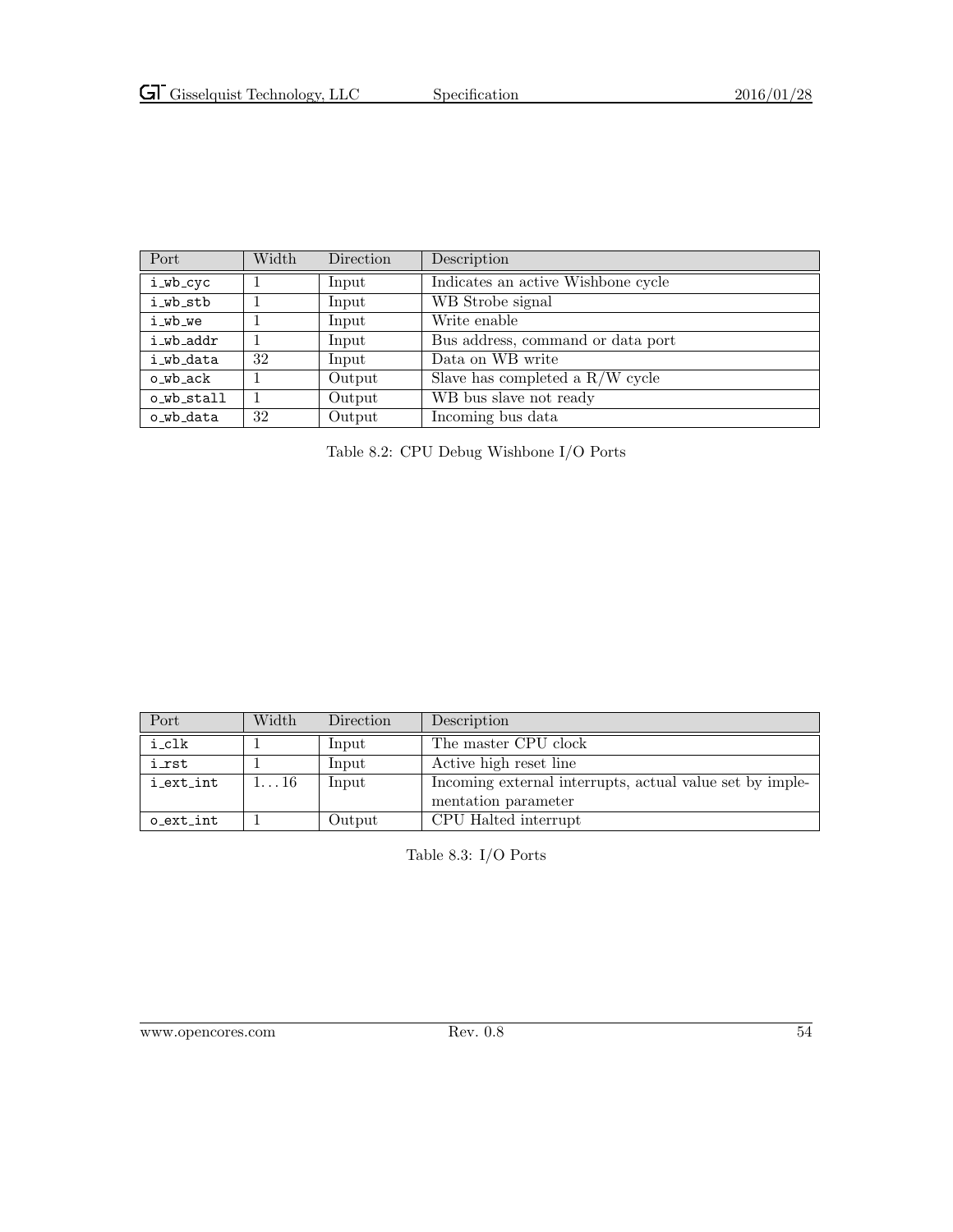## Initial Assessment

<span id="page-62-0"></span>Having now worked with the Zip CPU for a while, it is worth offering an honest assessment of how well it works and how well it was designed. At the end of this assessment, I will propose some changes that may take place in a later version of this Zip CPU to make it better.

### <span id="page-62-1"></span>9.1 The Good

- The Zip CPU can be configured to be relatively light weight and fully featured as it exists today. For anyone who wishes to build a general purpose CPU and then to experiment with building and adding particular features, the Zip CPU makes a good starting point–it is fairly simple. Modifications should be simple enough. Indeed, a non–pipelined version of the bare ZipBones (with no peripherals) has been built that only uses 1.1k LUTs. When using pipelining, the full cache, and all of the peripherals, the ZipSystem can top 5 k LUTs. Where it fits in between is a function of your needs.
- The Zip CPU was designed to be an implementable soft core that could be placed within an FPGA, controlling actions internal to the FPGA. It fits this role rather nicely. It does not fit the role of a system on a chip very well, but then it was never intended to be a system on a chip but rather a system within a chip.
- The extremely simplified instruction set of the Zip CPU was a good choice. Although it does not have many of the commonly used instructions, PUSH, POP, JSR, and RET among them, the simplified instruction set has demonstrated an amazing versatility. I will contend therefore and for anyone who will listen, that this instruction set offers a full and complete capability for whatever a user might wish to do with two exceptions: bytewise character access and accelerated floating-point support.
- This simplified instruction set is easy to decode.
- The simplified bus transactions (32-bit words only) were also very easy to implement.
- The pipelined load/store approach is novel, and can be used to greatly increase the speed of the processor.
- The novel approach of having a single interrupt vector, which just brings the CPU back to the instruction it left off at within the last interrupt context doesn't appear to have been that much of a problem. If most modern systems handle interrupt vectoring in software anyway, why maintain hardware support for it?

www.opencores.com Rev. 0.8 55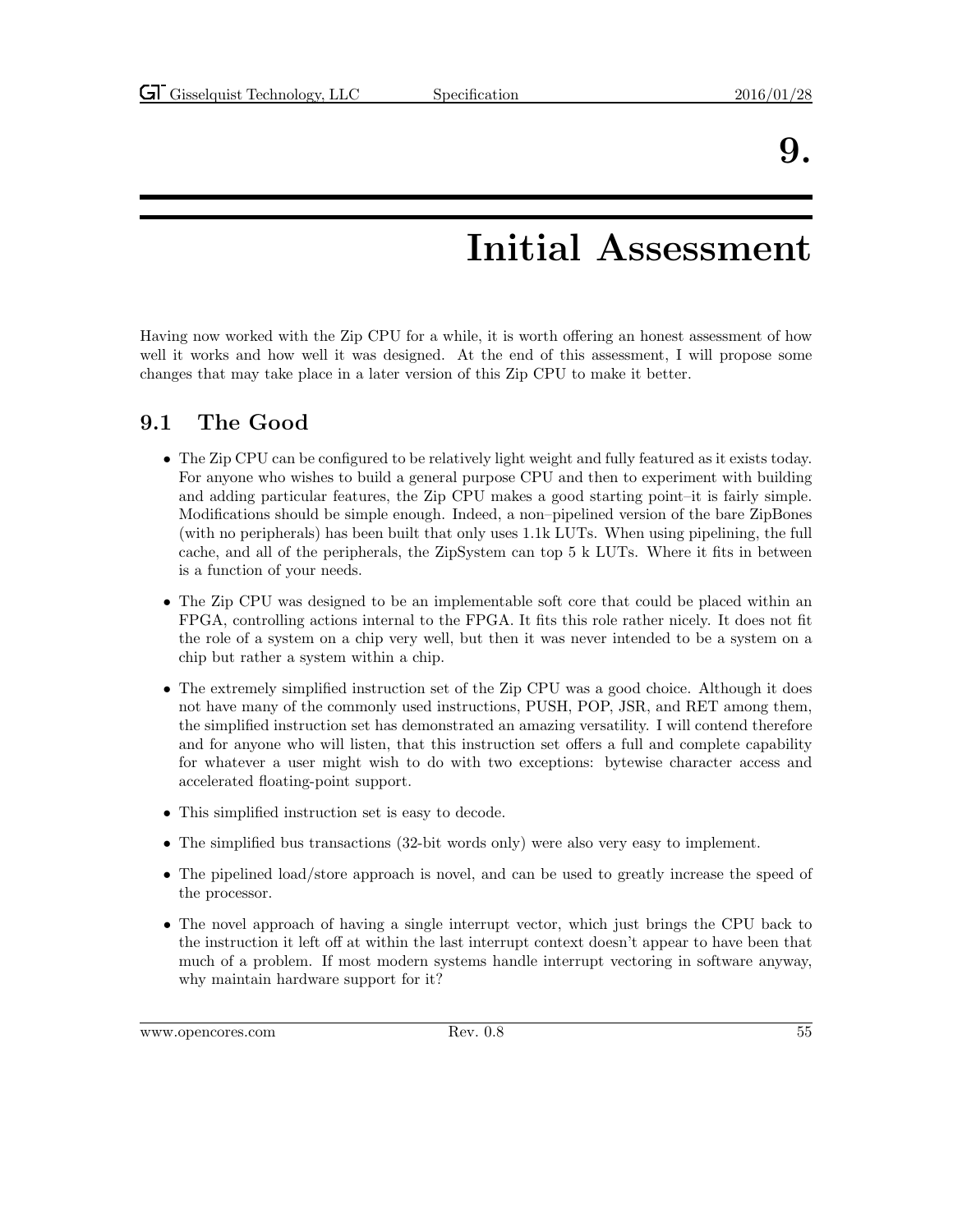• My goal of a high rate of instructions per clock may not be the proper measure. For example, if instructions are being read from a SPI flash device, such as is common among FPGA implementations, these same instructions may suffer stalls of between 64 and 128 cycles per instruction just to read the instruction from the flash. Executing the instruction in a single clock cycle is no longer the appropriate measure. At the same time, it should be possible to use the DMA peripheral to copy instructions from the FLASH to a temporary memory location, after which they may be executed at a single instruction cycle per access again.

### <span id="page-63-0"></span>9.2 The Not so Good

- The CPU has no character support. This is both good and bad. Realistically, the CPU works just fine without it. Characters can be supported as subsets of 32-bit words without any problem. Practically, though, it will make compiling non-Zip CPU code difficult–especially anything that assumes size of  $(int) = 4*size$  of  $(char)$ , or that tries to create unions with characters and integers and then attempts to reference the address of the characters within that union.
- The Zip CPU does not support a data cache. One can still be built externally, but this is a limitation of the CPU proper as built. Further, under the theory of the Zip CPU design (that of an embedded soft-core processor within an FPGA, where any "address" may reference either memory or a peripheral that may have side-effects), any data cache would need to be based upon an initial knowledge of whether or not it is supporting memory (cachable) or peripherals. This knowledge must exist somewhere, and that somewhere is currently (and by design) external to the CPU.

This may also be written off as a "feature" of the Zip CPU, since the addition of a data cache can greatly increase the LUT count of a soft core.

The Zip CPU compensates for this via its pipelined load and store instructions.

- Many other instruction sets offer three operand instructions, whereas the Zip CPU only offers two operand instructions. This means that it takes the Zip CPU more instructions to do many of the same operations. The good part of this is that it gives the Zip CPU a greater amount of flexibility in its immediate operand mode, although that increased flexibility isn't necessarily as valuable as one might like.
- The Zip CPU doesn't support out of order execution. I suppose it could be modified to do so, but then it would no longer be the "simple" and low LUT count CPU it was designed to be. The two primary results are that 1) loads may unnecessarily stall the CPU, even if other things could be done while waiting for the load to complete, 2) bus errors on stores will never be caught at the point of the error, and 3) branch prediction becomes more difficult.
- Although switching to an interrupt context in the Zip CPU design doesn't require a tremendous swapping of registers, in reality it still does–since any task swap still requires saving and restoring all 16 user registers. That's a lot of memory movement just to service an interrupt.
- The Zip CPU is by no means generic: it will never handle addresses larger than 32-bits (16GB) without a complete and total redesign. This may limit its utility as a generic CPU in the future, although as an embedded CPU within an FPGA this isn't really much of a limit or restriction.

www.opencores.com Rev. 0.8 56